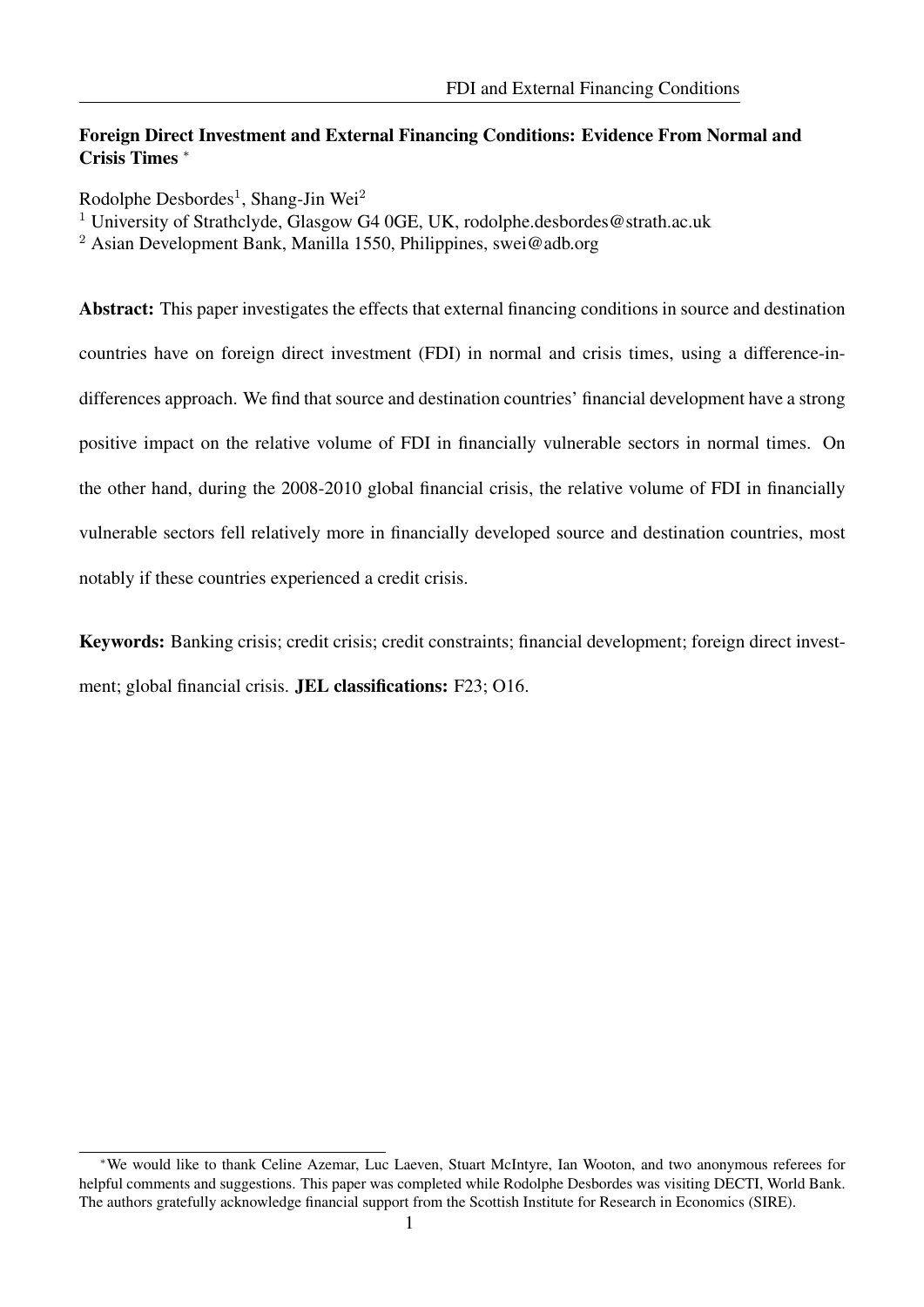## I Introduction

Foreign direct investment (FDI) financial flows declined drastically during the recent global financial crisis. According to UNCTAD statistics, whereas global FDI flows increased by 35% in 2007, they decreased by 12% in 2008 and a further 41% in 2009. The fact that this abrupt fall coincided with a deterioration of credit conditions worldwide suggests that credit constraints in source and destination countries have been one of the factors hindering the expansion of multinational enterprises (MNEs) abroad. While this possibility has been evoked in various policy reports, e.g. UNCTAD (2010), it has yet to be investigated rigorously. This is the aim of this paper, in which we also explore the effects of external financing conditions on FDI in 'normal' times, i.e. when financial systems are functioning properly.

There are several channels through which a credit crisis can have an influence on FDI.<sup>1</sup> In addition to curtailing access to external finance, it depresses demand, reduces firms' self-financing capabilities, and increases uncertainty. The presence of one or several of these factors typically leads to a fall in inward and outward FDI<sup>2</sup> Testing directly for the impact of a credit crisis on outward and inward FDI would amount to confounding these different effects. To identify a potential 'credit channel' impact of the global financial crisis, we adopt a difference-in-differences approach, where we simultaneously exploit the variation in financial vulnerability across manufacturing sectors, $3$  the variation in financial development across source and destination countries, and country-specific changes in credit conditions during the 2008-2010 period.

The intuition underlying our difference-in-differences approach is that the ability of firms to finance

<sup>&</sup>lt;sup>1</sup>In the context of this paper, FDI is defined as the initial fixed costs incurred by a firm expanding its activities outside the territorial boundaries of its home country through the establishment (greenfield FDI) or the acquisition (M&A FDI) of a foreign affiliate, whatever the sources of funds for this expansion. Due to data availability, we focus on greenfield FDI.

<sup>&</sup>lt;sup>2</sup>Broner et al. (2013) provide descriptive evidence that inward and outward financial FDI flows systematically decline in countries experiencing a banking crisis.

<sup>3</sup>Following Manova (2013), we define financially vulnerable firms as firms with high requirements for external capital and/or firms with few assets that can be used as collateral. The varying prevalence of these firms in each sector translates into sectors which differ in their financial vulnerability.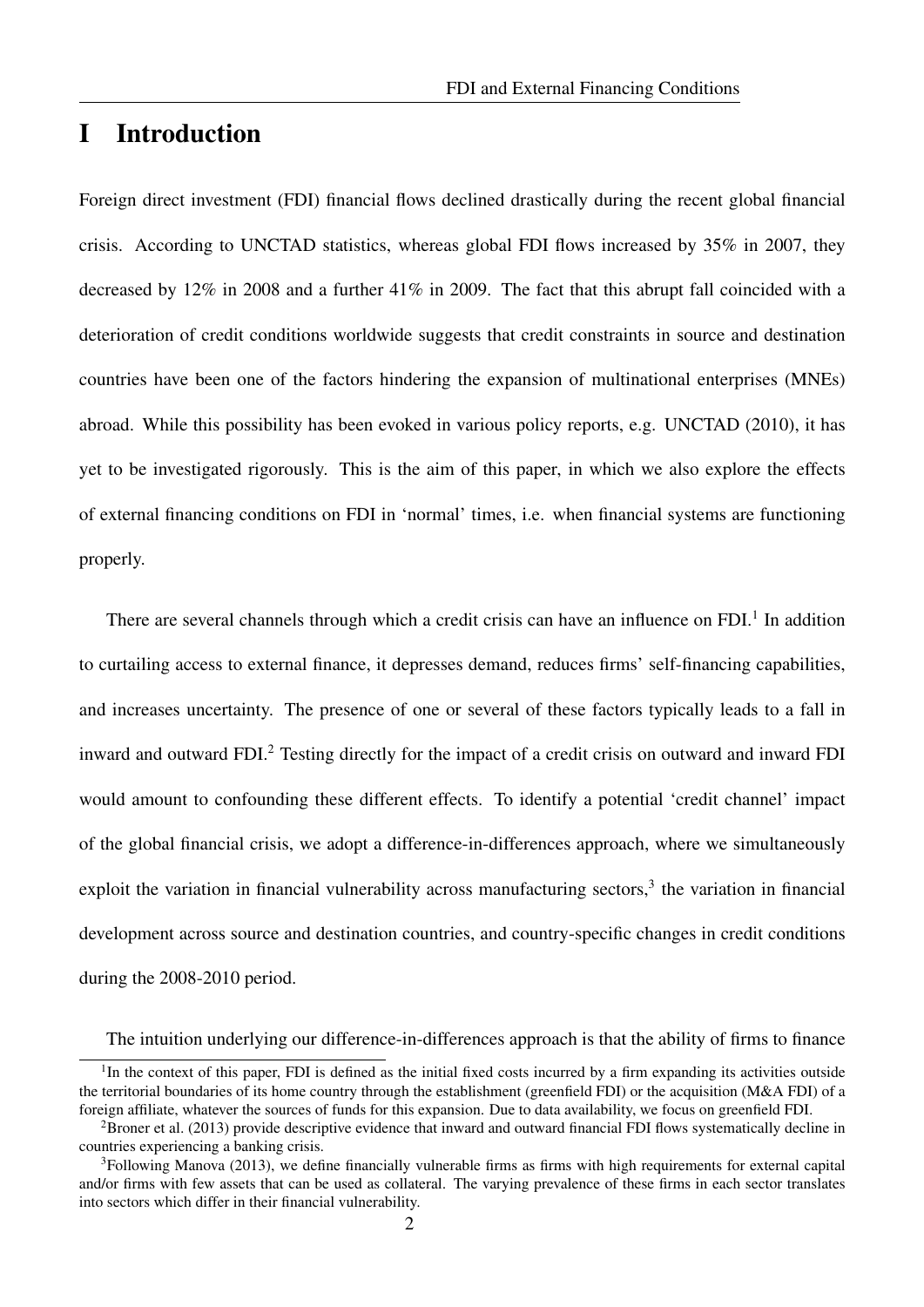the large upfront fixed costs of engaging in FDI with internal funds varies across sectors.<sup>4</sup> FDI in financially vulnerable sectors is likely to be more sensitive to external finance availability, in source and destination countries, than FDI in other sectors. This has two implications. Holding other factors constant, in 'normal' times, the ratio of FDI in financially vulnerable sectors to FDI in other sectors ought to be larger in countries characterized by high financial development in both source and destination countries, whereas in '(credit) crisis' times, the relative volume of FDI in financially vulnerable sectors ought to fall relatively more in deep financial systems than in shallow financial systems. We test these two implications in this paper. By focusing on this specific link between sector-specific financial vulnerability and country-specific external financing conditions, we increase the likelihood that our results reflect the causal impact of external financing conditions on FDI.

Variants of this difference-in-differences approach, initially suggested by Rajan and Zingales (1998), have been used to study the impact of structural cross-sectional differences in financial development on international trade (Beck, 2002, 2003; Amiti and Weinstein, 2011; Manova, 2013) as well as to investigate the detrimental financial effects of the 2008-2010 global financial crisis on international trade (Bricongne et al., 2012; Chor and Manova, 2012). However, we are the first study to implement it to examine the influence of external financing conditions on FDI both in 'normal' and 'crisis' times. This is possible thanks to our access to a unique database on sector-specific real greenfield manufacturing FDI. Using this database, we are able to contribute to the limited literature on the causal effects of source and destination countries' financial development (SFD and DFD) on FDI.<sup>5</sup>

Our empirical results indicate that external finance availability in source and destination countries

<sup>4</sup>Engaging in FDI involves large upfront fixed costs related to market research, the modification of products to meet foreign tastes or regulatory requirements, or the establishment of distribution and servicing channels. Some of these costs may have to be incurred once and may not apply for follow on investments. However, crucially, each new FDI project also involves establishing or purchasing a production facility in the destination country.

<sup>&</sup>lt;sup>5</sup>On the source side, Klein et al. (2002) is one of the rare papers examining this issue. It shows that the FDI activity of Japanese firms in the United States during the Japanese banking crisis in the nineties was inversely correlated with the deterioration of the financial health of their main bank, as measured by Moody's downgrades. On the destination side, Desai et al. (2006) and Antras et al. (2009) find, using ingenious natural experiments, a positive impact of DFD on FDI. See also Bilir et al. (2014).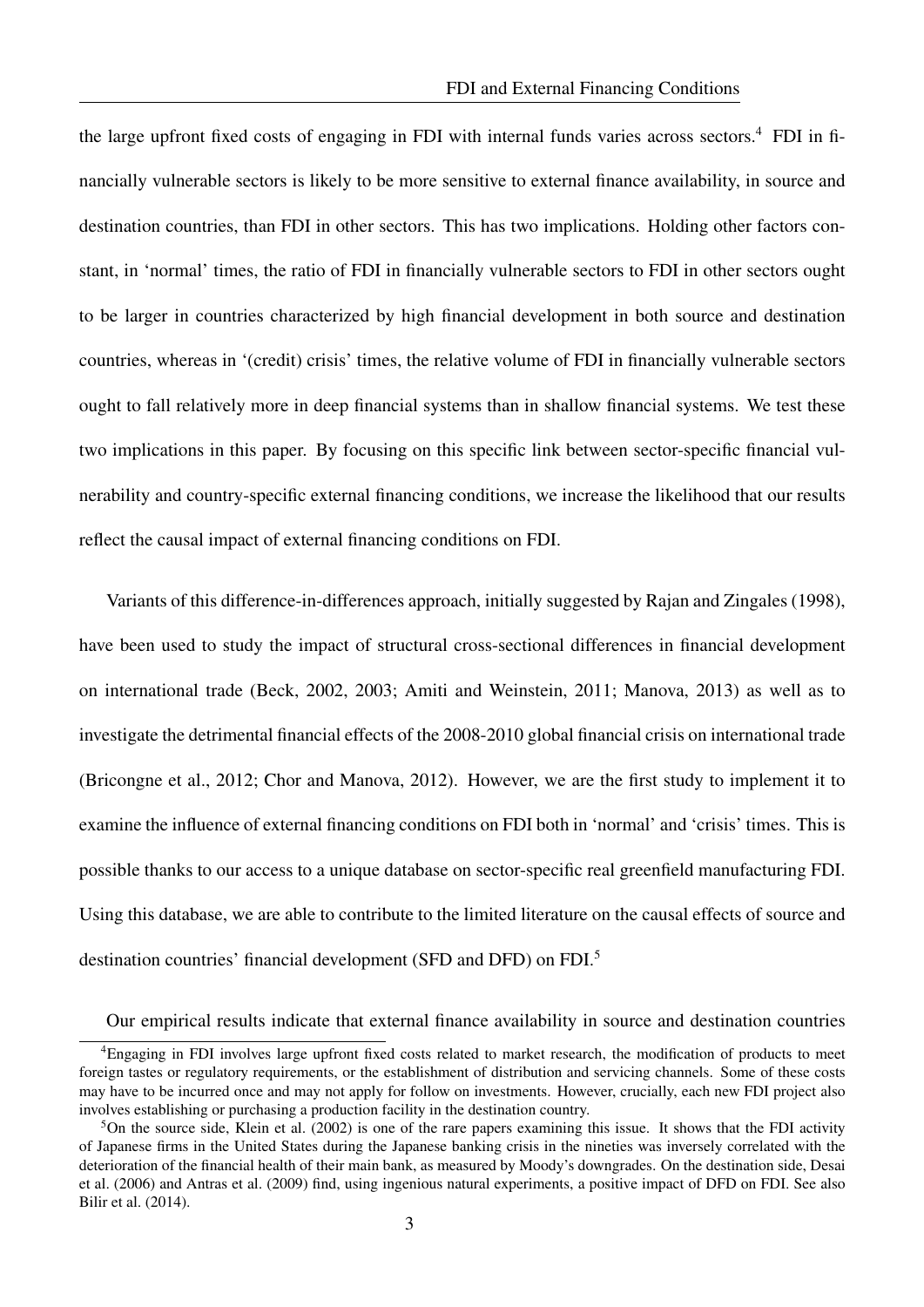plays an important role in the international expansion of firms through greenfield FDI, especially in financially vulnerable sectors. In normal times, defined as the period 2003-2007, SFD and DFD have a positive influence on the relative volume of FDI in financially vulnerable sectors. On the other hand, during the 2008-2010 global financial crisis, the relative volume of FDI in financially vulnerable sectors fell relatively more in financially developed source and destination countries.<sup>6</sup> These effects are large, statistically and economically significant, and robust to various specification tests, including controlling for economy-wide and sector-specific output. Taking into account, in a second stage, that the degree of tightening of credit conditions during the global financial crisis differed across countries -some of them experienced a banking crisis- reinforces our results. Finally, we find that external financing conditions influence FDI at both the extensive (number of projects) and intensive (average size of project) margins in normal times, whereas during the global financial crisis, firms have responded to credit constraints by reducing mainly the size of their foreign projects. Overall, these results suggest that SFD and DFD are important determinants of FDI and that tighter credit conditions are partly responsible for the drop in the volume of FDI during the global financial crisis.

The rest of the paper proceeds as follows. In section II, we introduce our difference-in-differences models. In section III, we describe the data used and explain how we estimate our econometric models. In section IV, we present our empirical results. Finally, we conclude in section V.

## II Econometric models

In this section, we describe in general terms the econometric models that we estimate. We will present in the next section our proxies for each variable included in our models.

We are interested in the effects of external financing conditions in source and destination countries

<sup>&</sup>lt;sup>6</sup>As we will show in our results, the effects of tighter credit conditions in destination countries during the global financial crisis are not as robust as those in source countries. Nevertheless, in a large number of cases, the coefficients on 'destination' variables have the expected sign and are statistically significant.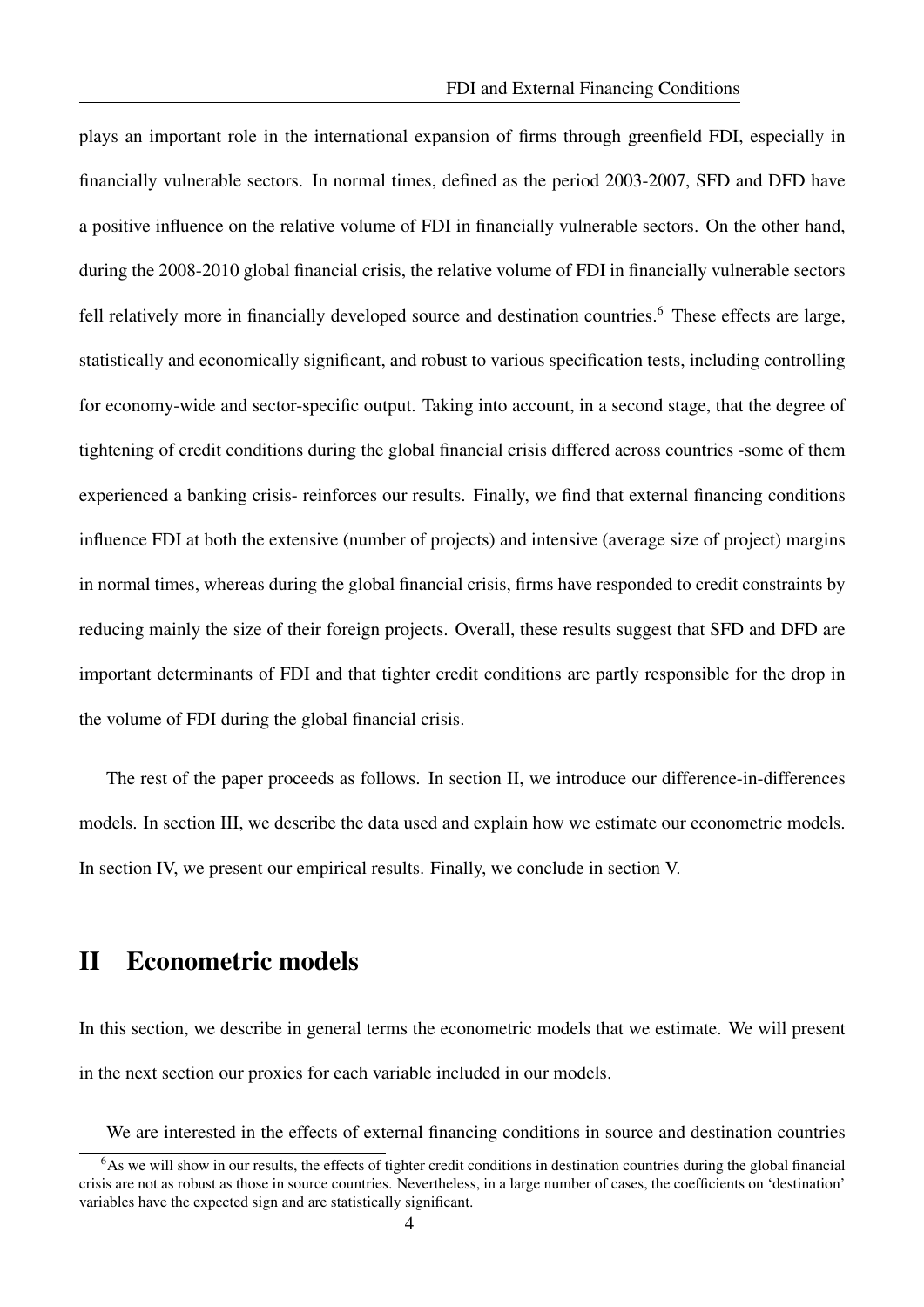on FDI. Establishing a causal effect of SFD and DFD on FDI is difficult because financial development can be correlated with a large number of variable which can influence FDI, including economic growth, human capital, institutional quality, natural resources, capital controls liberalization, or foreign ownership restrictions. Our solution to isolate a credit channel is to apply the difference-in-differences approach suggested by Rajan and Zingales (1998). Their methodology relies on a simple but powerful idea: if firms are credit constrained, firms in financially vulnerable sectors should disproportionately benefit from greater financial development than firms operating in other sectors in 'normal times'. By extension, if external financing conditions truly matter, we should also find that the activities of firms in financially vulnerable sectors are much more hampered than those of firms in other sectors during times of credit crisis, especially in countries where external financing conditions were favourable pre-crisis. We incorporate these two ideas in the following exponential model:

$$
FDI_{ijst} = exp(\beta_1[SFD_i \cdot FV_s] + \beta_2[SFD_i \cdot FV_s \cdot GFC0810_t] + \beta_3[DFD_j \cdot FV_s] + \beta_4[DFD_j \cdot FV_s \cdot GFC0810_t] + \alpha_{ijt} + \alpha_s + \alpha_s \cdot GFC0810_t)\epsilon_{ijst}
$$
(1)

where *FDI*<sub>iist</sub> corresponds to a measure of the cumulated value of the fixed costs incurred by parent firms headquartered in source country *i* to establish a new foreign affiliate in manufacturing sector *s* of destination country *j* at time *t*, *SF D<sup>i</sup>* and *DF D<sup>j</sup>* are pre-sample measures of financial development in source and destination countries respectively, *F V<sup>s</sup>* is a time-invariant measure of sector-specific financial vulnerability,  $GFC 0810<sub>t</sub>$  is a dummy variable which takes the value of one for the period 2008-2010,  $\alpha_{ijt}$  are year-specific country-pair fixed effects,  $\alpha_s$  are sector fixed effects, and  $\epsilon_{ijst}$  is a multiplicative error term.

The fixed effects that we include in our econometric model prevent us from estimating directly the effects of financial development, or of the tightening of credit conditions associated with the global fi-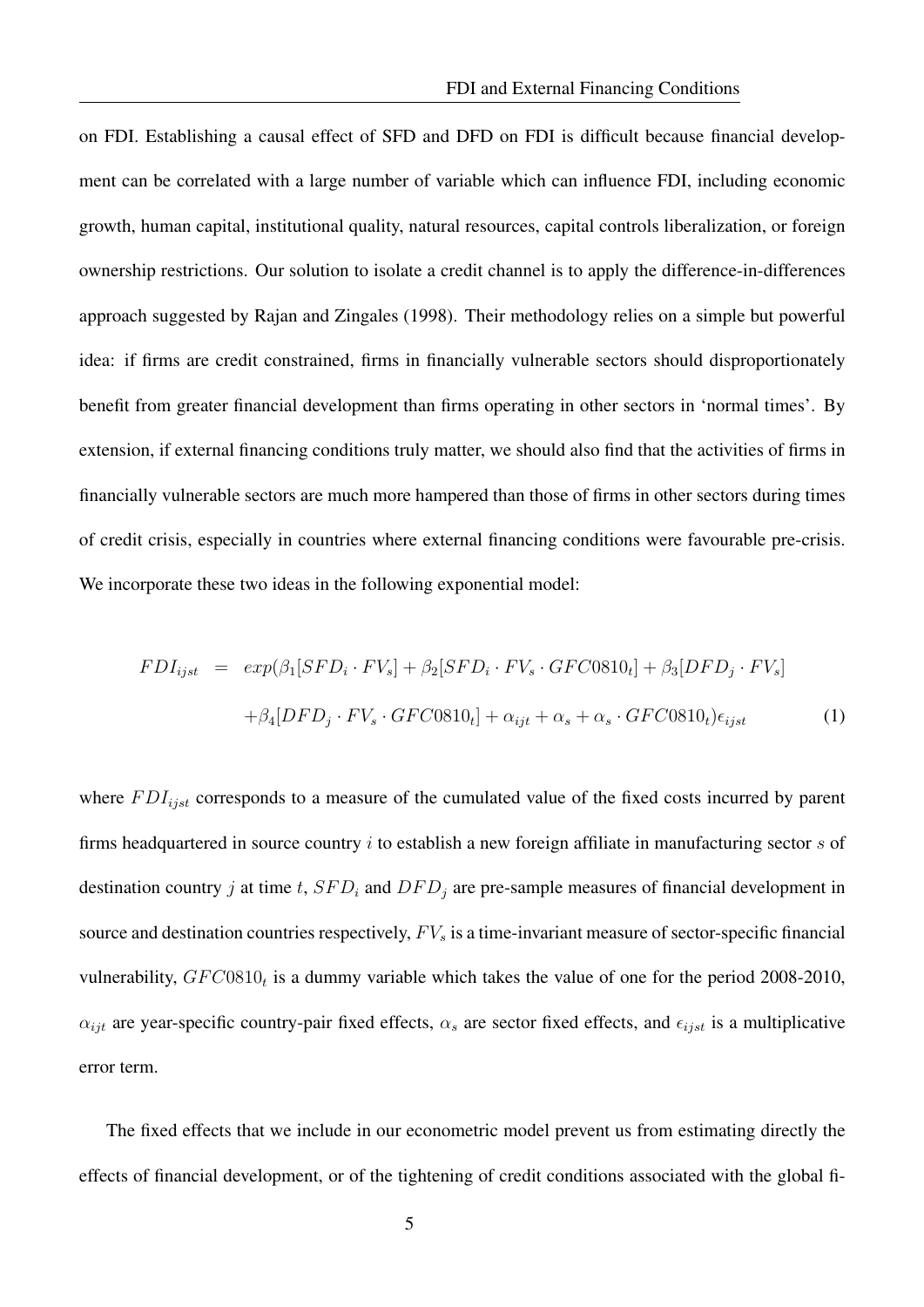nancial crisis, on the absolute volume of FDI. However, their presence has the important advantage of reducing the possibility of our results being contaminated by an omitted variable bias due, for example, to financial development correlated with unobserved determinants of FDI or to FDI in financially vulnerable sectors being globally more sensitive to crisis-induced uncertainty than FDI in other sectors. We also maximise the sample size because we are not faced with the issue of including explanatory variables with heterogeneous spatial-temporal coverages. We use pre-sample values of financial development to avoid a potential simultaneity bias.

Identification of the effects of external financing conditions on FDI is achieved by focusing on the coefficients on the SFD-FV and DFD-FV interaction terms,  $\beta_1$ - $\beta_4$ .

*β*<sup>1</sup> and *β*<sup>3</sup> indicate, holding other factors constant, the multiplicative change in (outward or inward) FDI in a given sector induced by higher financial development *relative* to the multiplicative change in FDI induced by the same change in financial development in a sector less financially vulnerable in 'normal times'. *β*<sup>1</sup> and *β*<sup>3</sup> correspond to the effects of financial development on the relative volume of FDI in financially vulnerable sectors. For instance, following an increase in SFD of ∆*SF D*, the ratio of the factor change in FDI in a sector with high financial vulnerability to the factor change in FDI in a sector with low financial vulnerability is  $exp(\beta_1[FV_H - FV_L] \times \Delta SFD)$ .

The parameters  $β_2$  and  $β_4$  indicate, holding other factors constant, how the relative volume of (outward or inward) FDI in financially vulnerable sectors responded to the global financial crisis in more financially developed countries. More precisely, define the relative volume of FDI (*RF DI*) in financially vulnerable sectors as  $RFDI = \frac{FDI_FV_H}{FDI_{TV}}$  $\frac{FDIFV_H}{FDIFV_L}$ . Consider two source countries, country *H* with high financial development  $(SFD_H)$  and country *L* with low financial development  $(SFD_L)$ , and two periods, the pre-crisis period (*N*) and the crisis period (*C*). Then  $\frac{RFDI_{HC}}{RFDI_{HN}}/\frac{RFDI_{LO}}{RFDI_{LN}}$  $\frac{RFDI_{LC}}{RFDI_{LN}}$  =  $exp(\beta_2[FV_H FV_L$   $\times$   $[SFD_H - SFD_L]$ ).  $\beta_2$   $<$  0 would indicate that the relative volume of outward FDI in financially vulnerable sectors fell relatively more in the high financial development country than in the low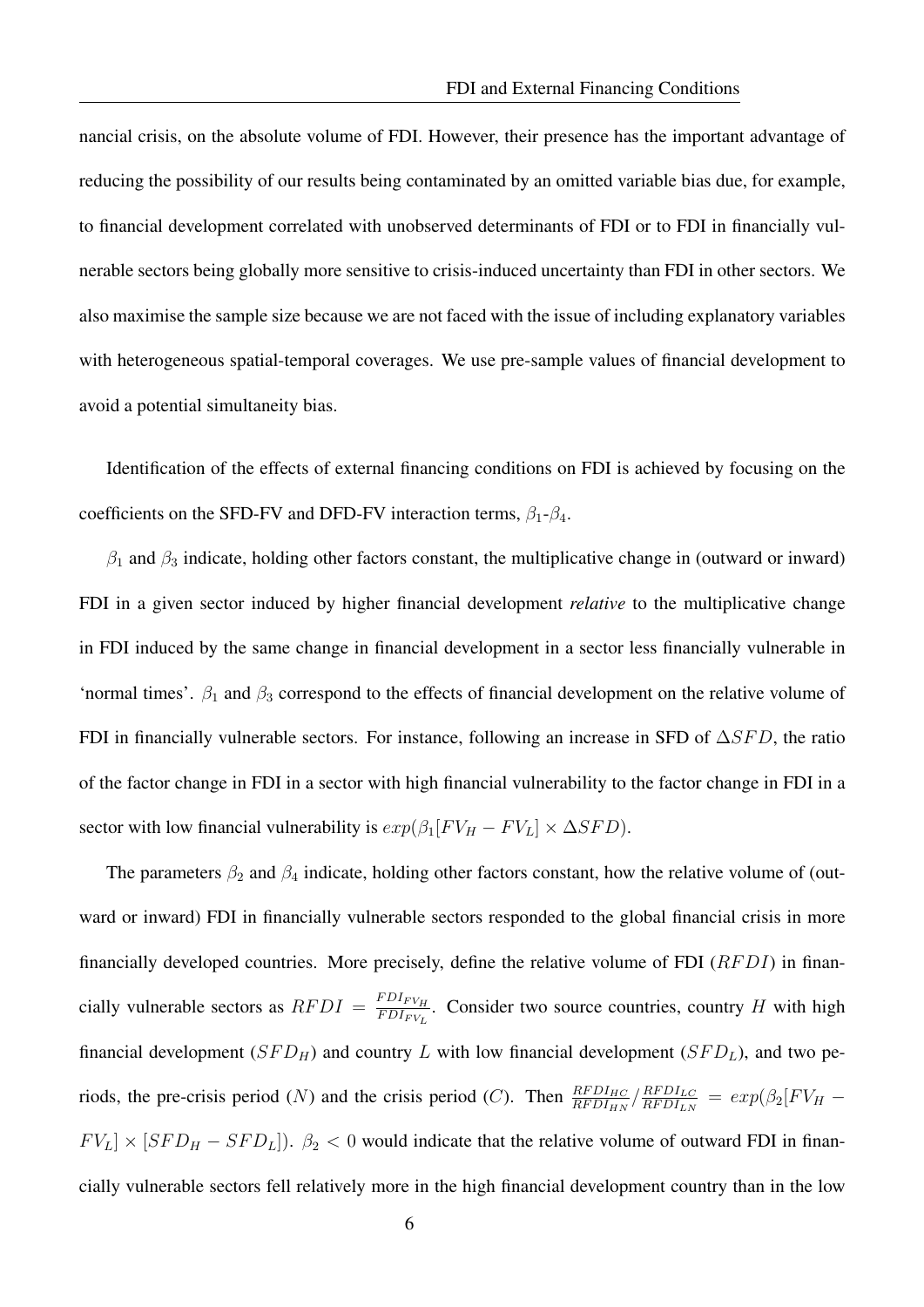financial development country during the financial crisis.

Finding, on the one hand,  $\beta_1 > 0$ ;  $\beta_3 > 0$ , and, on the other hand,  $\beta_2 < 0$ ;  $\beta_4 < 0$ , would provide strong support for a role played by external financing conditions in shaping FDI flows in normal and crisis times, and cross-validation that the effects that we highlight in each period are not due to other factors.

The  $GFC0810<sub>t</sub>$  dummy variable, which is not country-specific, reflects the fact that external financing conditions deteriorated in most countries during the 2008-2010 period. Pre-crisis international financial linkages led to the propagation to the rest of the world of the negative loan supply shocks that initially occurred in developed countries (Cetorelli and Goldberg, 2010; Berkmen et al., 2012). Nevertheless, the assumption that the reduction in the availability of external finance was homogenous worldwide is likely to be too strong. Notably, in some countries, the combination of financial and real shocks generated a banking crisis, resulting in a strong impairment in banks' ability and willingness to lend. In a second stage, we take into account the possibility that credit conditions have been heterogenous across countries during the global financial crisis by estimating the following model, in which we focus on the credit channel effect of the global financial crisis:

$$
FDI_{ijst} = exp(\gamma_1[SFD_i \cdot FV_s \cdot GFC0810_t] + \gamma_2[SFD_i \cdot FV_s \cdot GFC0810_t \cdot ICRIS_i]
$$

$$
+ \gamma_3[DFD_i \cdot FV_s \cdot GFC0810_t] + \gamma_4[DFD_i \cdot FV_s \cdot GFC0810_t \cdot ICRIS_j]
$$

$$
+ \gamma_5[FV_s \cdot GFC0810_t \cdot ICRIS_i] + \gamma_6[FV_s \cdot GFC0810_t \cdot ICRIS_j]
$$

$$
+ \gamma_7 GDPG_{it} + \gamma_8[GDPG_{it} \cdot FV_s] + \gamma_9 GDPG_{jt} + \gamma_{10}[GDPG_{jt} \cdot FV_s]
$$

$$
+ \alpha_s + \alpha_s \cdot GFC0810_t + \alpha_{ijs} + \alpha_i \cdot GFC0810_t + \alpha_j \cdot GFC0810_t) \epsilon_{ist}
$$
(2)

where intensity of the crisis (*ICRIS*) is a variable which measures the degree of tightening of credit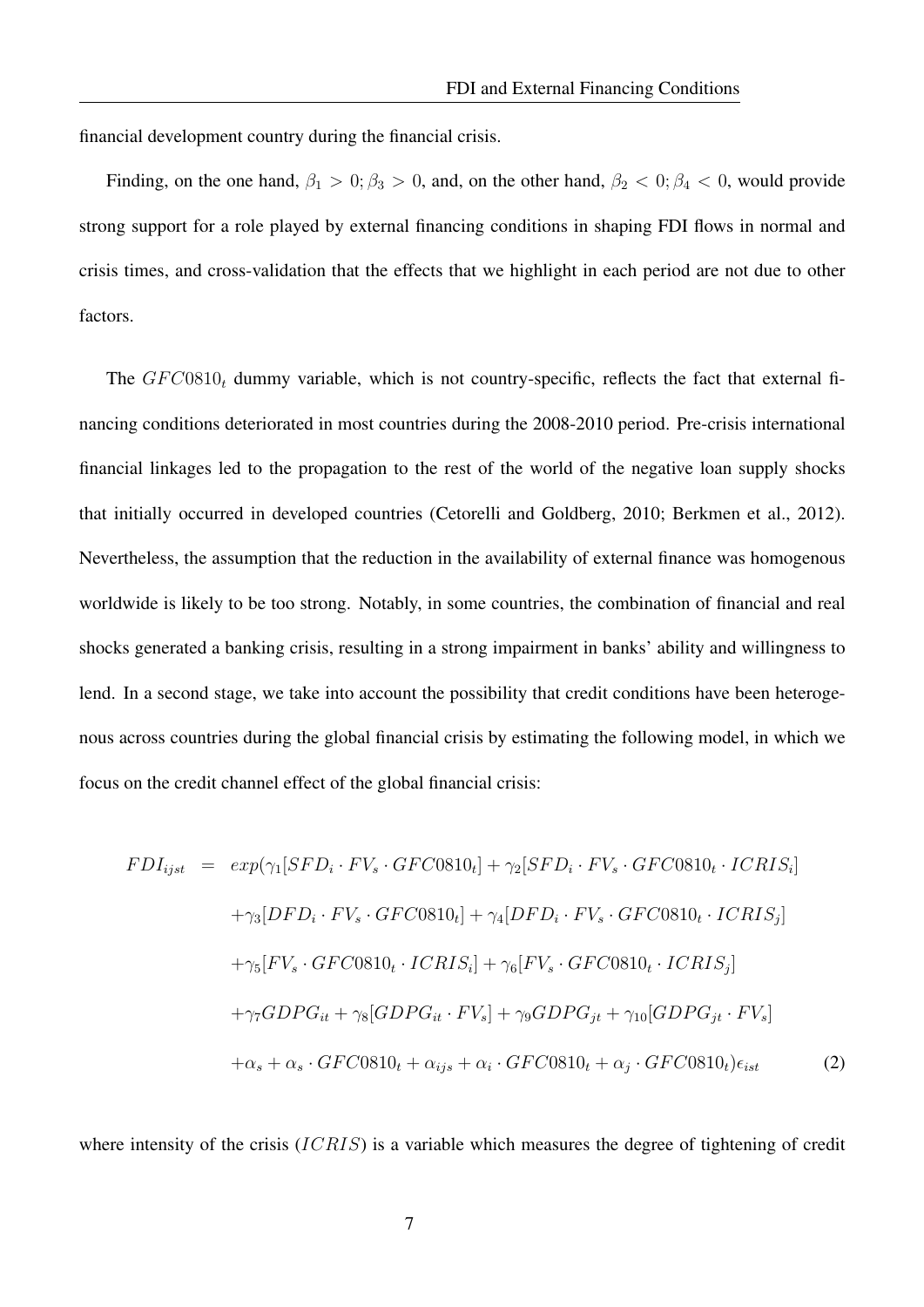conditions in a source or destination country during the global financial crisis.<sup>7</sup> In this econometric model, we go one step further to reduce any omitted variable bias by including time-invariant sectorcountry-pair fixed effects  $(\alpha_{ijs})$ . We also control for various time-varying sector fixed effects, including those related to country-specific GDP growth  $(GDPG)$ , and period-varying country fixed effects.<sup>8</sup>

Including sector-country-pair fixed effects prevents us from estimating the effects of SFD and DFD on the relative volume of FDI in financially vulnerable sectors in normal times. However, it is important to note that the coefficients on the interaction terms in equation (2) implicitly contrast the effect of financial development on the relative volume of FDI in financially vulnerable sectors during the global financial crisis with the effect of financial development on the relative volume of FDI in financially vulnerable sectors during pre-crisis times. In that way, estimation of these coefficients provides indirect evidence on the importance of external financial conditions for financially vulnerable FDI in 'normal' times.

 $\gamma_2$  < 0;  $\gamma_4$  < 0 would indicate that the negative response of the relative volume of FDI in financially vulnerable sectors in more financially developed countries was stronger, during the global financial crisis, in countries experiencing severe tightening of external financing conditions. Hence, estimation of model 2 allows us to isolate in greater depth the credit channel impact of the global financial crisis on FDI by considering the country-specific level of financial distress in the banking sector.

### III Data and estimation method

In this section, we define our key variables. Electronic sources of the data can be found in Appendix A.

#### *FDI data*

Our dependent variable corresponds to yearly data on sector-specific bilateral greenfield FDI during

<sup>&</sup>lt;sup>7</sup>When *ICRIS* is a continuous variable, the interaction terms associated with parameters  $\gamma_1$  and  $\gamma_3$  are omitted.

<sup>8</sup>We could not obtain convergence when we tried to include in the same regression both time-invariant sector-country-pair fixed effects and year-specific country fixed effects.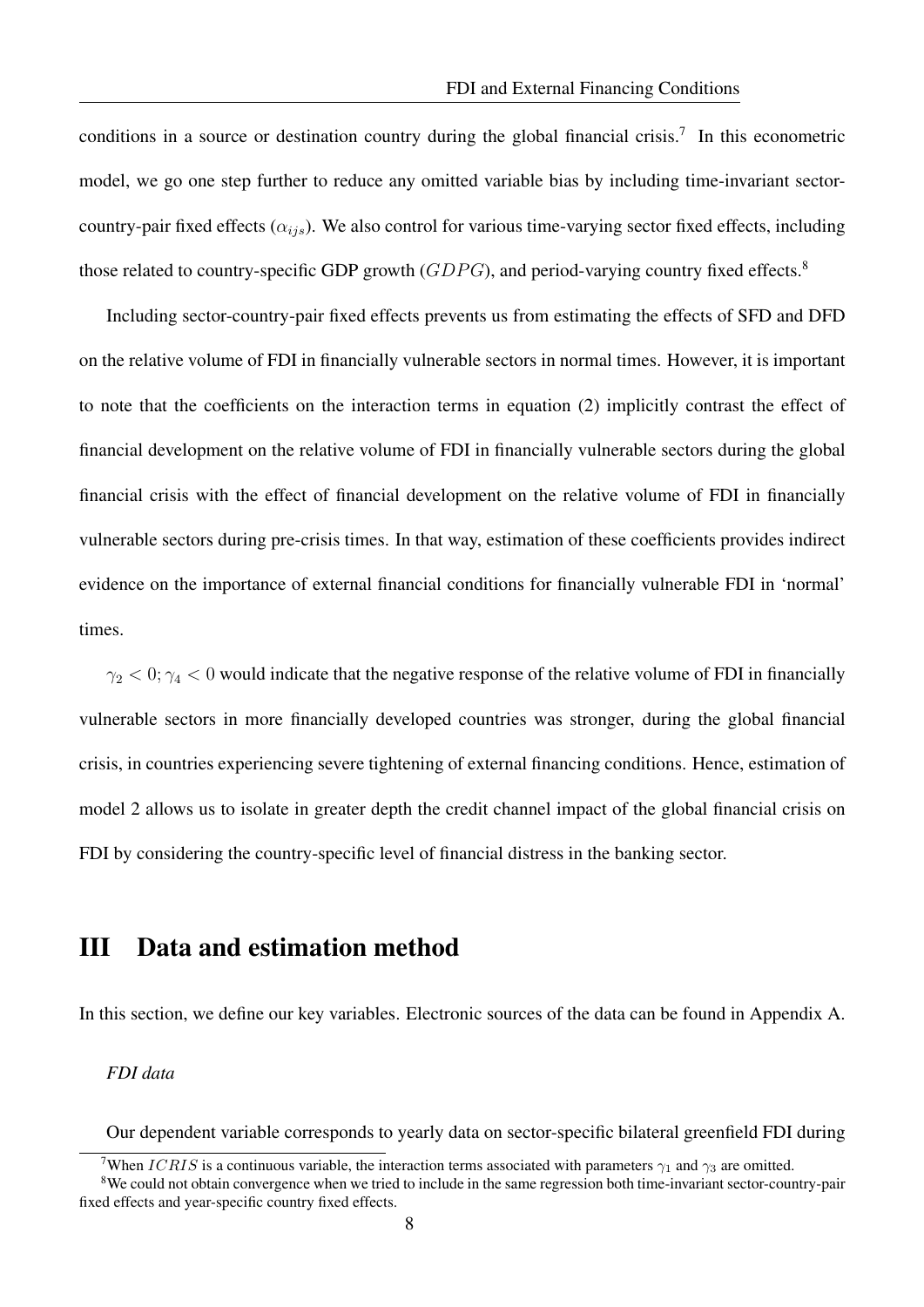the period 2003-2010. More specifically, our proxy for  $FDI_{i,jst}$  is the sector-specific bilateral yearly cumulated value of the capital investments made by firms headquartered in a given country to establish a new production or processing manufacturing facility in a given foreign country. This variable should capture a large fraction of the pre-sample fixed costs incurred by multinational enterprises to produce abroad when establishing a foreign affiliate *ex nihilo*. 9 In some regressions we will also use as the dependent variable the bilateral number of greenfield FDI projects or the average size of the bilateral greenfield projects conditional on positive FDI. These represent measures of the extensive and intensive margins of FDI respectively.

Data come from the *fDi Markets* database compiled by FDI Intelligence, a division of the Financial Times. This database is the most comprehensive source of firm-level information on cross-border greenfield investment available, covering all countries and sectors worldwide since 2003. Data include the name of the country in which the firm engaging in greenfield FDI is headquartered, the year of investment, the destination country, the recipient sector, the function (nature) of the project, the type of project (new, expansion, co-location), and the initial capital investment (capital expenditures) associated with the FDI project. There is no minimum investment size for a project to be included but the equity stake of the foreign investor cannot be lower than 10%. Data are collated through daily searches of Financial Times newswires and internal information sources, other media sources, project data received from industry organizations and investment agencies, and data purchased from market research and publication companies. Each project is cross-referenced against multiple sources, with the main focus on direct company sources. *fDi Markets* is the primary source of greenfield FDI data for various international organizations (UNCTAD, World Bank), consultancies (the Economist Intelligence Unit), major corporations, and over 100 governments. $10$ <sup>10</sup>

<sup>9</sup>Firms may incur other fixed costs before or after this cross-border investment. While our dependent variable does not include these costs in principle, they play a role in firms' ability to self-finance their capital expenditures abroad.

 $10$ Despite validation checks, data may include FDI projects which have been announced but have not taken place. In addition, the data include estimates for capital investment (derived from algorithms) when a company does not release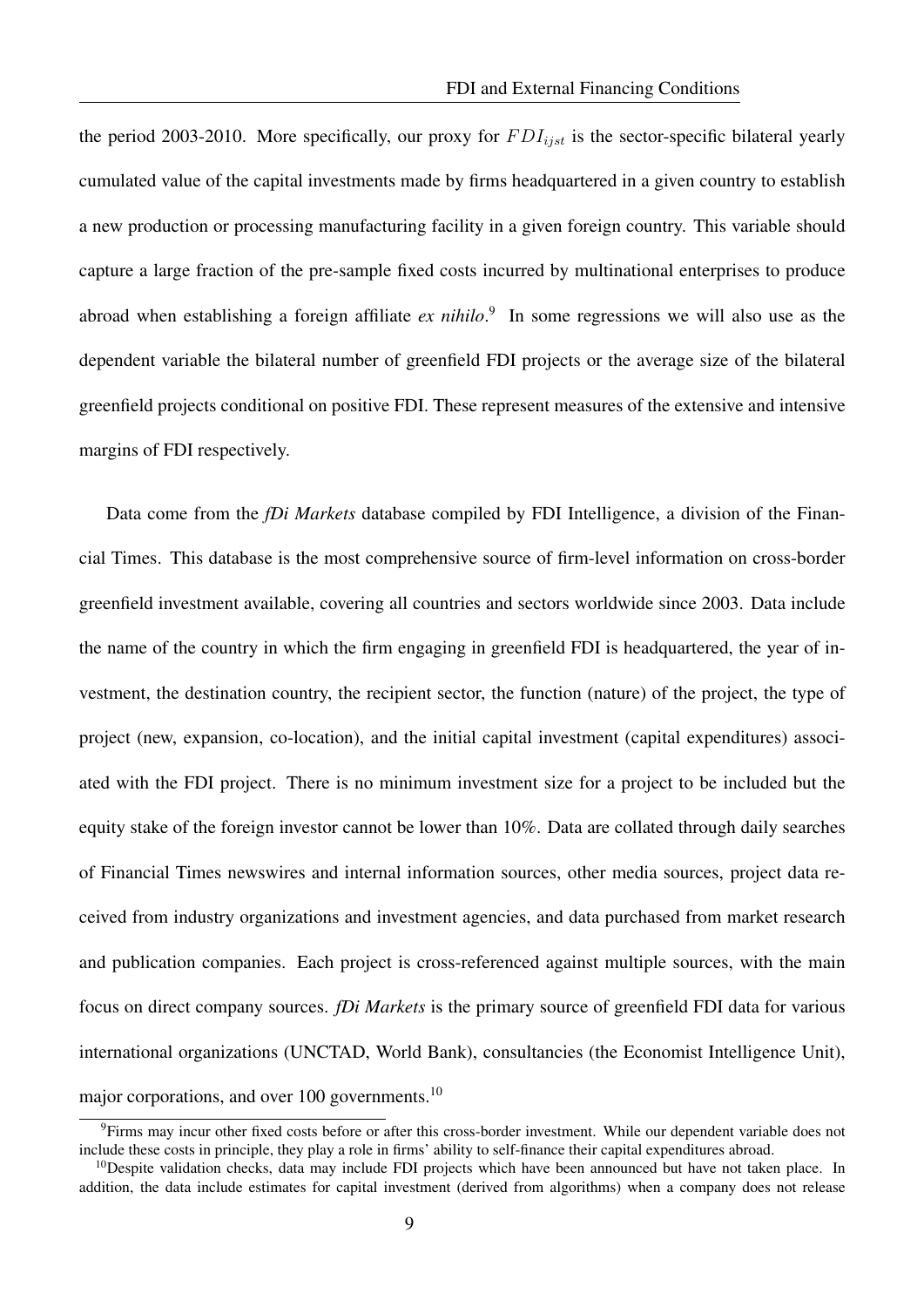Crucially for our study, the *fDi Markets* database does not make a distinction between the different sources of foreign affiliate financing, which can be internal or external to the MNE. Given that we are interested in the impact of both SFD and DFD on FDI flows, the absence of a distinction between internal and external financing makes the data provided by *fDi Markets* database a much better measure of FDI flows than balance of payments (BOP) data on financial FDI flows, which do not take into account, among other things, that a proportion of the financing for a newly-established foreign affiliate can originate from unrelated parties in the destination country. Furthermore, contrary to BOP FDI flows, our FDI data only reflect the initial fixed costs incurred by firms engaging in FDI, provide information on the extensive and intensive margins of FDI, are not distorted by 'round-tripping' and 'trans-shipping' phenomena, are recorded on a gross basis and, finally, are available for a large number of countries and sectors.

Our database only includes data on greenfield FDI. Hence, our results may not be generalisable to cross-border mergers and acquisitions (M&A), although we note that UNCTAD (2010) reports that both greenfield and M&A FDI flows significantly dropped during the global financial crisis.<sup>11</sup> In addition, while the absence of M&A FDI from our database can be seen as a drawback, it can also be interpreted as a benefit. First, we avoid any compositional bias by focusing on one particular form of FDI. Second, whereas much empirical work has been done on M&A FDI, the determinants of greenfield FDI remains an under-researched area, despite the interest that they generate for policymakers, who see greenfield FDI as having more benefits, in terms of new jobs and production activity created, than M&A (Sauvant, 2009).

Figure A1, in Appendix B, plots the cumulated values of outward and inward manufacturing greenfield FDI over the period 2003-2010 against economy-wide FDI flows compiled by UNCTAD on the

the information. These two features of the data introduce measurement error in our dependent variable, generating larger variances in our estimators.

<sup>&</sup>lt;sup>11</sup>The report puts particular emphasis on the role played by financial constraints to explain these concomitant trends.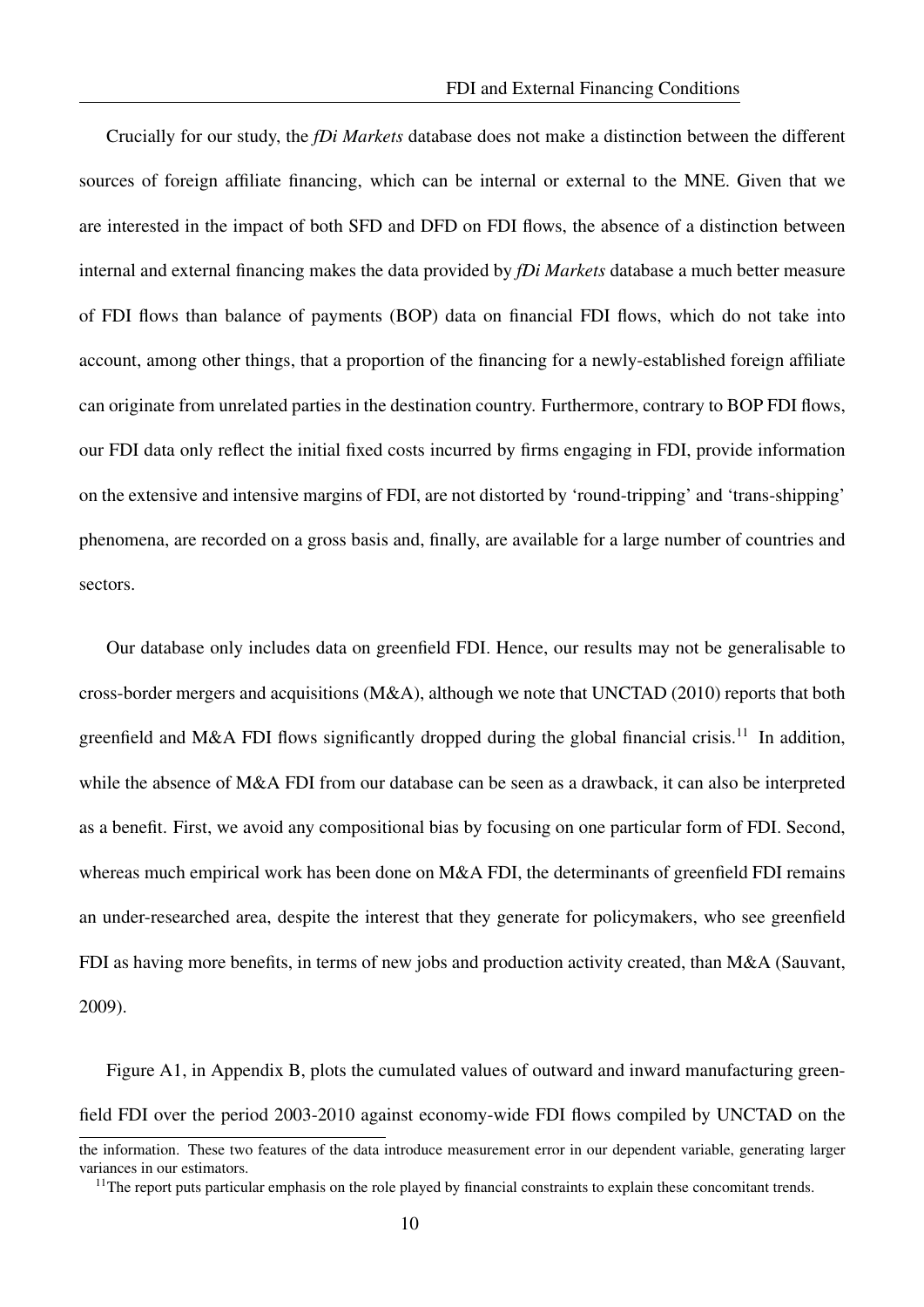basis of BOP statistics. The latter include information on both greenfield and M&A FDI. There is a strong correlation between the values of these two sources of FDI statistics ( $r \approx 0.80$ ;  $r \approx 0.82$  when using total greenfield FDI flows). In addition, the cumulated values, over the period 2003-2010, of economy-wide *fDi Markets* outward (inward) flows represent, for the 'median country', about 100%  $(50\%)$  of the cumulated values of UNCTAD-BOP outward (inward) FDI flows.<sup>12</sup> This suggests that the greenfield FDI data that we use in this paper are not affected by large inconsistencies and are potentially representative of trends in both greenfield and M&A FDI.

Given that we do not have any parent-specific data, besides a numeric identifier, we can aggregate the firm-level data provided by the *fDi Markets* database at the country-sector level without any loss of information to obtain a proxy for *F DIijst*. <sup>13</sup> The *fDi Markets* database provides data on the recipient sector only. Hence, while we know in which sector the FDI project takes place, we have no information on whether the parent firm belongs to the same sector. We must therefore assume that the main sector of activity of the parent firm is the same sector as the sector in which the parent firm invests in the destination country. Failure of this assumption will obviously make our identification strategy less powerful, by blurring the potential link between external dependence and financial development. This is especially true on the source side; on the destination side, it can still be expected that MNEs wish to invest in countries where their foreign subsidiaries in need of external finance can acquire a large degree of financial autonomy through access to local sources of funding. Nevertheless, given that sector-level FDI data are aggregated at a relatively high level, it is likely that parents and foreign subsidiaries operate in the same broad manufacturing sectors.<sup>14</sup>

<sup>&</sup>lt;sup>12</sup>However, as discussed above, these values have limited meaning given that our FDI data and the BOP FDI data do not measure the same flows.

<sup>&</sup>lt;sup>13</sup>In unreported regressions, we attempted to take into account that large firms may face less stringent financial constraints than small firms by keeping in the sample firms which undertook at least three FDI projects during the period 2003-2010, corresponding to 10% of the parent firms in our sample (and 50% of total investment). Our results were similar to the estimates reported in columns (1) and (2) of Table 4. The same results were obtained when we restricted the sample to firms which undertook at least five FDI projects during the period 2003-2010. Hence, it seems that source and destination countries' financial development matter for both small and large firms.

<sup>&</sup>lt;sup>14</sup>Alfaro and Charlton (2009) find that 70% of foreign subsidiaries operate in the same manufacturing sector as their parent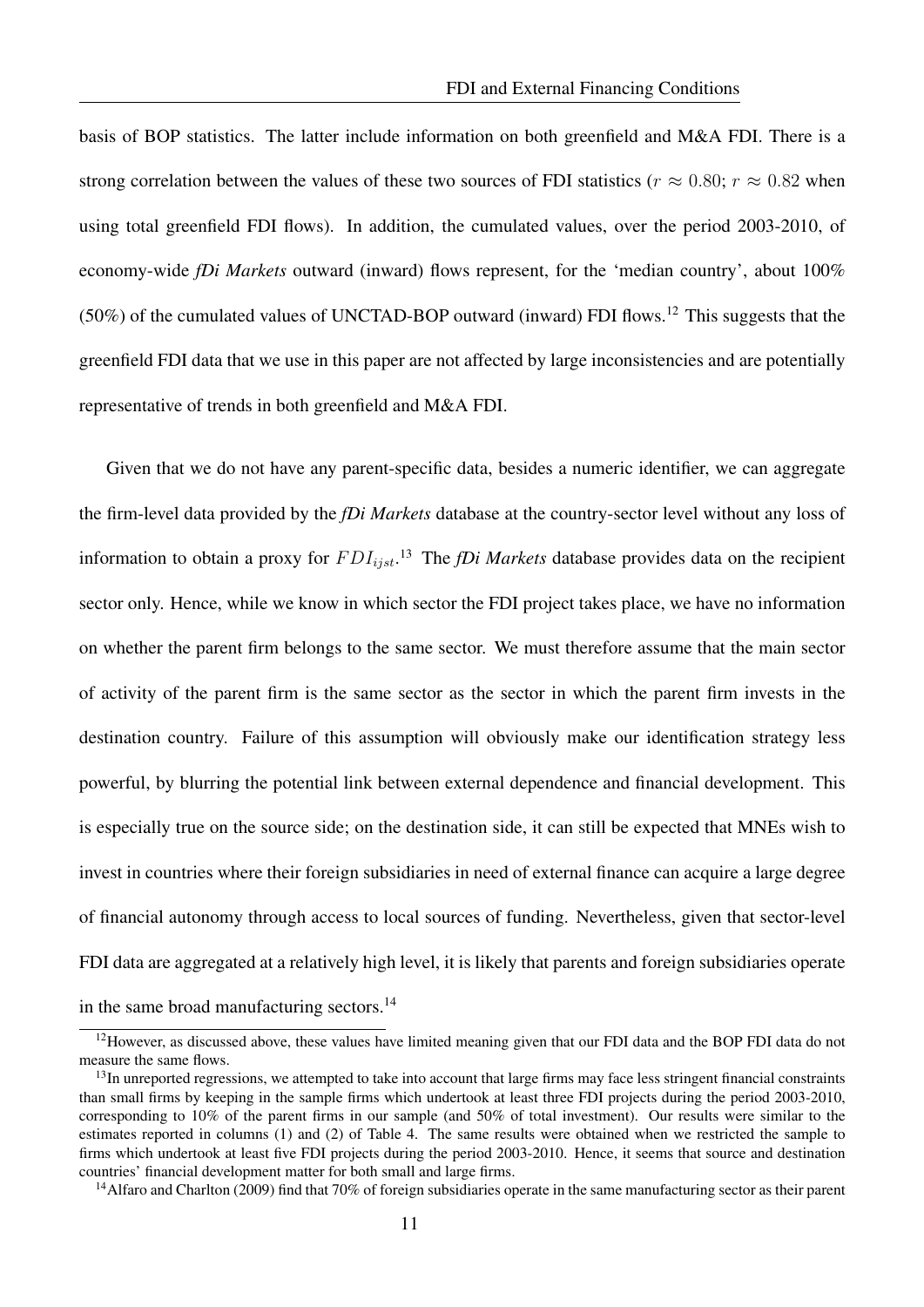At the most disaggregated level, the underlying data that we use to estimate models (1) and (2) correspond to 14590 greenfield FDI projects in a new production or processing manufacturing facility made by 6811 parent companies, located in 99 source (developed and developing) countries, in 13 broad manufacturing sectors of 135 destination (developed and developing countries) during the period 2003- 2010.<sup>15</sup> As can be seen in Figure A1, in Appendix B, The largest sources of greenfield manufacturing FDI over the period 2003-2010 are OECD countries and the largest recipients are large emerging countries such as the BRIC countries ( Brazil, Russia, India, and China) and the United States. A detailed description of the patterns of greenfield FDI can be found in Davies et al. (2015).

#### *Sector-specific financial vulnerability*

Our main indicator of sector-specific financial vulnerability (*F Vs*) is the Rajan and Zingales (1998) measure of external dependence (ED). They calculated a sector's need for external finance as the fraction of capital expenditures that were not financed with cash flows from operations for a sample of publicly traded US firms in the 1980s. For each firm, the ratio was averaged over the 1980s and the final ED measure corresponds to the sector median. The key assumption underlying the validity of their ED proxy is that the ranking it generates across sectors is stable across countries because a sector's need for external finance is intrinsically linked to sector-specific, but country-invariant, technological characteristics. By using U.S. data on publicly traded firms, Rajan and Zingales (1998) increase the likelihood that they correctly identify a sector's technological demand for external financing. Large firms typically face fewer financing obstacles than small firms and if there is any country in which firms' actual use of external finance reflects their desired level, the United States is perhaps the closest one can find given

at the two-digit SIC level. In addition, we expect the financial vulnerability of parent companies operating in various sectors to be partly affected by the dependence on external finance of the manufacturing sector in which they invest abroad.

<sup>&</sup>lt;sup>15</sup>Firms can invest abroad in other 'functions', e.g. logistics, sales/customer support, or retail. We prefer to exclude these FDI projects from our sample because the broad sectoral classification adopted by FDI Intelligence may lead some projects to be included in a manufacturing sector even when their purposes are only to provide support services to this sector or to facilitate the distribution and sale of its products. By focusing on FDI in a new production or processing manufacturing facility (the 'manufacturing function' in the *fDi Markets* database), we strongly increase the likelihood that the parent firm truly belongs to the manufacturing industry. The median share of FDI in the non-manufacturing function is about 20%.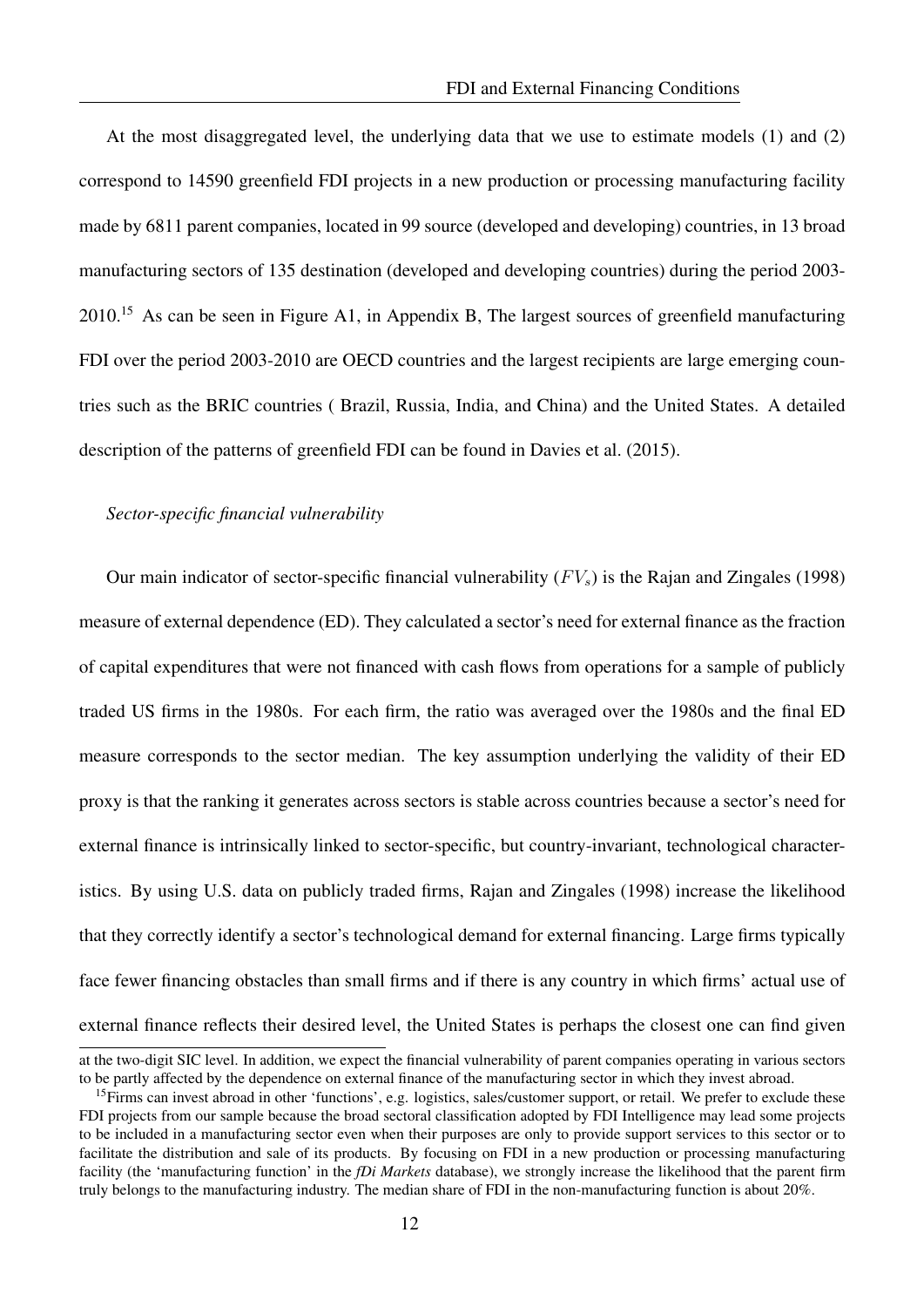the sophistication of its financial system.

Firms which rely on external finance to conduct their day-to-day trading operations or invest in new growth opportunities at home can be expected to be those which need external financing to expand abroad. The establishment of a foreign affiliate requires substantial purchases of new foreign fixed assets, e.g. land, building, machinery. It is also plausible that any product which entails high R&D, marketing or distribution costs at home will similarly involve large customization, marketing and distribution fixed costs when produced and sold in foreign markets (Manova, 2013). The ED measure developed by Rajan and Zingales (1998) is based on a sample of large U.S. companies, which are likely to have activities abroad. This sample composition helps to make it a good proxy for the typical external financing needs of MNEs in a given sector.

Sectors not only vary in firms' reliance on external finance but also in firms' ability to access external finance. For a given technological need for external finance, raising outside finance is likely to be easier for firms in sectors structurally characterized by a high level of tangible assets. These assets can be pledged as collateral, reducing in that way the adverse selection and moral hazard problems that lenders face. To capture this second dimension of financial vulnerability, we use the Kroszner et al. (2007) measure of asset tangibility (TANG). It corresponds to the sector-specific ratio of fixed assets to total assets and it has been calculated for the period 1980-1999 using the same methodology as Rajan and Zingales (1998). While the TANG measure is not specific to FDI activities, firms are more likely to have access to external finance, at home or abroad, when their existing assets, or the assets they wish to acquire in a foreign country, are tangible.<sup>16</sup>

 $16$  Given that our FDI variable corresponds to capital expenditures, i.e. investment in collateralizable tangible assets, it could be argued that asset tangibility is not an appropriate measure of financial vulnerability. This may have been true if external finance was only sought to cover the costs of building a new manufacturing facility. However, outside capital is also likely to be required to invest in intangible assets complementary to the tangible assets. Engaging in FDI may then be conditional on the ability of firms to finance the intangible assets that they need to operate successfully in foreign markets. This constraint should be particularly strong for firms operating in sectors where intangible assets are at the core of their business. It is also possible that sector-specific asset tangibility matters if the loan financing the FDI project is backed by the tangible assets of the parent company. That may be the case if a domestic bank does not want to deal with the seizure of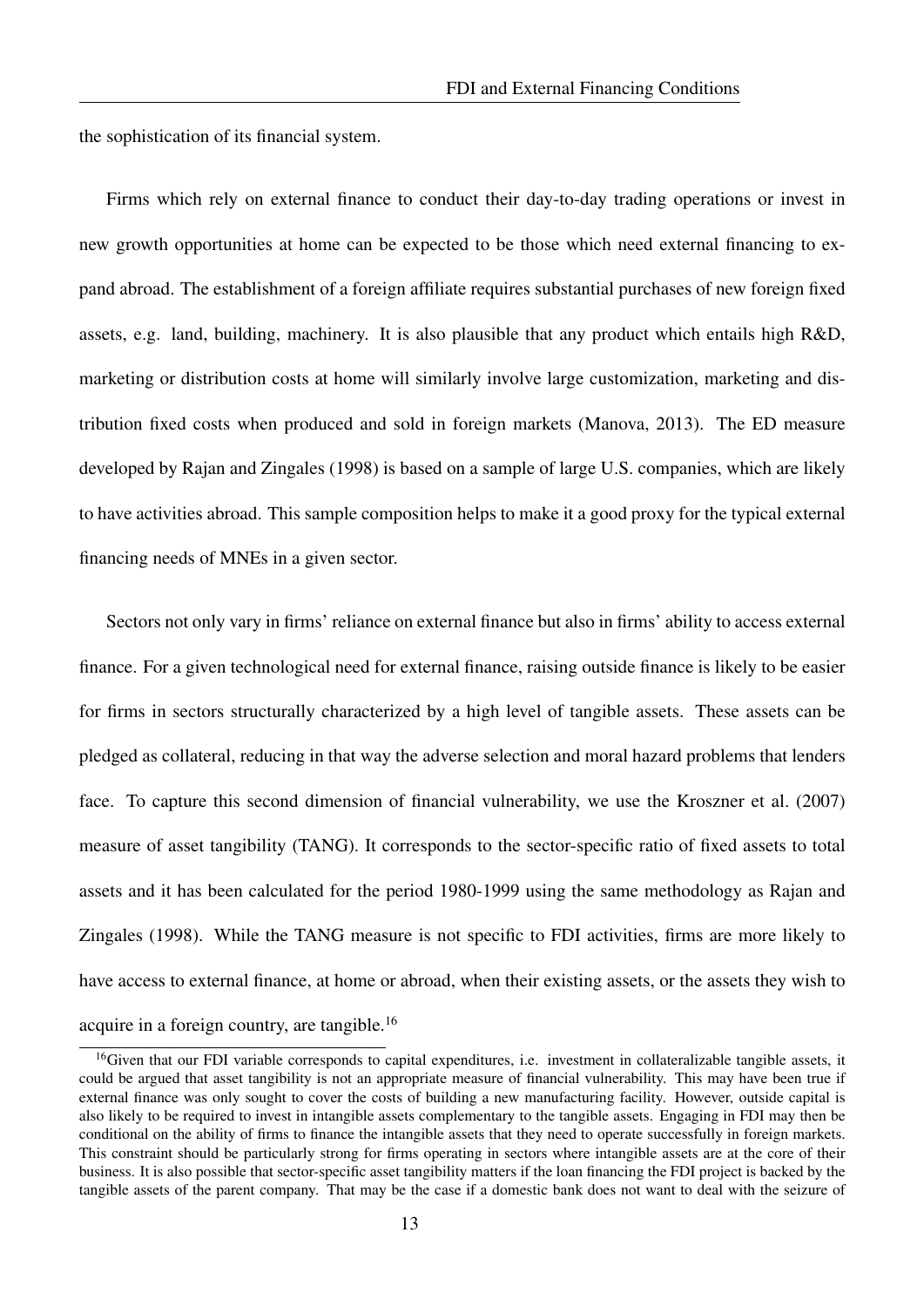Table A1 in Appendix C provides the values of the two measures of financial vulnerability for the thirteen manufacturing sectors present in the *fDi Markets* database. Sectors vary both in their dependence on external finance and their ability to access external finance (the coefficient of correlation between the two financial vulnerability measures is 0.04). Most sectors (85%) have a positive and large dependence on external finance (ED *≥* 0.19 for 60% of them).

#### *Financial development*

Our main measure of financial development (*SF D<sup>i</sup>* ; *DF D<sup>j</sup>* ) is the domestic credit allocated to the private sector by banks and other financial intermediaries, normalised by GDP (CREDIT/GDP). This financial development measure, which largely reflects the actual use of external debt financing in the economy, has been extensively used in the growth, finance, and international trade literature (Levine, 2005). Data come from Beck et al. (2009). In order to reduce idiosyncratic values and avoid a potential simultaneity bias between outward FDI and financial development, we use the average values over the pre-sample period 2000-2002. The private credit to GDP ratio varies a lot across countries (standard deviation of 49%).

We also verify that our results are robust to a time-invariant institution-based measure of financial development (FIN\_INST). This measure corresponds to the sum of the values of two *World Bank Doing Business* indexes measuring the quality of financial institutions: the strength of legal rights index, which indicates 'the degree to which collateral and bankruptcy laws protect the rights of borrowers and lenders,' and the depth of credit information index, which assesses 'the rules and practices affecting the coverage, scope and accessibility of credit information available through either a public credit registry or a private credit bureau.' The measure ranges from 0 to 16 (worst to best) and we use the average value of each index over the 2005-2006 period to construct our institution-based measure. Development of these

assets in a foreign jurisdiction. For these reasons, TANG ought to remain a valid measure of financial vulnerability, including in the context of this paper.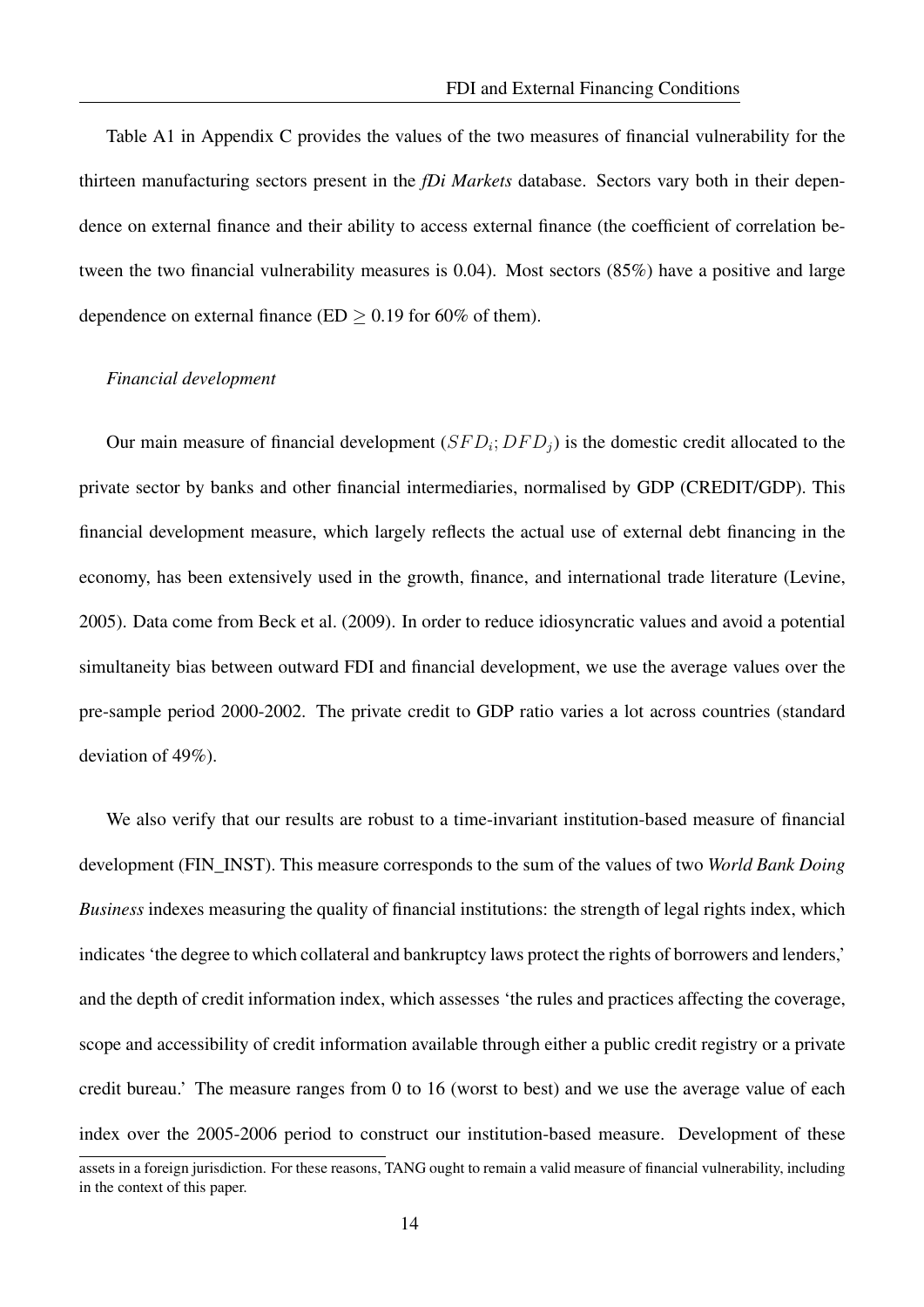two financial institutions should encourage the supply of external funds by facilitating the use of a broad range of movable assets as collateral, increasing the rights of creditors in case of bankruptcy, and reducing informational asymmetries. The coefficient of correlation between the private credit to GDP ratio and this measure of the quality of financial institutions suggests that it is indeed the case: it is equal to 0.60, statistically significant at the 1% level.

#### *Degree of tightening of credit conditions during the global financial crisis*

We use different indicators to assess the degree of tightening of credit conditions in a given country during the global financial crisis (*ICRIS*).

We first expect credit conditions to have significantly deteriorated in countries experiencing a banking crisis. We therefore define a banking crisis dummy variable (BCRIS) which takes the value of one if a country has been formally identified as having experienced a banking crisis during the period 2008- 2010. We rely on the classification of Laeven and Valencia (2013) to identify banking crisis episodes. A banking crisis is characterized by significant signs of financial distress in the banking system (e.g. bank runs, large losses, bank liquidations) and large-scale policy interventions to support distressed financial institutions. Laeven and Valencia (2013) also make a distinction, that we will exploit, between borderline (two policy interventions) and systemic cases (at least three policy interventions) (SYS\_BCRIS). In our sample, the 23 crisis-affected countries are: Austria, Belgium, Denmark, France, Germany, Greece, Hungary, Iceland, Ireland, Kazakhstan, Latvia, Luxembourg, Netherlands, Nigeria, Portugal, Russia, Slovenia, Spain, Sweden, Switzerland, Ukraine, United Kingdom, United States.

Following Laeven and Valencia (2013), we create an alternative measure of banking crisis which is based on the evolutions of real GDP growth and nominal private credit growth (ALT\_BCRIS). This alternative banking crisis dummy variable takes the value of one if, during the period 2008-2010, a country experienced both negative real GDP growth and a slowdown in nominal private credit growth.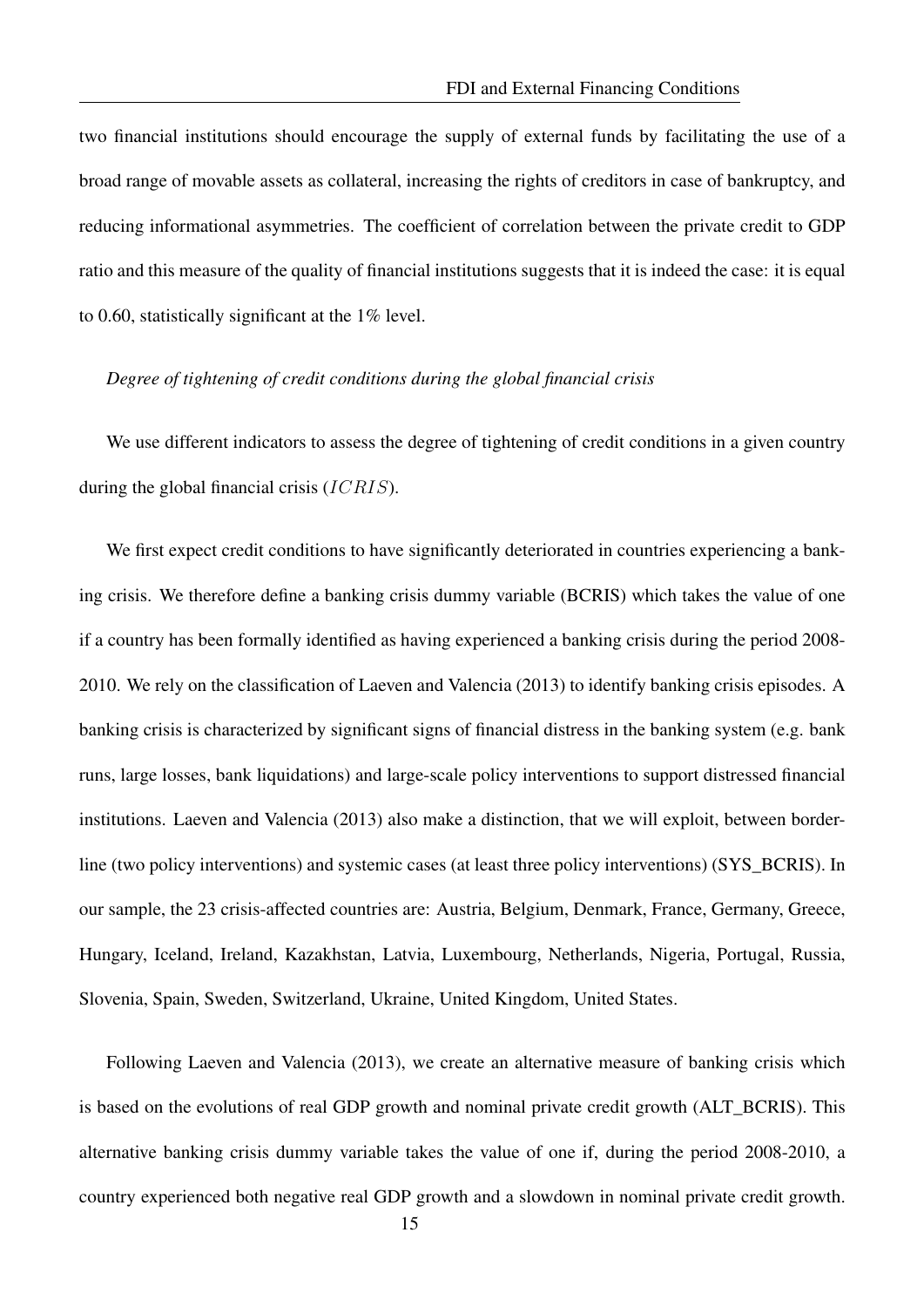The logic behind this indicator is that a genuine financial crisis entails disruptions to the supply of credit and large output losses. This variable is not simply an indicator of recession because slowdown in nominal private credit growth is also required for a country to be classified as crisis-affected. With this alternative methodology, 49 countries are identified as having suffered from a banking crisis.

Finally, we use a direct measure of how firms have perceived changes in credit conditions during the global financial crisis (CH\_CRED). This measure corresponds to the relative change, between the period 2005-2007 ('normal times') and the period 2009-2010 period (crisis times), in the average answers to the following question, found in the World Economic Forum Global Competitiveness Reports: 'How easy is it to obtain a bank loan in your country with only a good business plan and no collateral?  $(1 =$ very difficult;  $7 = \text{very easy}$ . The answers in 2008 are not included because the scores are weighted averages of the current and last years. Hence scores in 2008 partly reflect pre-crisis external financing conditions.

This measure has several advantages: i) it is a direct indicator of changes in credit conditions as perceived by firms; ii) it focuses on the supply of credit; iii) it excludes credit restrictions due to firms' balance sheet effects; iv) it can be positive (e.g. +13% in China) or negative (e.g. -29% in the U.S.A.). This measure is much less blunt that the previous ones presented in this section because it provides a much more granular assessment of changes in credit conditions. It is also more flexible because it allows for the possibility that some countries experienced a *loosening* of credit conditions during the global financial crisis.

Some descriptive statistics can be found in Tables A2 and A3 in Appendix D.

#### *Estimation method*

It is common in the FDI literature to model the conditional mean of *ln*(*FDI*) instead of the conditional mean of *F DI*. One fundamental problem with using log-linear models is that observations for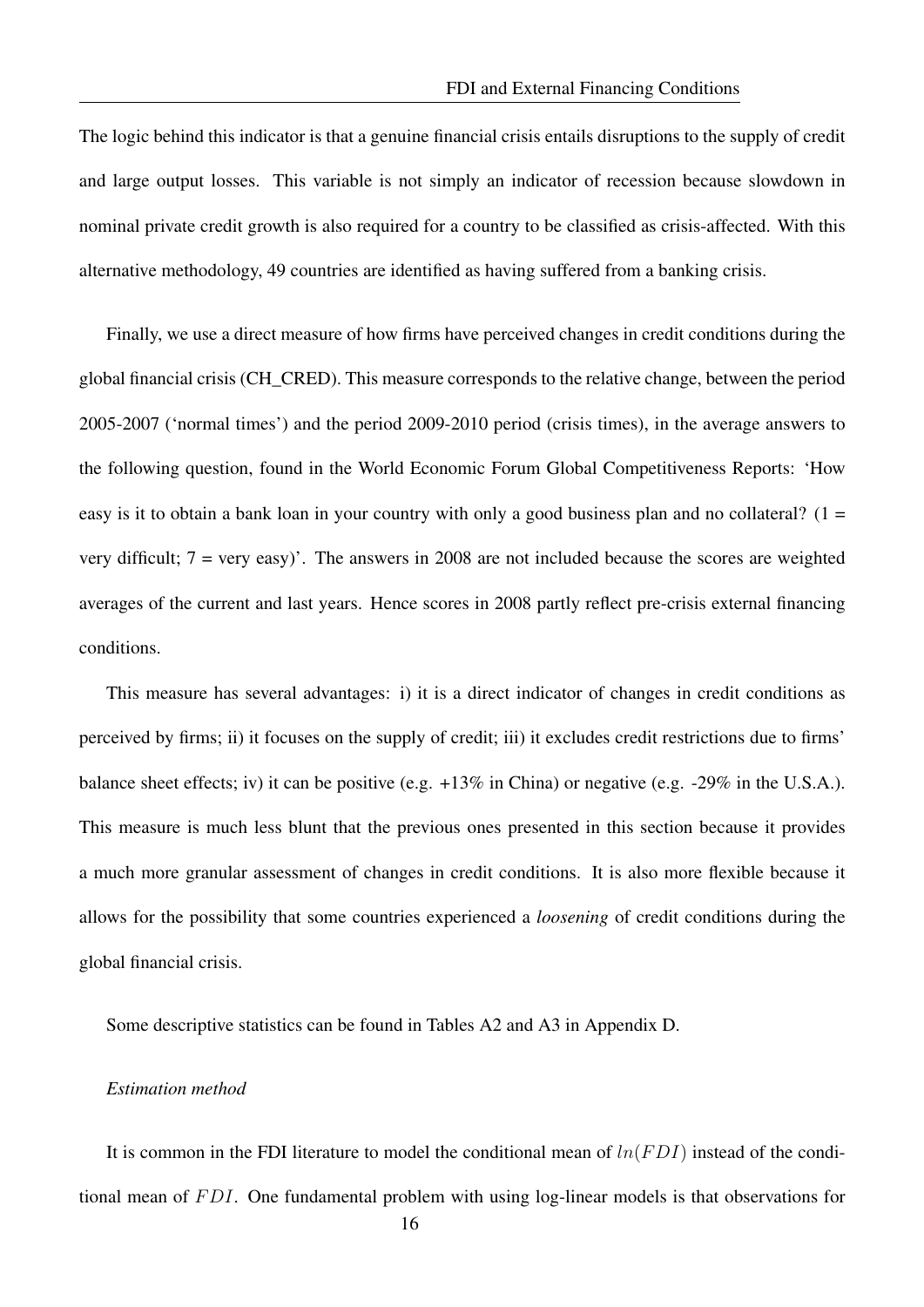which the FDI value is equal to zero are dropped from the sample.<sup>17</sup> This truncation issue does not arise when the conditional mean of *FDI* is modeled directly using an exponential function, as we have done in equations (1) or (2). Consistent estimation of the conditional mean parameters can be achieved by using a Poisson fixed effects estimator. This estimator is robust to distributional misspecification and therefore, as long as the conditional mean function is correctly specified, this estimator is consistent even if the dependent variable is continuous (Winkelmann, 2008; Wooldridge, 2010). We use the Hausman et al. (1984) conditional maximum likelihood version of the Poisson fixed effects estimator, which does not involve the inclusion of a large number of dummy variables to account for the (sector-)country-pair specific effects; the fixed effects are conditioned out from the model estimation and are therefore not treated as parameters to be estimated. Standard errors are clustered at the country level to deal with potential correlation of errors over time and across sectors.

Other methods have been suggested in the literature to deal with zero values, e.g. estimating a regression model by ordinary least squares where the dependent variable is ln(FDI) or ln(FDI+constant); different variants of the Tobit model. However, the Monte-Carlo simulations of Santos Silva and Tenreyro (2006, 2011), Westerlund and Wilhelmsson (2011) and Head and Mayer (2013) indicate that all these alternative estimators to the Poisson estimator perform very poorly when the sample includes zero values and heteroskedasticity is present, as in the case of our empirical application.<sup>18</sup> On the other hand, the Poisson QMLE is robust to various patterns of heteroskedasticity as well as to a large number of observations for which the value of the dependent variable is equal to zero, including when the reported absence of economic activity is due to the omission of small transactions.<sup>19</sup>

 $1785\%$  of the observations in our sample take the value of zero. They correspond to cases where no bilateral FDI in a given sector is recorded in the FDI database that we use.

 $18$ Heteroskedasticity influences the consistency of the estimators because log-linearization of multiplicative models induces a correlation between the transformed error term and the explanatory variables. In addition, simulations of the cited papers indicate that the Poisson QMLE does not suffer from an incidental parameters problem.

 $<sup>19</sup>$ Our key results are robust to the estimation of a linear regression model by ordinary least squares, where the dependent</sup> variable is not transformed.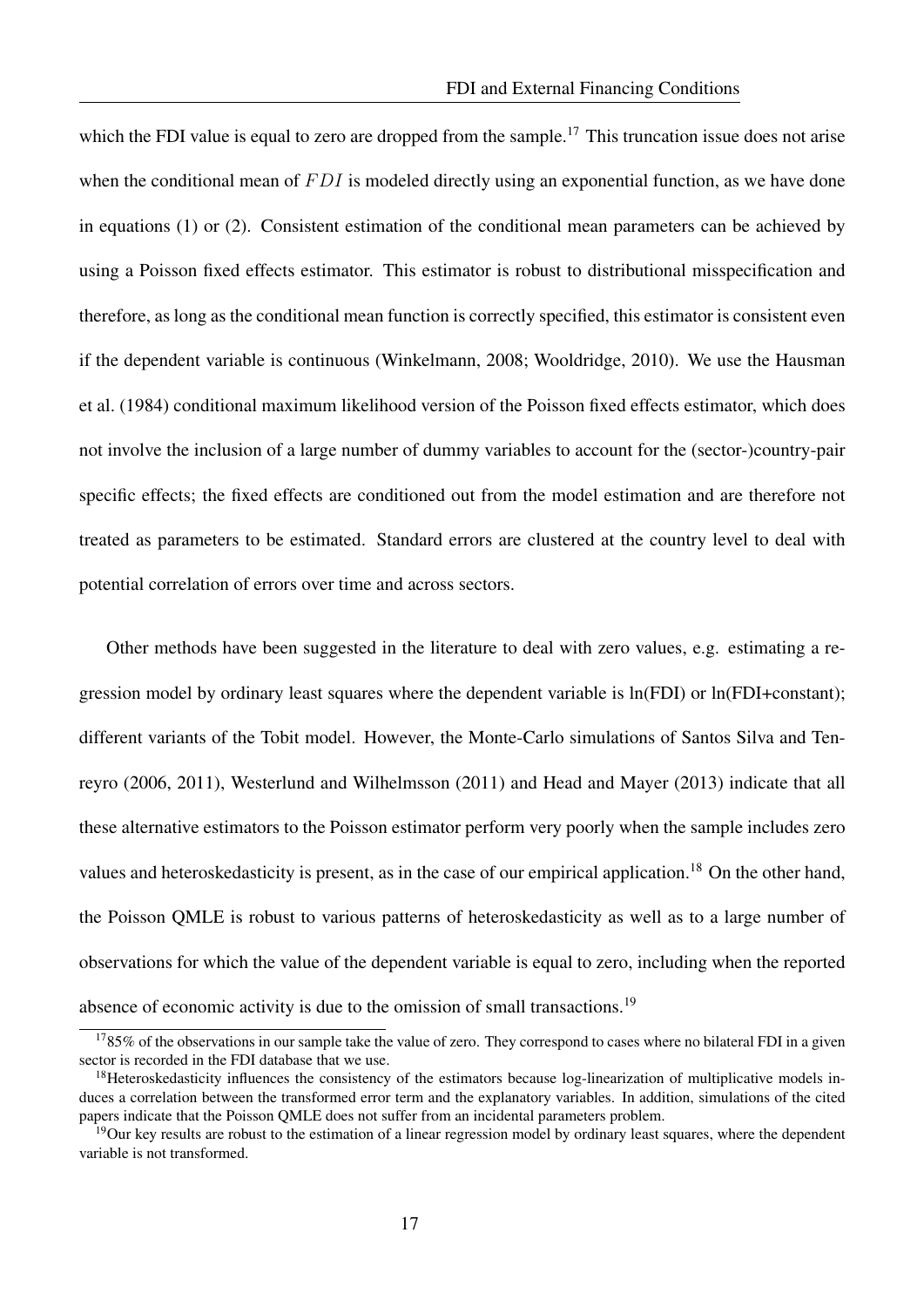## IV Results

#### *Baseline results and robustness checks*

Baseline results are presented in Table 1. In column (1), SFD and DFD are interacted with the sector-specific ED measure, without making a distinction between the pre- and crisis periods. The large, positive, and statistically significant coefficients on the two interaction terms indicate that SFD and DFD had, overall, large, positive, and statistically significant effects on the relative volume of FDI in financially vulnerable sectors during the period 2003-2010. These results, which are new to the literature, provide a first evidence that external financing conditions matter for FDI since they show that SFD and SFD have a disproportionately positive influence on FDI in financially vulnerable sectors. In column (2), the two interaction terms are interacted with the global financial crisis dummy variable, which takes the value of one for the period 2008-2010. The large and negative coefficients on these triple interaction terms indicate that during the global financial crisis, FDI in financially vulnerable sectors benefited to a much lesser extent from greater financial development, implying a loss of access to external finance due to tighter credit conditions. This appears to be especially true on the source side: the coefficient on the triple interaction term involving SFD is very large and statistically significant at conventional levels whereas the coefficient on the triple interaction term involving DFD is much smaller and not statistically significant. The results of column (2) provide additional evidence that external financing conditions matter for FDI, by showing that the tightening of credit conditions during the global financial crisis hit FDI harder in the more financially vulnerable sectors, especially when originating from the more financially developed source countries.

Figure 1 reports the estimated effects of SFD and DFD on the relative volume of FDI in financially vulnerable sectors in 2003 (squares) and the differences between the effects in subsequent years and these 2003 baseline impacts (dots). It can be seen that the positive effects of SFD and DFD were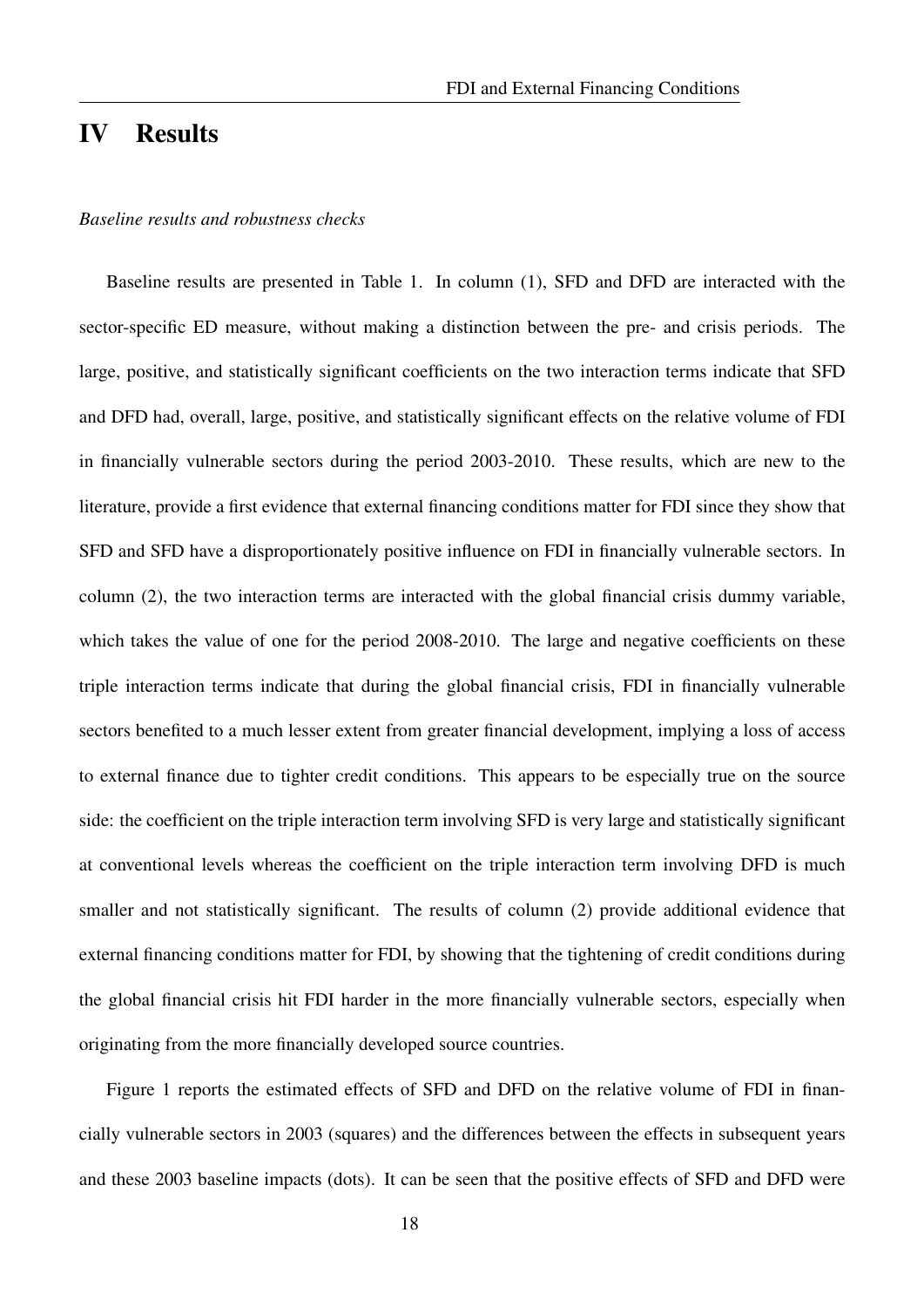|                                | Volume of bilateral FDI, by sector |                                   |                                   |                                         |                                                |                                                       |                                   |  |
|--------------------------------|------------------------------------|-----------------------------------|-----------------------------------|-----------------------------------------|------------------------------------------------|-------------------------------------------------------|-----------------------------------|--|
|                                | Full<br>period 0310<br>(1)         | Distinction<br>GFC0810<br>(2)     | Omission<br>China<br>(3)          | Omission<br><b>United States</b><br>(4) | Inclusion<br><b>TANG</b><br>(5)                | Inclusion<br><b>TANG</b><br>(6)                       | Inclusion<br><b>DUR</b><br>(7)    |  |
| ED X S. CREDIT/GDP             | $0.859***$                         | $1.431***$                        | $1.502***$                        | $0.999***$                              |                                                | $1.040***$                                            | $1.443***$                        |  |
| ED X S. CREDIT/GDP X GFC0810   | (0.272)                            | (0.326)<br>$-1.438***$<br>(0.476) | (0.322)<br>$-1.544***$<br>(0.483) | (0.311)<br>$-1.163**$                   |                                                | (0.286)<br>$-1.279$ ***                               | (0.323)<br>$-1.440***$<br>(0.496) |  |
| <b>TANG X S. CREDIT/GDP</b>    |                                    |                                   |                                   | (0.507)                                 | $-6.150***$<br>(1.194)<br>$3.701**$<br>(1.634) | (0.477)<br>$-4.305***$<br>(0.950)<br>1.463<br>(1.728) |                                   |  |
| TANG X S. CREDIT/GDP X GFC0810 |                                    |                                   |                                   |                                         |                                                |                                                       |                                   |  |
| DUR X S. CREDIT/GDP            |                                    |                                   |                                   |                                         |                                                |                                                       | $-0.001$<br>(0.150)               |  |
| DUR X S. CREDIT/GDP X GFC0810  |                                    |                                   |                                   |                                         |                                                |                                                       | $-0.021$<br>(0.237)               |  |
| ED X D. CREDIT/GDP             | $1.630***$                         | $1.782***$                        | $1.756***$                        | $1.868***$                              |                                                | $1.402***$                                            | $2.147***$                        |  |
| ED X D. CREDIT/GDP X GFC0810   | (0.273)                            | (0.342)<br>$-0.490$               | (0.359)<br>$-0.809*$              | (0.398)<br>$-0.437$                     |                                                | (0.294)<br>$-0.586$                                   | (0.347)<br>$-0.815*$              |  |
| <b>TANG X D. CREDIT/GDP</b>    |                                    | (0.445)                           | (0.451)                           | (0.549)                                 | $-7.623***$                                    | (0.387)<br>$-4.825***$                                | (0.469)                           |  |
| TANG X D. CREDIT/GDP X GFC0810 |                                    |                                   |                                   |                                         | (1.625)<br>$-0.844$<br>(1.924)                 | (1.240)<br>$-2.101$<br>(1.661)                        |                                   |  |
| DUR X D. CREDIT/GDP            |                                    |                                   |                                   |                                         |                                                |                                                       | $-0.816***$                       |  |
| DUR X D. CREDIT/GDP X GFC0810  |                                    |                                   |                                   |                                         |                                                |                                                       | (0.198)<br>$0.641**$<br>(0.266)   |  |
| Observations                   | 66911                              | 66911                             | 61230                             | 58903                                   | 66911                                          | 66911                                                 | 66911                             |  |

#### Table 1: FDI, financial development, and the global financial crisis

Observations 66911 66911 66911 61230 58903 66911 66911 66911<br>\*\*\*p<0.01 \*\*p<0.05 \*p<0.10. Cluster-robust standard errors in parentheses. Time-varying country-pair fixed effects, and period-varying sector fixed effects are included in all regressions. S: source. D: destination. ED: sector-specific measure of dependence on external finance. GFC0810: global financial crisis 2008-2010. TANG: sector-specific measure of asset tangibility. DUR: sector-specific indicator of durable goods production.

extremely stable before the start of the global financial crisis, but declined dramatically (and in a statistically significant fashion on the source side) after 2007. Figure 1 thus clearly shows that our sample covers two distinct periods with very different external financing conditions.

The effects of SFD and DFD in normal and crisis times are not only statistically significant but also economically significant. Using the estimates given in column (2) and holding other factors constant, in the pre-crisis period, the relative volume of outward (inward) FDI in financially vulnerable sectors in a highly financially developed country like the United States was 37% (48%) larger than in a less financially developed country such as Italy.<sup>20</sup> However, during the period 2008-2010, this positive gap between the two countries in terms of the relative volume of outward (inward) FDI in financially vulnerable sectors dropped to zero (33%), leading the ratio of relative outward (inward) FDI in financially vulnerable sectors during the global financial crisis to the corresponding ratio during non-crisis years

<sup>&</sup>lt;sup>20</sup>Relative outward FDI in financially vulnerable sectors is defined as the ratio of outward FDI in the Transportation Equipment sector (a typical high ED sector; 0.31; 75*th* percentile of ED) to outward FDI in the Beverages sector (a typical low ED sector; 0.08; 25<sup>th</sup> percentile of ED). The pre-sample private credit to GDP ratio for the United States is 1.70 and the pre-sample private credit to GDP ratio for Italy is 0.74.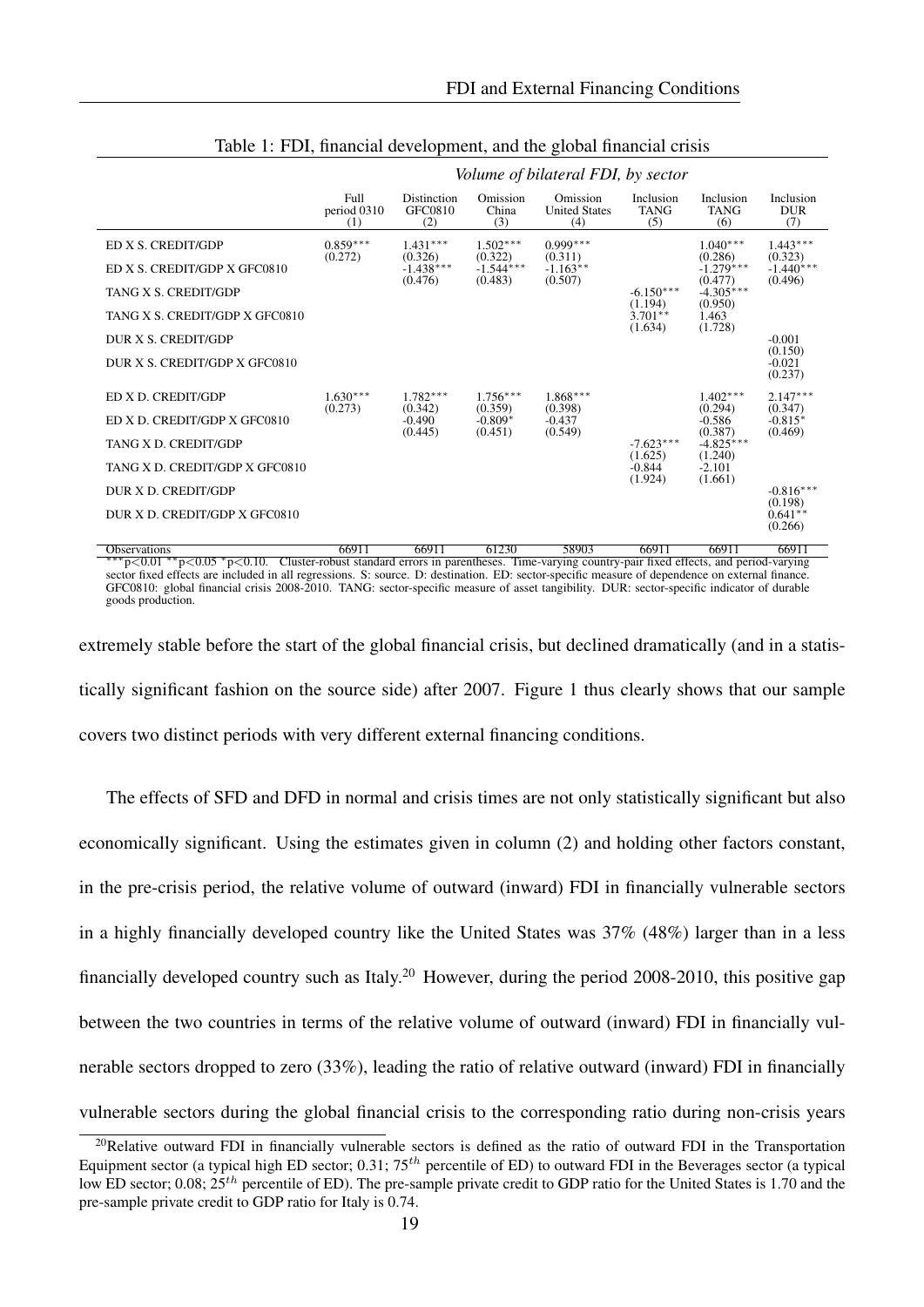

Figure 1: Changes in the relative impact of financial development on FDI, period 2004-2010

Note: squares indicate relative impacts of SFD and DFD in 2003 and dots indicate differences between the estimated effects of SFD and DFD in subsequent years relative their impacts in 2003. Capped spiked and shaded areas denote a 95% confidence interval. Financially vulnerable sectors are defined here as sectors typically dependent on external finance.

to be about 27% (10%) lower in the highly financially developed country than in the less financially developed country.

The rest of Table 1 investigates the robustness of the baseline results displayed in column (2). In column (3), we omit the largest recipient of FDI in our sample (China; 21% of total FDI) and, in column (4), we omit the largest source of FDI in our sample (USA; 16% of total FDI). In both columns, our results are qualitatively very similar to those of column (2), with the main difference that the triple interaction term involving DFD is statistically significant at the 10% level when we omit China. This may be because the high Chinese private credit to GDP ratio (pre-sample value of 1.089) does not provide an accurate picture of the availability of external finance for the private sector, as this ratio is believed to include credit to state-owned enterprises (Djankov et al., 2007).

In columns (5) and (6), we take into account that sectors not only vary in firms' reliance on external finance but also in firms' ability to access external finance. Raising outside finance is likely to be easier for firms in sectors characterized by a high level of tangible assets. In column (5), the interaction terms are now composed of our measure of asset tangibility, the TANG variable, the private credit to GDP ratio, and the GFC0810 variable; we follow other papers (Braun, 2003; Manova et al., 2011; Manova, 2013) by not inverting this measure such that a higher value corresponds to a lower tangibility of assets.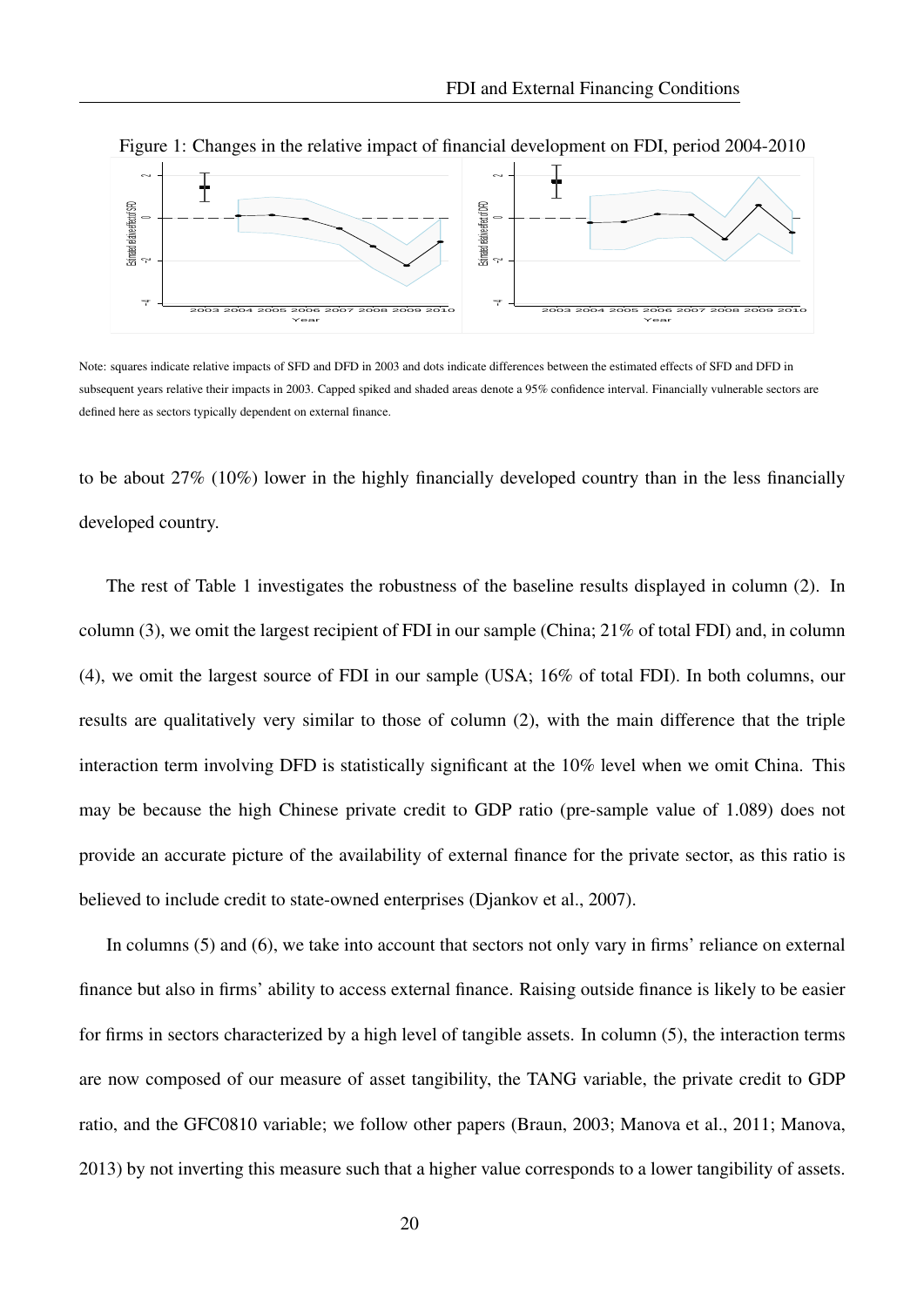Like in column (2), we find again that SFD and DFD increased the relative volume of FDI in financially vulnerable sectors in normal times, and that this effect of financial development strongly declined, and in a statistically significant manner for SFD, during the global financial crisis. In column (6), we include in the same regression the interactions terms involving the ED and TANG measures, capturing simultaneously the reliance of firms on external finance and their ability to raise outside finance. The coefficients on all simple interaction terms are statistically significant. In normal times, greater SFD and DFD disproportionately benefited FDI in sectors typically dependent on external finance and with low asset tangibility. However, among the coefficients on the triple interaction terms, only the one involving ED and SFD is statistically significant, although the coefficient on the triple interaction term involving TANG and SFD has the expected negative sign. This result suggests that the global financial crisis affected FDI by mainly reducing the relative availability of external finance in source countries, and to a much lower extent, by raising lending requirements. Such an argument is in line with the results of the survey of Chief Financial Officers carried out by Campello et al. (2010) during the global financial crisis in the U.S., Europe, and Asia. They show that the vast majority of firms 'somehow affected by credit constraints'<sup>21</sup> were able to obtain new lines of credit (or renew existing ones) but faced quantity and price constraints.

Some sectors are involved in the production of consumer final durable goods, i.e. tangible commodities purchased by consumers that can be used repeatedly and continuously over a period of three or more years. The purchase of some of these goods, e.g. a car, can require consumers to have access to external finance. Consequently, greater financial development could indirectly increase (vertical and horizontal) FDI in those sectors by expanding the effective demand in source and destination countries. On the other hand, demand for these goods may be perceived by lenders as more volatile than the demand for other goods because the purchase of durable goods tends be more sensitive to the state of the business

 $21$ This category is likely to encompass MNEs. These firms tend to be large and there is a negative link between financial constraints and firm size (Beck et al., 2005).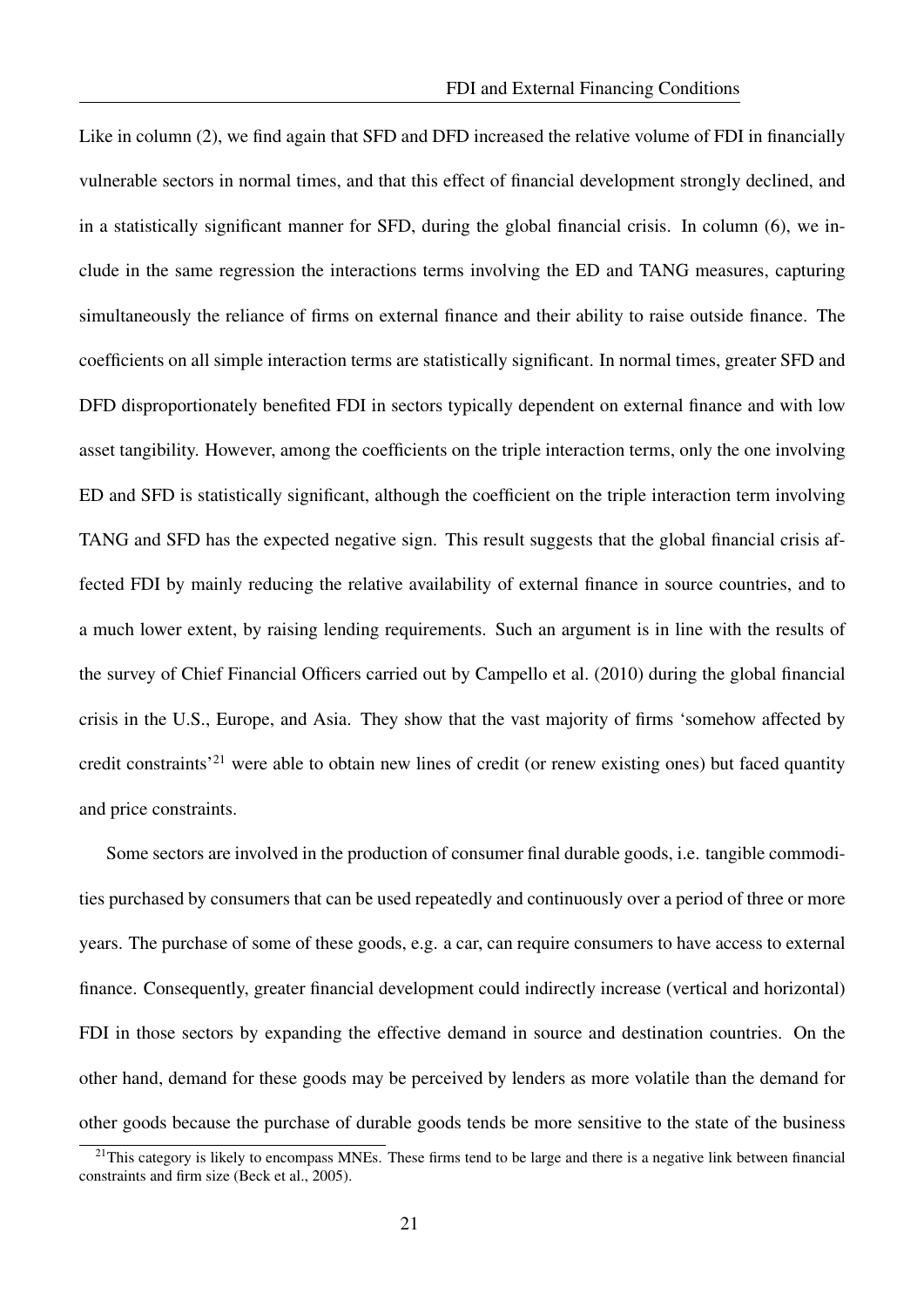cycle (Braun and Larrain, 2005). This means that lenders may be more reluctant to finance FDI projects involving the production of durable goods. Overall, if financially vulnerable sectors are also producers of durable goods, the effects of external financing conditions on financially vulnerable FDI in normal and crisis times may then be partly driven by how financial development influences the demand for durable goods and the ability and willingness of banks to fund projects with uncertain returns. We take this possibility into account in column (7), by including simple and triple interaction terms involving a sector-specific indicator of durable goods production (DUR). This binary measure, taken from Kroszner et al. (2007) is based on the classification of U.S. industries by the U.S. Bureau of Economic Analysis. Our baseline results are not qualitatively affected by the inclusion of these additional interaction terms. On the source side, the interactions terms involving DUR are statistically insignificant whereas the opposite is true on the destination side. The signs of the latter interaction terms suggest that, for a given level of DFD and sector-specific ED, it was harder to finance a FDI project in durable goods in normal times. However, this difference across sectors strongly diminished during the global financial crisis, possibly because the key constraint facing firms wishing to engage in FDI was first and foremost access to external finance.

In column (1) of Table 2, instead of examining whether our ED measure could be a proxy for other *sector-specific* characteristics, we investigate whether SFD and DFD are not proxies for other *countryspecific* characteristics which can influence FDI taking place in sectors deemed to be financially vulnerable. For example, financially vulnerable sectors may be sectors intensive in factors correlated with financial development and more broadly with economic development, such as human capital stock or institutional quality. We isolate the effects of financial development from overall economic development by including additional simple and triple interaction terms which involve the source and destination country-specific pre-sample values of the log of income per capita, average years of schooling in the population aged over 25, and a measure of institutional quality. Data on income per capita come from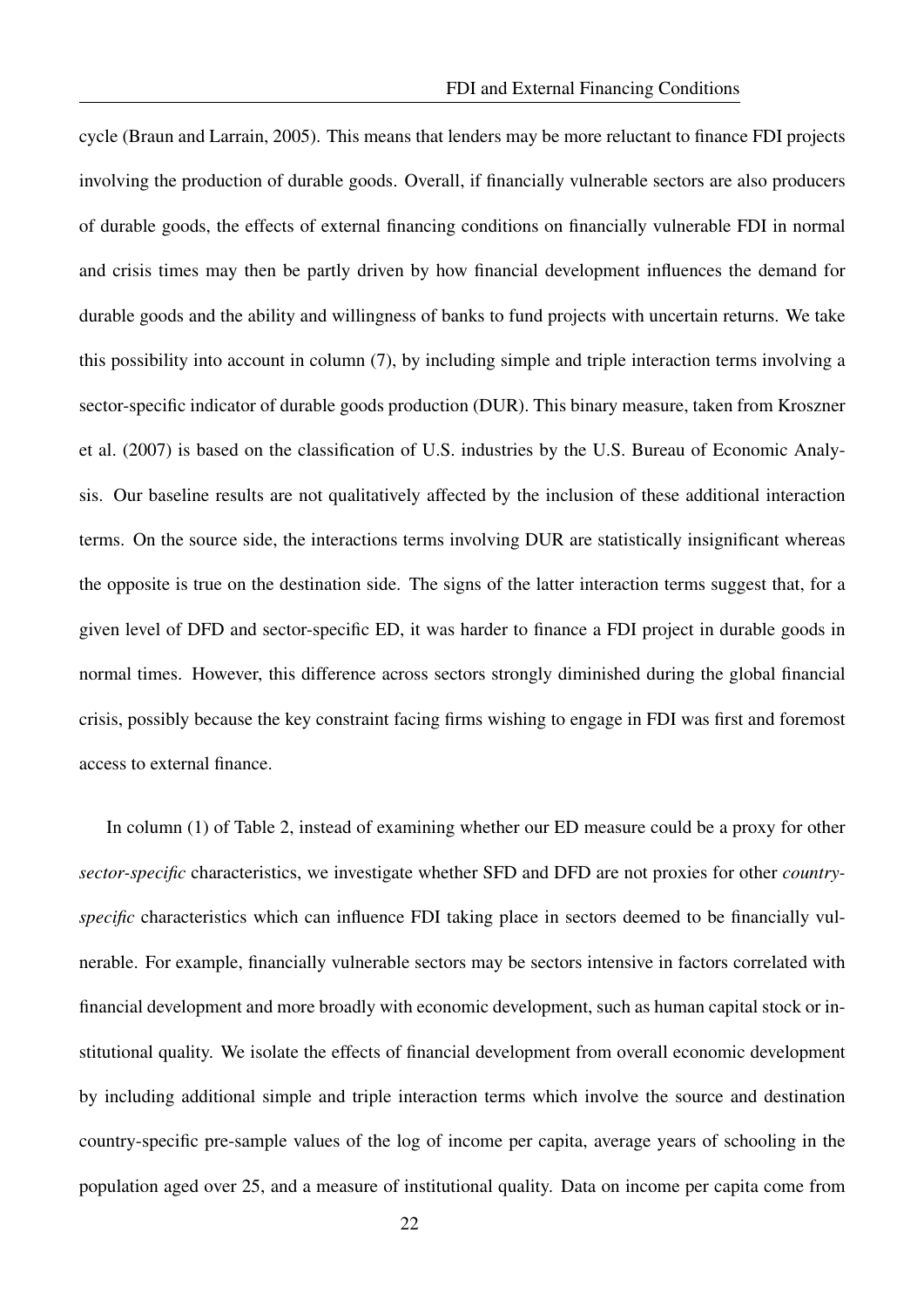PWT 7.0 (Heston et al., 2011); data on human capital stock come from Barro and Lee (2010); the measure of institutional quality is the average size of three components of the Heritage Foundation's Index of Economic Freedom: Investment Freedom, Property Rights, Freedom from Corruption.<sup>22</sup> Column (1) shows that the presence of these additional variables leave our baseline results qualitatively unchanged.<sup>23</sup>

In columns (2)-(5), we look at other measures of financial development. In columns (2) and (3), we use two other outcome-based measures of financial development, the pre-sample values of the stock market capitalization to GDP ratio (STMCAP/GDP) and of the private bond market capitalization to GDP ratio (BNDCAP/GDP). Data come from Beck et al. (2009) and are only available for a relatively small subset of the countries in the sample. Conceptually, while the private credit to GDP ratio and the private bond market capitalization to GDP ratio can be seen as capturing different aspects of external debt financing, the stock market capitalization to GDP ratio can be interpreted as reflecting external equity financing. The results of columns (2) and (3) suggest that firms mainly rely on external debt financing to finance their greenfield FDI, given that the coefficients on the interaction terms involving STMCAP/GDP tend to be statistically insignificant, whereas the coefficients on the interaction terms involving BCAP/GDP mirror those found when using CREDIT/GDP: they are large, have the expected sign, and are all statistically significant besides the coefficient on the triple interaction term involving DFD.<sup>24</sup> In column (4), we replace our preferred outcome-based measure of financial development by a time-invariant institution-based measure of financial development (FIN\_INST). This measure has been previously defined. Our results are qualitatively similar to those obtained with pre-sample private credit

 $22$ Coefficients on the additional interaction terms are not reported but they are available upon request to the authors.

 $^{23}$ In an unreported regression, we also adopted an instrumental variables approach. In line with the rest of the literature, e.g. Rajan and Zingales (1998) and Kroszner et al. (2007), we used legal origin dummy variables as instruments for financial development. Our results are robust to this approach. However, doubts have been raised about the validity of using legal origin dummy variables as exogenous instruments for financial development (Manova, 2013). Hence, these results should be interpreted as simply showing that our findings are robust to a common instrumental variables strategy in the Finance and Growth literature.

 $^{24}$ This result is in line with the small share of equity finance in total external funds used by firms in major OECD countries to finance physical investment, as calculated by Hackethal and Schmidt-Reinhard (2004). It is possible that our results would have been different if we had investigated the determinants of M&A FDI, given a more frequent use of equity to finance deals (Di Giovanni, 2005).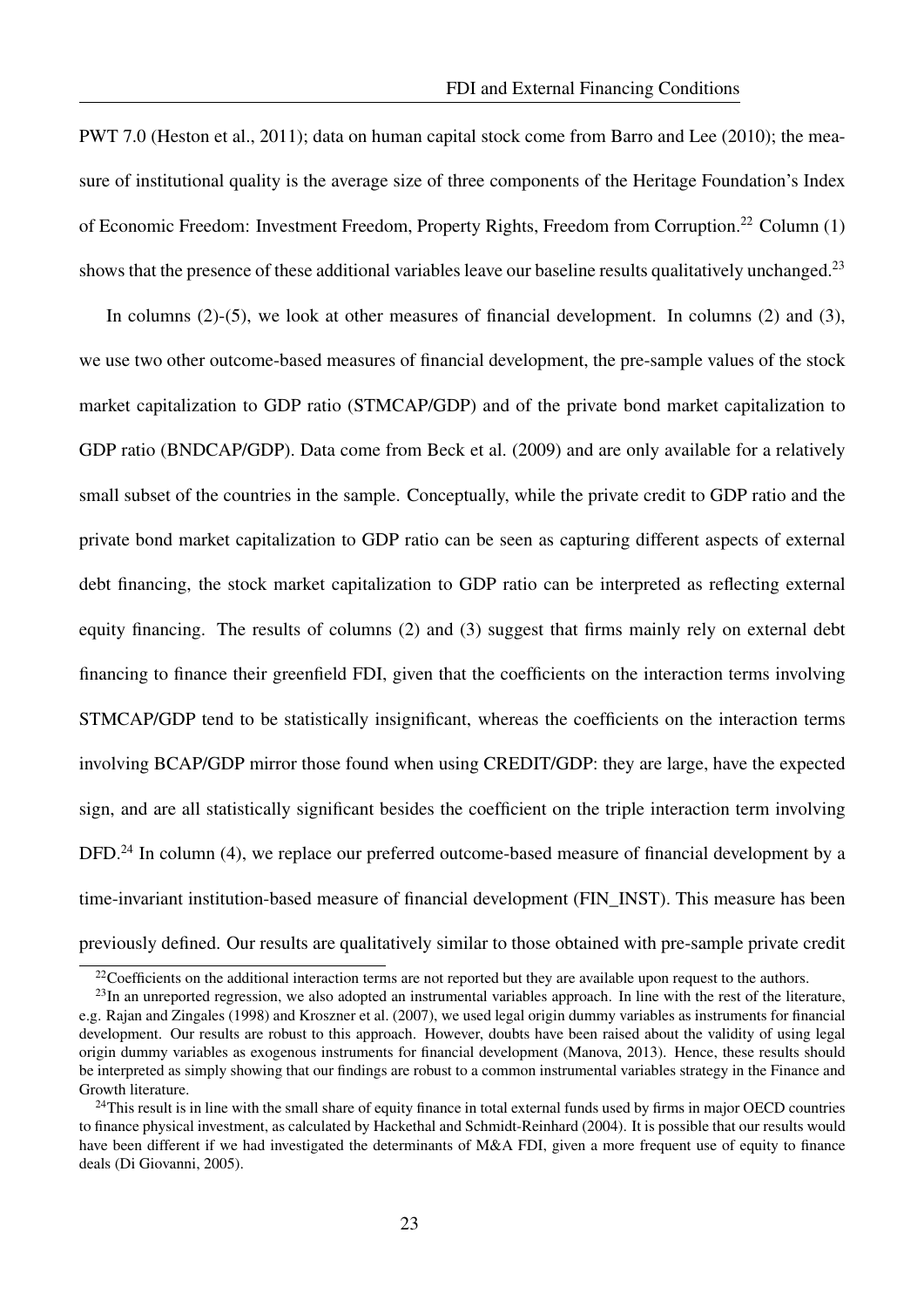|                                     | Volume of bilateral FDI, by sector                           |                                       |                                       |                                  |                         |                                |                                 |  |
|-------------------------------------|--------------------------------------------------------------|---------------------------------------|---------------------------------------|----------------------------------|-------------------------|--------------------------------|---------------------------------|--|
|                                     | Interactions with<br>other country<br>characteristics<br>(1) | Stock market<br>capitalization<br>(2) | Private bond<br>capitalization<br>(3) | Financial<br>institutions<br>(4) | Foreign<br>loans<br>(5) | Smaller<br>VA<br>sample<br>(6) | Inclusion<br>VA<br>terms<br>(7) |  |
| ED X S. CREDIT/GDP                  | $1.253***$                                                   |                                       |                                       |                                  | $1.500***$              | $1.556***$                     | $1.208***$                      |  |
| ED X S. CREDIT/GDP X GFC0810        | (0.409)<br>$-1.581***$                                       |                                       |                                       |                                  | (0.322)<br>$-1.425***$  | (0.398)<br>$-2.573***$         | (0.363)<br>$-2.779***$          |  |
| ED X S. STMCAP/GDP                  | (0.492)                                                      | 0.084                                 |                                       |                                  | (0.454)                 | (0.725)                        | (0.728)                         |  |
| ED X S. STMCAP/GDP X GFC0810        |                                                              | (0.405)<br>$-0.670$                   |                                       |                                  |                         |                                |                                 |  |
| ED X S. BNDCAP/GDP                  |                                                              | (0.643)                               | $3.422***$                            |                                  |                         |                                |                                 |  |
| ED X S. BNDCAP/GDP X GFC0810        |                                                              |                                       | (0.660)<br>$-3.447***$                |                                  |                         |                                |                                 |  |
| ED X S. FIN_INST                    |                                                              |                                       | (0.901)                               | $0.146**$                        |                         |                                |                                 |  |
| ED X S. FIN_INST X GFC0810          |                                                              |                                       |                                       | (0.070)<br>$-0.150**$            |                         |                                |                                 |  |
| ED X S. ln(FOR_LOANS/GDP)           |                                                              |                                       |                                       | (0.062)                          | $-0.362$<br>(0.229)     |                                |                                 |  |
| ED X S. In(FOR LOANS/GDP) X GFC0810 |                                                              |                                       |                                       |                                  | 0.075<br>(0.241)        |                                |                                 |  |
| ED X D. CREDIT/GDP                  | $1.445***$                                                   |                                       |                                       |                                  | $1.723***$              | $1.680***$                     | $1.098***$                      |  |
| ED X D. CREDIT/GDP X GFC0810        | (0.350)<br>$-0.393$                                          |                                       |                                       |                                  | (0.343)<br>$-0.377$     | (0.415)<br>$-1.813***$         | (0.405)<br>$-1.633**$           |  |
| ED X D. STMCAP/GDP                  | (0.527)                                                      | $1.346***$                            |                                       |                                  | (0.460)                 | (0.620)                        | (0.644)                         |  |
| ED X D. STMCAP/GDP X GFC0810        |                                                              | (0.421)<br>$-0.690$<br>(0.501)        |                                       |                                  |                         |                                |                                 |  |
| ED X D. BNDCAP/GDP                  |                                                              |                                       | $1.898***$<br>(0.660)                 |                                  |                         |                                |                                 |  |
| ED X D. BNDCAP/GDP X GFC0810        |                                                              |                                       | $-1.040$<br>(0.801)                   |                                  |                         |                                |                                 |  |
| ED X D. FIN_INST                    |                                                              |                                       |                                       | $0.171***$<br>(0.053)            |                         |                                |                                 |  |
| ED X D. FIN_INST X GFC0810          |                                                              |                                       |                                       | $-0.112*$<br>(0.066)             |                         |                                |                                 |  |
| ED X D. ln(FOR_LOANS/GDP)           |                                                              |                                       |                                       |                                  | $-0.011$<br>(0.166)     |                                |                                 |  |
| ED X D. ln(FOR_LOANS/GDP) X GFC0810 |                                                              |                                       |                                       |                                  | $-0.217$<br>(0.194)     |                                |                                 |  |
| S. ln(VALUE ADDED)                  |                                                              |                                       |                                       |                                  |                         |                                | $0.784***$<br>(0.123)           |  |
| D. ln(VALUE ADDED)                  |                                                              |                                       |                                       |                                  |                         |                                | $0.692***$<br>(0.100)           |  |
| Additional controls                 | Y                                                            | N                                     | N                                     | N                                | N                       | N                              | N                               |  |

#### Table 2: Other country characteristics, alternative measures of financial development, and output shocks

Observations 61919 55250 33969 70811 64558 29669 29669<br>\*\*\*p<0.01 \*\*p<0.05 \*p<0.10. Cluster-robust standard errors in parentheses. Time-varying country-pair fixed effects, and period-varying sector fixed effects are included in all regressions. S: source. D: destination. ED: sector-specific measure of dependence on external finance. GFC0810: global financial crisis 2008-2010. The regression in column (1) also includes interactions between ED, CREDIT/GDP, and the source and destination countryspecific pre-sample values of the log of income per capita, average years of schooling in the population aged over 25, and a measure of institutional quality. VA: yearly sector-specific value added.

to GDP ratio: in normal times, SFD and DFD have a positive effect on the relative volume of bilateral

FDI in financially vulnerable sectors and this effect strongly declines in times of credit crisis, especially

on the source country side. However, a key difference with our previous results is that we now find that

the tightening of credit conditions in destination countries during the global financial crisis also had a

statistically significant negative impact on FDI.<sup>25</sup> In column  $(5)$ , by including interaction terms with the

 $25$ Using the estimates given in column (3) and holding other factors constant, in the pre-crisis period, the relative volume of outward (inward) FDI in financially vulnerable sectors in a highly financially developed country like the United States (score of 15) was 22% (27%) larger than in a less financially developed country such as Italy (score of 9). However, during the period 2008-2010, this positive gap between the two countries in terms of the relative volume of outward (inward) FDI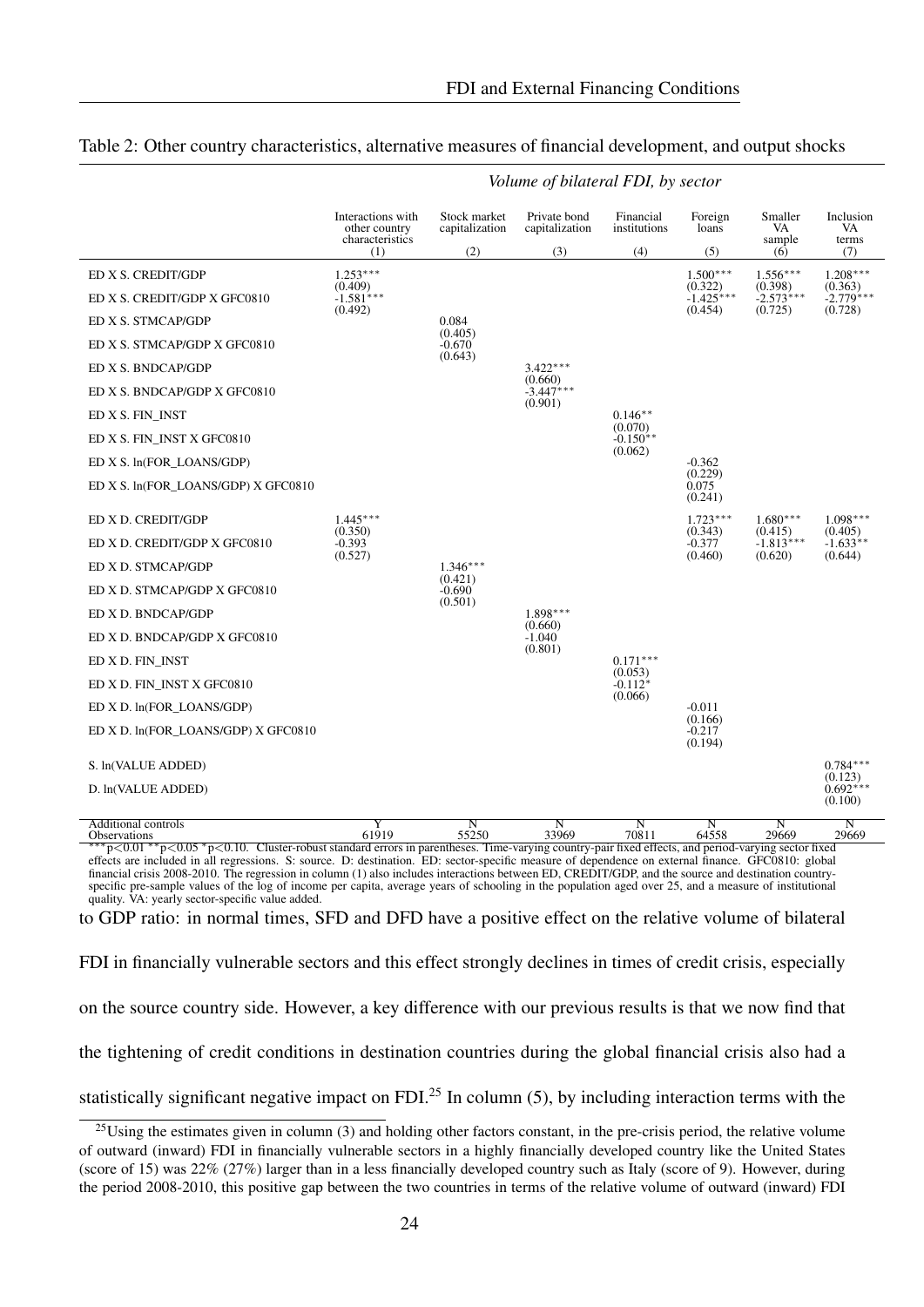pre-sample outstanding amount of international loans from banks not resident in a given source or destination country to GDP (ln(FOR\_LOANS/GDP)), we take into account that firms can obtain credit from foreign sources directly. Coefficients on these additional interaction terms are not statistically significant suggesting that firms borrow mainly from local financial intermediaries in source and destination countries.

In columns (6)-(7), we investigate how the effects of SFD and DFD that we are estimating change when controlling for sector-specific activity and output shocks. Higher financial development is likely to increase the number and size of active producers, especially in financially vulnerable sectors (Rajan and Zingales, 1998). Holding other factors constant, a larger sector can thus be expected to be associated with larger outward FDI flows, and, possibly, larger inward flows if, for example, strong agglomeration effects operate. Column (6) presents our estimates using the sample for which we have yearly data on sector-specific value added. Estimates are qualitatively close to our baseline results with the key difference that the coefficient on the triple interaction term involving DFD is statistically significant at the 1% level in this sample. In column (7), we include sector-specific value added; data come from UNIDO. On both source and destination sides, the VA terms are statistically significant at the 1% level, indicating that 'larger' sectors are associated with larger bilateral FDI flows. This can be the outcome of a larger number of producers, higher average firm-scale, or greater agglomeration externalities. Relative to column (6), the inclusion of the measures of sector-specific activity tends to reduce mainly the size of the coefficients on the simple interaction terms, which nevertheless remain large (65-78% of the initial size), positive, and statistically significant at the 1% level. This outcome suggests that SFD and DFD have, in normal times, general and FDI-specific effects on FDI.<sup>26</sup> Higher financial development increases FDI by raising sector-specific scale and allowing firms to finance their foreign investment, especially in

in financially vulnerable sectors dropped to about zero (8%), leading the ratio of relative outward (inward) FDI in financially vulnerable sectors during the global financial crisis to the same ratio during non-crisis years to be about 19% (14%) lower in the highly financially developed country than in the less financially developed country.

<sup>&</sup>lt;sup>26</sup>A qualitatively similar result is found by Manova (2013) in the context of international trade: 20-25% of the total effect of higher SFD on exports is driven by financial development-induced changes in sector-specific output.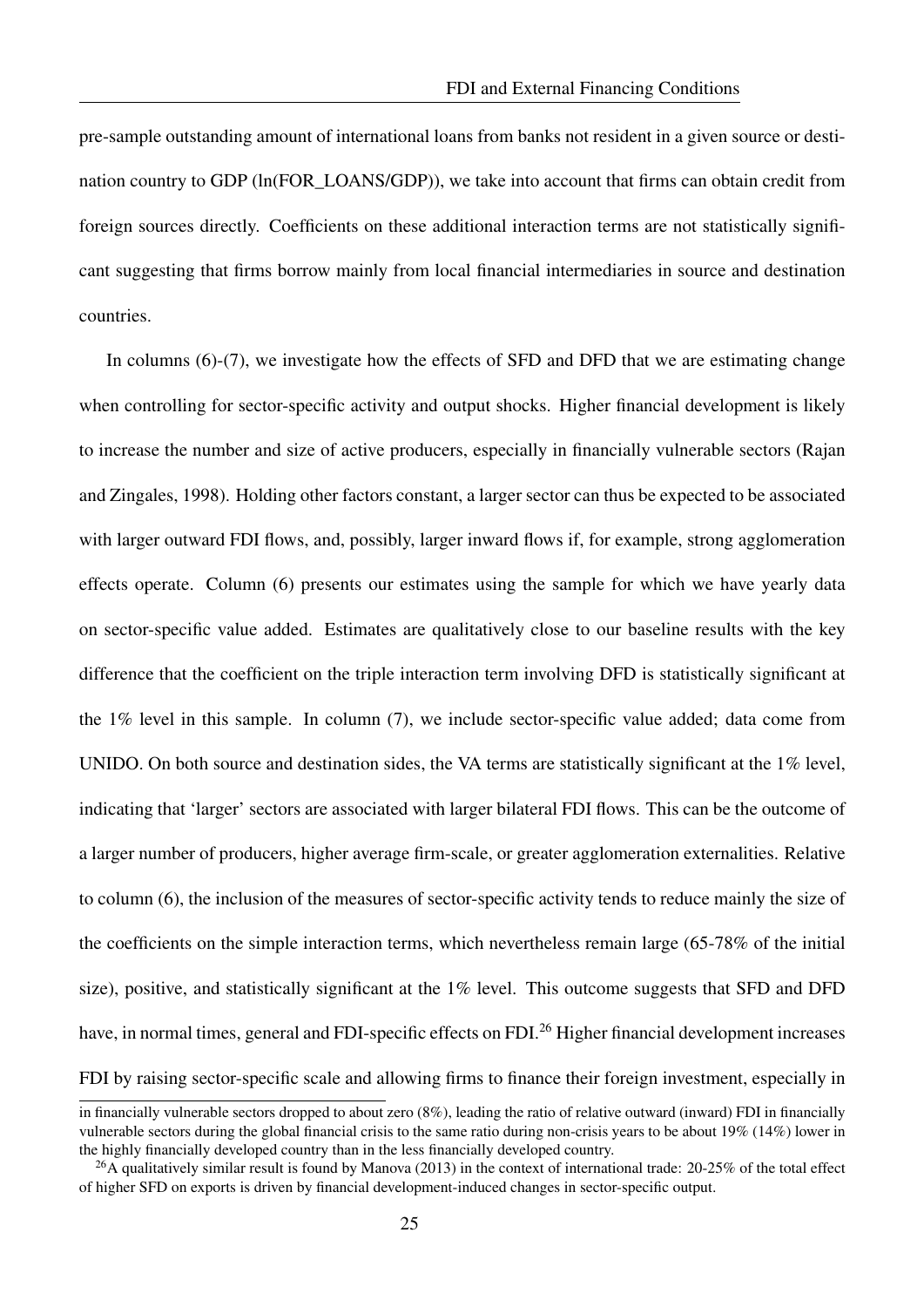financially vulnerable sectors. On the other hand, the coefficients on the triple interaction terms remain as large or become larger than in column (5), implying that the global financial crisis did not affect FDI through a negative effect on sector-specific output, operating for example through a reduction in the availability of internal finance.

#### *Credit channel effect of the global financial crisis*

In Table 3, we deepen our focus on the credit channel effect of the global financial crisis on FDI. In column (1) we control for the fact that FDI in ED sectors may be more sensitive to the state of the business cycle than FDI in other sectors. As suggested by Braun and Larrain (2005), the investment of firms in financially vulnerable sectors is more likely to be influenced by current cash flows, which are a positive function of economic growth, than the investment of firms in other sectors. In addition, if the customers of firms in these financially vulnerable are themselves financially vulnerable, the attractiveness for firms in financially vulnerable sectors to engage in a vertical (efficiency-seeking) or horizontal (market-seeking) FDI to serve customers at home or abroad can also be a positive function of economic growth. Given that in the early part of the last decade, high financial development has often been correlated with strong debt-driven economic growth, which abruptly ended during the global financial crisis, it is possible that the coefficients on the interaction terms capture in fact how changes in demand influence both the ability and willingness of firms to engage in FDI. To consider this possibility, we include in our econometric model, all the possible interactions between source or destination GDP growth, the sectorspecific external dependence measure, the global financial crisis dummy variable, and also with SFD or DFD. We include 'growth' interaction terms involving financial development because any change in access to external finance due the balance sheets effects induced by changes in internal finance should be milder in more financially developed countries (Braun and Larrain, 2005). We also take into account that a few countries in our sample have experienced banking crises in the past (Argentina, Dominican Republic, and Uruguay) by interacting the interaction term between country-specific financial devel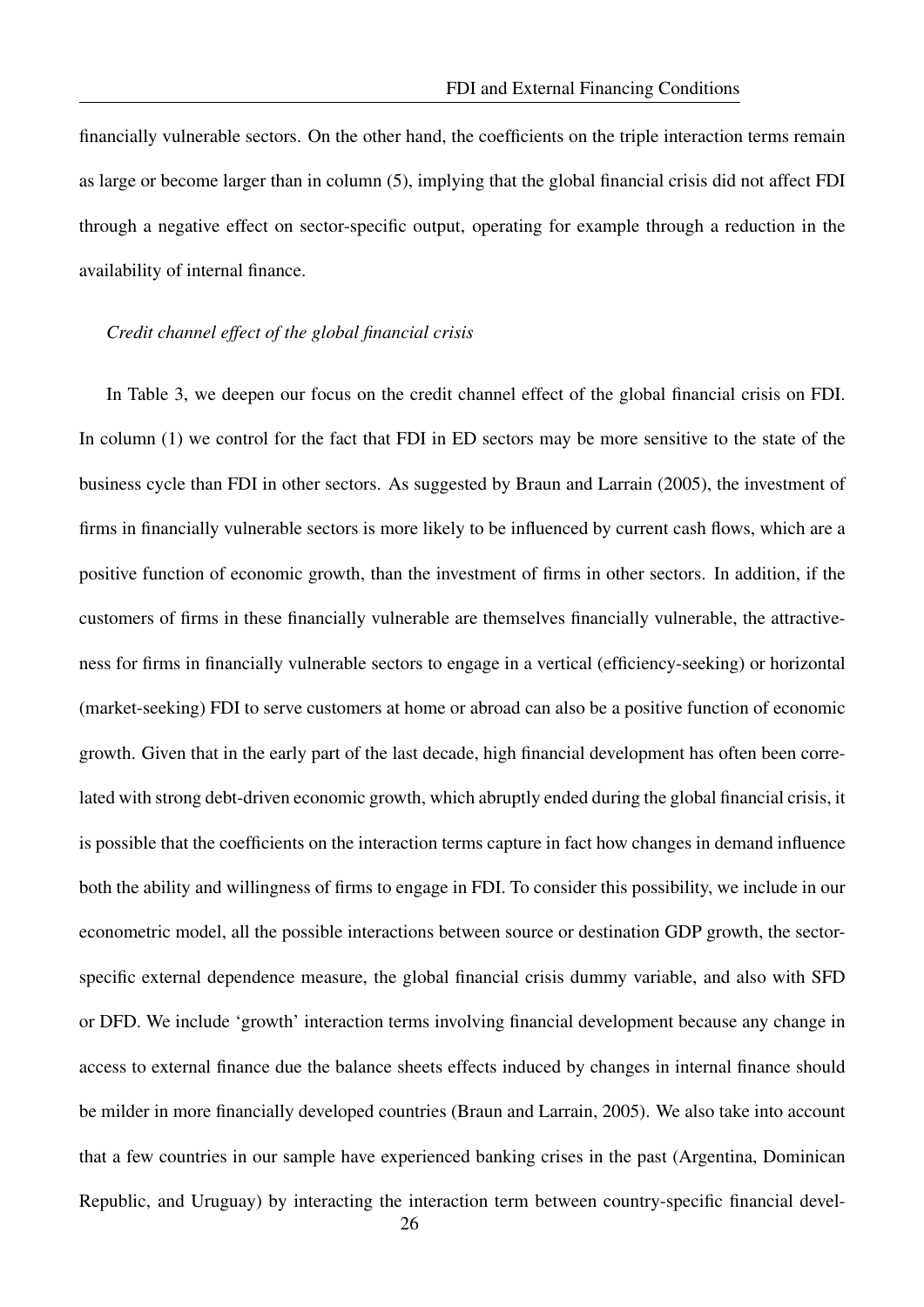opment and sector-specific financial vulnerability with a dummy variable (BCRIS\_pre08\_t) taking the value of one during the years a country experienced a banking crisis before 2008. Lastly, we also control for sector-specific effects of currency crises and sovereign debt crises, as well as their interactions with SFD and DFD.<sup>27</sup> Column (1) shows that the additional 'non-banking' variables have little qualitative effect on our results. Hence, our results do not appear to be ultimately driven by changes in the expected demand for the output produced by financially vulnerable sectors or the effects of non-banking crises. On the other hand, the coefficient on the triple interaction term involving SFD and pre-2008 banking crises (BCRIS\_pre08\_t) is very large, negative, and statistically significant. This result is consistent with our findings related to the global financial crisis.

In column (2), as well as in columns (3)-(9) of Table 3, instead of trying to correct for an omitted variable bias related to the omission of relevant variables correlated with sector-specific external dependence or country-specific financial development, we estimate econometric models in which we include sector-country-pair fixed effects, in addition to various time-varying sector fixed effects, including those related to country-specific GDP growth, and period-varying country fixed effects. A key advantage of this approach is that we can assume with more confidence that the effects that we estimate are causal. However, because we rely on changes within sector-country-pair to identify the parameters of interest, we cannot estimate anymore the effects of SFD and DFD on the relative volume of FDI in financially vulnerable sectors in normal times. We find again that the coefficient on the triple interaction term involving SFD is negative, large, and statistically significant. This coefficient, which is close to our baseline estimate, suggests that our previous econometric models did not omit a relevant variable.

The global nature of the global financial crisis should not hide the fact that the financial systems of some countries were more disrupted than those of other countries during the period 2008-2010. For example, some countries experienced banking crises. We incorporate this differential impact in our model

 $^{27}$ Data on the occurrence of these crises come from Reinhart and Rogoff (2010). Coefficients on the additional interaction terms are not reported but they are available upon request to the authors.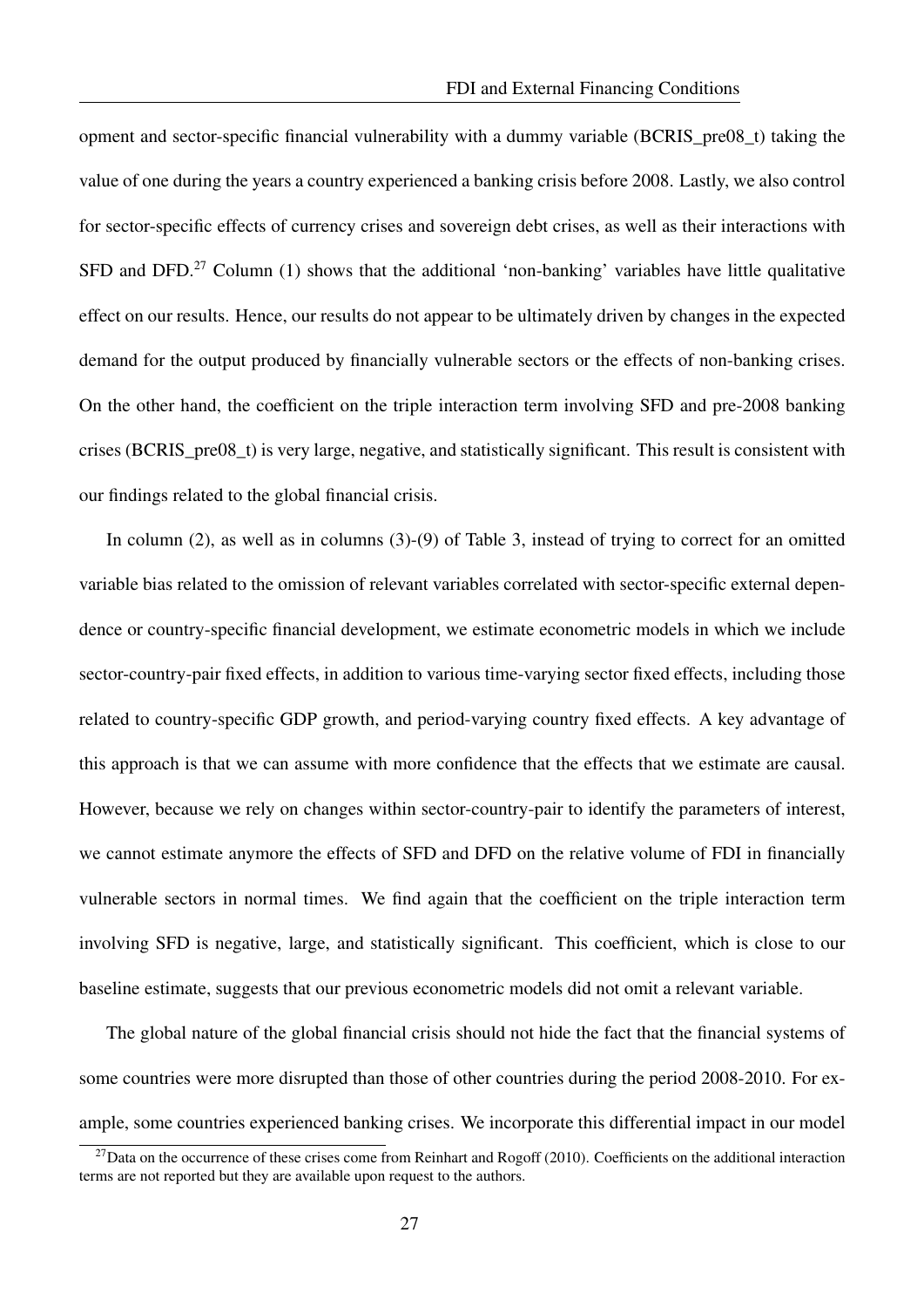*Volume of bilateral FDI, by sector*

| Inter.<br>Sector-<br>$+$<br>$+$<br>$+$<br>count.-pair<br>$+$<br>$+$<br>$+$<br>$+$<br>S. & D.<br>inclusion<br>sys. bank.<br>alt. bank.<br>bank.<br>sample<br>effects<br>count.-pair<br><b>GDPG</b><br>VÂ<br>crises<br>Change credit conditions<br>$effects (+)$<br>crises<br>crises<br>VA<br>(3)<br>(4)<br>(7)<br>(8)<br>(9)<br>(1)<br>(2)<br>(5)<br>(6)<br>(10)<br>$1.041***$<br>$1.586**$<br>ED X S. CREDIT/GDP<br>(0.349)<br>(0.716)<br>$-1.196***$<br>$-0.884***$<br>$3.036***$<br>$()$ X GFC0810<br>$-2.713***$<br>$-0.727*$<br>$-0.921*$<br>$-0.916*$<br>(0.339)<br>(0.911)<br>(0.359)<br>(0.381)<br>(0.517)<br>(0.517)<br>(1.518)<br>$()$ X S. BCRIS_pre08_t<br>$-26.082*$<br>(10.035)<br>$-1.842***$<br>$()$ X S. BCRIS<br>$-2.228*$<br>$-2.211*$<br>(0.693)<br>(1.209)<br>(1.215)<br>$-1.964**$<br>()X S. SYS BCRIS<br>(0.921)<br>$-4.734***$<br>$()$ X S. ALT BCRIS<br>(1.553)<br>$0.062***$<br>$0.065***$<br>$0.038**$<br>$()$ X S. CH_CRED<br>(0.018)<br>(0.018)<br>(0.018)<br>() X S. CH_CRED X POS.<br>0.069<br>(0.183)<br>$1.754***$<br>ED X D. CREDIT/GDP<br>$1.455*$<br>(0.293)<br>(0.751)<br>0.093<br>$()$ X GFC0810<br>$-0.899$<br>$-0.340$<br>$-0.191$<br>$-1.489$<br>$-1.453$<br>0.565<br>(0.725)<br>(0.902)<br>(0.398)<br>(0.483)<br>(0.445)<br>(0.958)<br>(0.960)<br>4.896<br>$()$ X D. BCRISpre08_t<br>(12.137)<br>$()$ X D. BCRIS<br>$-0.201$<br>$-1.105$<br>$-1.203$<br>(0.799)<br>(1.573)<br>(1.575)<br>$-2.333**$<br>$()$ X D. SYS_BCRIS<br>(1.115)<br>$-1.479*$<br>() X D. ALT_BCRIS<br>(0.895)<br>$0.039**$<br>$()$ X D. CH CRED<br>0.007<br>0.015<br>(0.023)<br>(0.026)<br>(0.016)<br>() X D. CH_CRED X POS.<br>$-0.082$<br>(0.078)<br>0.321<br>S. ln(VALUE ADDED)<br>(0.595)<br>D. ln(VALUE ADDED)<br>0.280<br>(0.182)<br><b>Additional controls</b><br>Y<br>Y<br>Y<br>Y<br>Y<br>Y<br>Y<br>Y<br>Y<br>Y |  |  |  |  |  |  |
|---------------------------------------------------------------------------------------------------------------------------------------------------------------------------------------------------------------------------------------------------------------------------------------------------------------------------------------------------------------------------------------------------------------------------------------------------------------------------------------------------------------------------------------------------------------------------------------------------------------------------------------------------------------------------------------------------------------------------------------------------------------------------------------------------------------------------------------------------------------------------------------------------------------------------------------------------------------------------------------------------------------------------------------------------------------------------------------------------------------------------------------------------------------------------------------------------------------------------------------------------------------------------------------------------------------------------------------------------------------------------------------------------------------------------------------------------------------------------------------------------------------------------------------------------------------------------------------------------------------------------------------------------------------------------------------------------------------------------------------------------------------------------------------------------------------------------------------|--|--|--|--|--|--|
|                                                                                                                                                                                                                                                                                                                                                                                                                                                                                                                                                                                                                                                                                                                                                                                                                                                                                                                                                                                                                                                                                                                                                                                                                                                                                                                                                                                                                                                                                                                                                                                                                                                                                                                                                                                                                                       |  |  |  |  |  |  |
|                                                                                                                                                                                                                                                                                                                                                                                                                                                                                                                                                                                                                                                                                                                                                                                                                                                                                                                                                                                                                                                                                                                                                                                                                                                                                                                                                                                                                                                                                                                                                                                                                                                                                                                                                                                                                                       |  |  |  |  |  |  |
|                                                                                                                                                                                                                                                                                                                                                                                                                                                                                                                                                                                                                                                                                                                                                                                                                                                                                                                                                                                                                                                                                                                                                                                                                                                                                                                                                                                                                                                                                                                                                                                                                                                                                                                                                                                                                                       |  |  |  |  |  |  |
|                                                                                                                                                                                                                                                                                                                                                                                                                                                                                                                                                                                                                                                                                                                                                                                                                                                                                                                                                                                                                                                                                                                                                                                                                                                                                                                                                                                                                                                                                                                                                                                                                                                                                                                                                                                                                                       |  |  |  |  |  |  |
|                                                                                                                                                                                                                                                                                                                                                                                                                                                                                                                                                                                                                                                                                                                                                                                                                                                                                                                                                                                                                                                                                                                                                                                                                                                                                                                                                                                                                                                                                                                                                                                                                                                                                                                                                                                                                                       |  |  |  |  |  |  |
|                                                                                                                                                                                                                                                                                                                                                                                                                                                                                                                                                                                                                                                                                                                                                                                                                                                                                                                                                                                                                                                                                                                                                                                                                                                                                                                                                                                                                                                                                                                                                                                                                                                                                                                                                                                                                                       |  |  |  |  |  |  |
|                                                                                                                                                                                                                                                                                                                                                                                                                                                                                                                                                                                                                                                                                                                                                                                                                                                                                                                                                                                                                                                                                                                                                                                                                                                                                                                                                                                                                                                                                                                                                                                                                                                                                                                                                                                                                                       |  |  |  |  |  |  |
|                                                                                                                                                                                                                                                                                                                                                                                                                                                                                                                                                                                                                                                                                                                                                                                                                                                                                                                                                                                                                                                                                                                                                                                                                                                                                                                                                                                                                                                                                                                                                                                                                                                                                                                                                                                                                                       |  |  |  |  |  |  |
|                                                                                                                                                                                                                                                                                                                                                                                                                                                                                                                                                                                                                                                                                                                                                                                                                                                                                                                                                                                                                                                                                                                                                                                                                                                                                                                                                                                                                                                                                                                                                                                                                                                                                                                                                                                                                                       |  |  |  |  |  |  |
|                                                                                                                                                                                                                                                                                                                                                                                                                                                                                                                                                                                                                                                                                                                                                                                                                                                                                                                                                                                                                                                                                                                                                                                                                                                                                                                                                                                                                                                                                                                                                                                                                                                                                                                                                                                                                                       |  |  |  |  |  |  |
|                                                                                                                                                                                                                                                                                                                                                                                                                                                                                                                                                                                                                                                                                                                                                                                                                                                                                                                                                                                                                                                                                                                                                                                                                                                                                                                                                                                                                                                                                                                                                                                                                                                                                                                                                                                                                                       |  |  |  |  |  |  |
|                                                                                                                                                                                                                                                                                                                                                                                                                                                                                                                                                                                                                                                                                                                                                                                                                                                                                                                                                                                                                                                                                                                                                                                                                                                                                                                                                                                                                                                                                                                                                                                                                                                                                                                                                                                                                                       |  |  |  |  |  |  |
|                                                                                                                                                                                                                                                                                                                                                                                                                                                                                                                                                                                                                                                                                                                                                                                                                                                                                                                                                                                                                                                                                                                                                                                                                                                                                                                                                                                                                                                                                                                                                                                                                                                                                                                                                                                                                                       |  |  |  |  |  |  |
|                                                                                                                                                                                                                                                                                                                                                                                                                                                                                                                                                                                                                                                                                                                                                                                                                                                                                                                                                                                                                                                                                                                                                                                                                                                                                                                                                                                                                                                                                                                                                                                                                                                                                                                                                                                                                                       |  |  |  |  |  |  |
|                                                                                                                                                                                                                                                                                                                                                                                                                                                                                                                                                                                                                                                                                                                                                                                                                                                                                                                                                                                                                                                                                                                                                                                                                                                                                                                                                                                                                                                                                                                                                                                                                                                                                                                                                                                                                                       |  |  |  |  |  |  |
|                                                                                                                                                                                                                                                                                                                                                                                                                                                                                                                                                                                                                                                                                                                                                                                                                                                                                                                                                                                                                                                                                                                                                                                                                                                                                                                                                                                                                                                                                                                                                                                                                                                                                                                                                                                                                                       |  |  |  |  |  |  |
|                                                                                                                                                                                                                                                                                                                                                                                                                                                                                                                                                                                                                                                                                                                                                                                                                                                                                                                                                                                                                                                                                                                                                                                                                                                                                                                                                                                                                                                                                                                                                                                                                                                                                                                                                                                                                                       |  |  |  |  |  |  |
|                                                                                                                                                                                                                                                                                                                                                                                                                                                                                                                                                                                                                                                                                                                                                                                                                                                                                                                                                                                                                                                                                                                                                                                                                                                                                                                                                                                                                                                                                                                                                                                                                                                                                                                                                                                                                                       |  |  |  |  |  |  |
|                                                                                                                                                                                                                                                                                                                                                                                                                                                                                                                                                                                                                                                                                                                                                                                                                                                                                                                                                                                                                                                                                                                                                                                                                                                                                                                                                                                                                                                                                                                                                                                                                                                                                                                                                                                                                                       |  |  |  |  |  |  |
|                                                                                                                                                                                                                                                                                                                                                                                                                                                                                                                                                                                                                                                                                                                                                                                                                                                                                                                                                                                                                                                                                                                                                                                                                                                                                                                                                                                                                                                                                                                                                                                                                                                                                                                                                                                                                                       |  |  |  |  |  |  |
|                                                                                                                                                                                                                                                                                                                                                                                                                                                                                                                                                                                                                                                                                                                                                                                                                                                                                                                                                                                                                                                                                                                                                                                                                                                                                                                                                                                                                                                                                                                                                                                                                                                                                                                                                                                                                                       |  |  |  |  |  |  |
|                                                                                                                                                                                                                                                                                                                                                                                                                                                                                                                                                                                                                                                                                                                                                                                                                                                                                                                                                                                                                                                                                                                                                                                                                                                                                                                                                                                                                                                                                                                                                                                                                                                                                                                                                                                                                                       |  |  |  |  |  |  |
| 44083<br>41344<br>41344<br>41344<br>15596<br>31168<br>65078<br>15596<br>40089<br>40089<br>Observations<br>$p \leq 0.01$ ** $p \leq 0.05$ * $p \leq 0.10$ . Cluster-robust standard errors in parentheses. Time-varying country-pair fixed effects, and period-varying sector fixed effects are included                                                                                                                                                                                                                                                                                                                                                                                                                                                                                                                                                                                                                                                                                                                                                                                                                                                                                                                                                                                                                                                                                                                                                                                                                                                                                                                                                                                                                                                                                                                               |  |  |  |  |  |  |

|  |  | Table 3: Degree of tightening of credit conditions during the global financial crisis |  |  |
|--|--|---------------------------------------------------------------------------------------|--|--|
|  |  |                                                                                       |  |  |

in regressions (1) and (10). Time-invariant sector-country-pair fixed effects ('+'), period-varying country fixed effects, and period-varying sector fixed effects are included in other regressions. S: source. D: destination. ED: sector-specific measure of dependence on external finance. GFC0810: global financial crisis 2008-2010. The regression in<br>column (1) also includes interactions between ED, C of sovereign debt and currency crises. Other regressions include source and destination GDP growth, interactions between the latter variables and the ED measure, and interactions between ED and the different crisis indicat

by interacting the triple interaction terms with a banking crisis dummy variable, previously defined in section 3.4 (BCRIS). Column (3) shows that the coefficients on the two interaction terms involving SFD are large, negative, and statistically significant. The estimates imply that the ratio of relative outward FDI in financially vulnerable sectors during the global financial crisis to relative outward FDI in financially vulnerable sectors during non-crisis years was about 42% lower in a highly financially developed country *experiencing a banking crisis* like the United States than in a less financially developed country *not experiencing a banking crisis* such as Italy, i.e. a 27 percentage points fall relative to a situation where the highly financially developed country did not experience a banking crisis. On the other hand, we still do not find evidence of tighter credit conditions on destination side. In column (4), we focus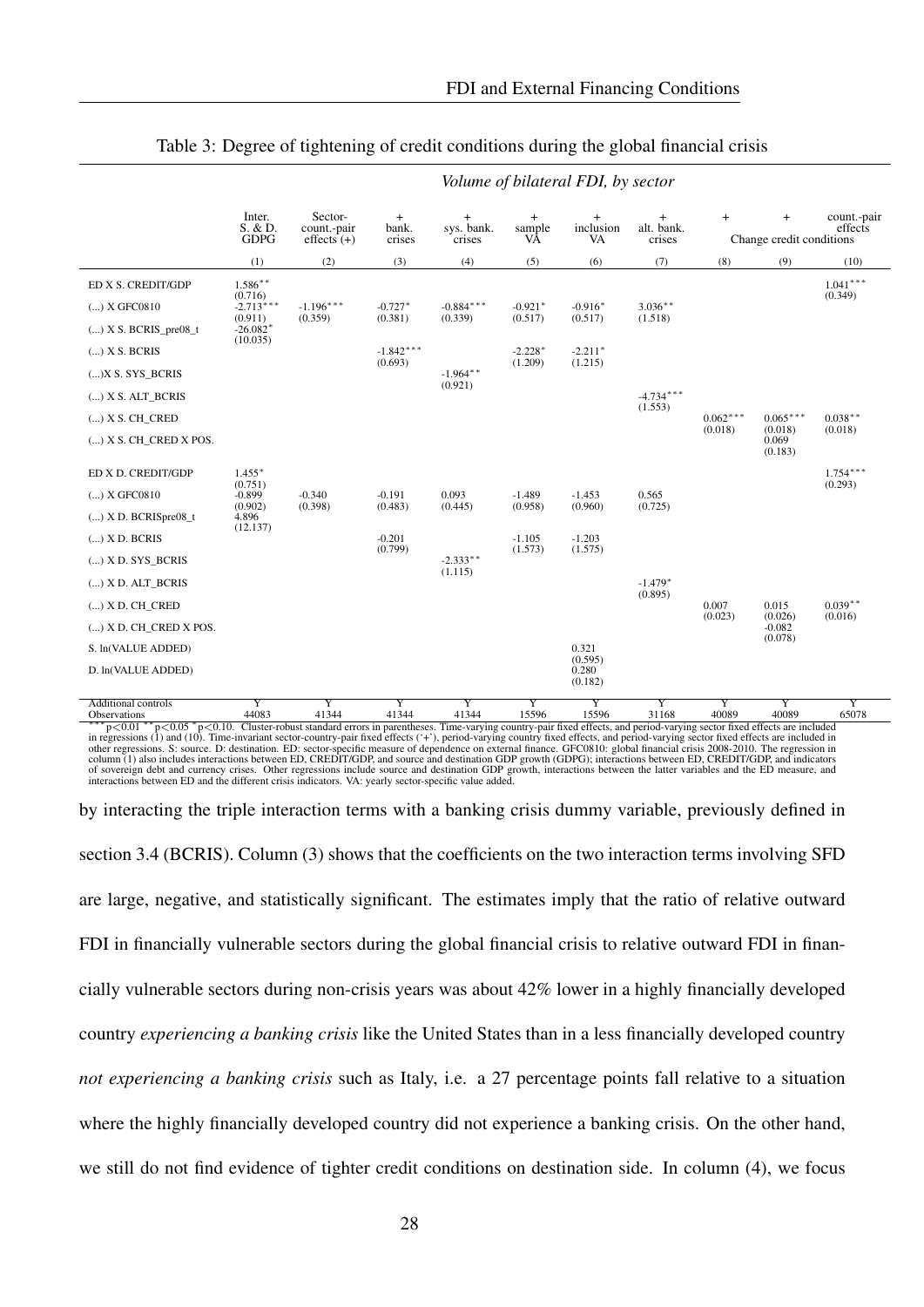on systemic crises only (SYS\_BCRIS). Results are very similar to those of column (3), except that we now find that the differential negative effect of systematic banking crises on both outward and inward FDI are statistically significantly different and larger than the differential negative average effect of the other crises experienced by source and destination countries. In column (6), we control for sectorspecific value added. Our results qualitatively hold and a comparison between the estimates of column (6) and column (5), where we use the same sample but do not include the value added terms, shows that controlling for sector-specific output has no impact on the coefficients on the triple interaction terms.

In column (7), we use the alternative measure of significant financial distress in the banking system, based on the joint observation of negative output growth and deceleration of private credit growth (ALT\_BCRIS). This variable was previously defined in section 3.4. We find again that relative outward FDI flows in financially vulnerable sectors originating from countries experiencing a banking crisis have been significantly more affected, in economic and statistical terms, than those originating from similar countries not experiencing a banking crisis. Relative to other columns of Table 3, this finding also holds for inward FDI in countries experiencing a banking crisis. A second difference is that we now find that relative outward FDI flows in financially vulnerable sectors originating from countries not experiencing a banking crisis have grown *larger* during the global financial crisis, holding other factors constant. This surprising result suggests that some countries have experienced a loosening of credit conditions during the global financial crisis instead of a tightening of credit conditions.

We investigate this issue more closely in columns  $(8)-(10)$  by using, as indicator of the severity of credit conditions during the global financial crisis, the relative change in how firms perceive ease of access to external finance (CH\_CRED). This variable was previously defined in section 3.4. We find that the relative volume of outward FDI in financially vulnerable sectors in more financially developed countries responded differently to the global financial crisis according to how credit conditions changed in source countries during the period 2008-2010. The estimates imply that the ratio of relative outward FDI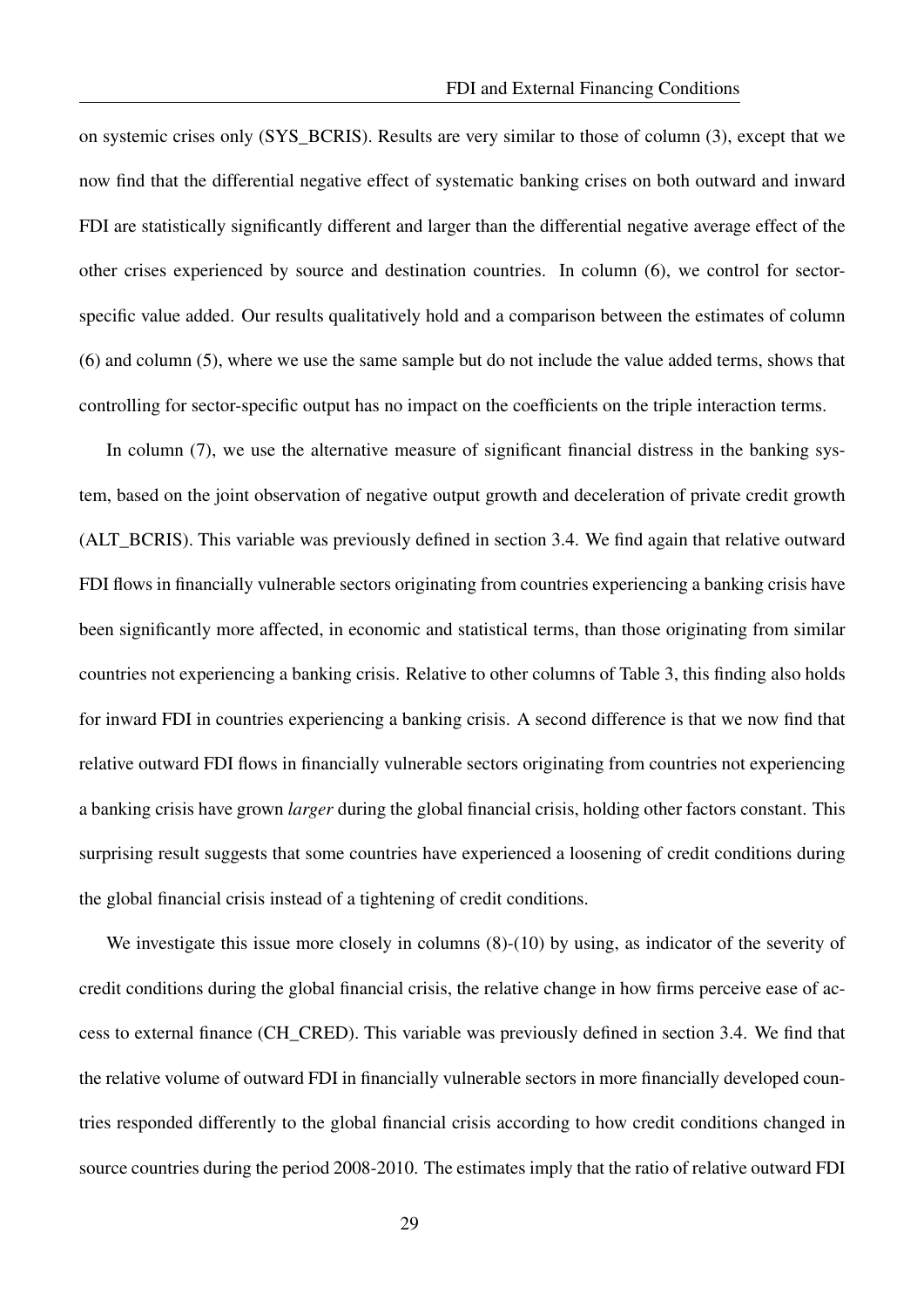in financially vulnerable sectors during the global financial crisis to relative outward FDI in financially vulnerable sectors during non-crisis years was about 16% lower (18% higher) in a highly financially developed country experiencing a 13% drop (rise) in ease of access to credit during the global financial crisis than in a less financially developed country subject to the same shock. In column (9), we investigate whether we can assume that symmetry of impacts between the tightening and the loosening of credit conditions holds by interacting the interactions terms involving CH\_CRED with a dummy variable taking the value of one if the change is positive (*P OS.*). The coefficients on these interaction terms are not statistically significant suggesting that indeed better external financing conditions have been associated with a rise in the relative volume of FDI in financially vulnerable sectors. This symmetry of outcomes supports our previous findings, at least on the source side, that higher financial development is associated with a greater relative volume of FDI in financially vulnerable sectors in normal times. Finally, in column (10), by replacing time-invariant sector-country-pair fixed effects with time-varying countrypair fixed effects, we investigate which results we obtain if we exploit both the between industry-country dimension and the within industry-country dimension of the data. In other words, we do not look only at what happened to FDI in a given sector over time but also at what happened to FDI in this sector relative to what happened to FDI in other sectors at a given point of time. When we do so, the coefficients on all interaction terms, including those involving DFD, are large, statistically significant, and have the expected sign. A potential explanation for the difference in results between columns (9) and (10) is that firms engaged in FDI in a given destination country before the global financial crisis, generating a positive flow in a given sector-country-pair, may have had preferential access to external finance during the crisis, for example due to the existence of previously established lines of credit.

#### *Margins of FDI*

We end this section by exploring in Table 4 the impact of the global financial crisis on the extensive and intensive margins of FDI. In all columns, we control for the log of source and destination GDP, as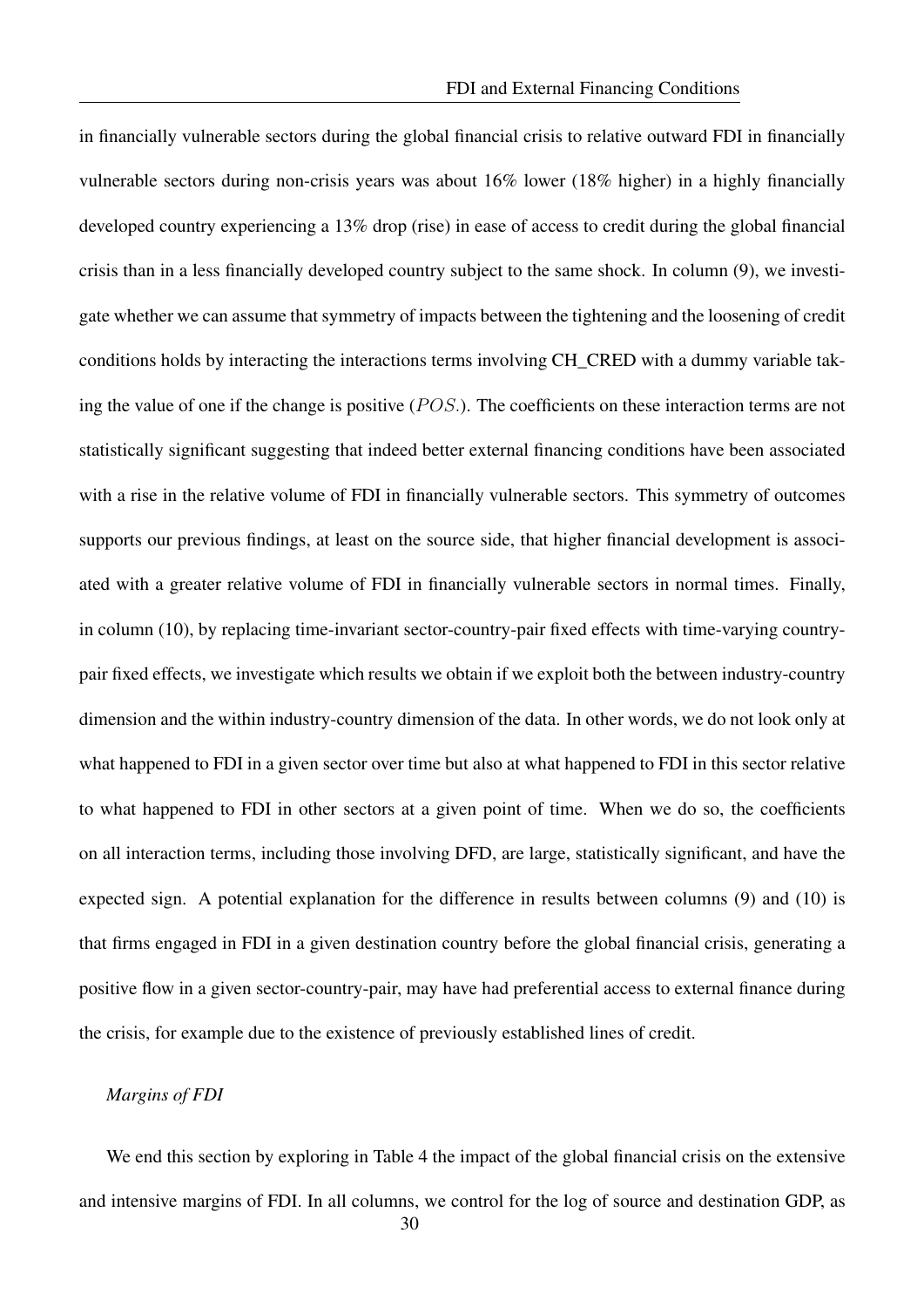well as their interactions with the ED measure. In columns  $(1)-(3)$ , for comparison purpose, we report our main previous findings using the volume of bilateral FDI as dependent variable. In columns (4)-(6), we use as dependent variable, the number of bilateral FDI projects (the 'extensive margin'). Columns (4)-(6) show that, in normal times, SFD and DFD have a large, positive, and statistically significant effect on the relative number of bilateral projects in financially vulnerable sectors.<sup>28</sup> However, we do not find that the relative number of bilateral projects fell statistically significantly during the global financial crisis. On the source side, the coefficient on the triple interaction term is negative but not statistically significant, and on the destination side, the coefficient on the interaction term has a sign opposite to our expectations and is statistically significant in column (4). On the other hand, columns (7)-(9) show that when we use the average value of the FDI projects (the 'intensive margin'), our results are typically in line with our previous findings.<sup>29</sup> Furthermore, we now find evidence for a role played by tighter credit conditions in destination countries during the global financial crisis, as the coefficients on the triple interaction terms involving DFD have the expected negative signs and are statistically significant in columns  $(7)-(9)^{30}$ 

Overall, the results of Table 4 suggest that financial development influences both margins of FDI in normal times, and that MNEs have responded to the lack of access to external finance during the global financial crisis by decreasing the size of their foreign projects instead of undertaking fewer projects, holding other factors constant. On the source side, during the global finance crisis, firms in financially

 $^{28}$ Using the estimates given in column (4) and holding other factors constant, in the pre-crisis period, the relative number of outward (inward) projects in financially vulnerable sectors in a highly financially developed country like the United States was 17% (11%) larger than in a less financially developed country such as Italy.

 $^{29}$ It is important to note that modelling the average size of the cross-border investments conditional on positive FDI does not result in a sample selection issue. Given that we are interested in how the global financial crisis influences average project size when FDI occurs, the observations for which outward FDI is positive form an appropriate subsample of the population of interest (Wooldridge, 2010).

 $30$ Using the estimates given in column (7) and holding other factors constant, in the pre-crisis period, the average value of outward (inward) FDI in financially vulnerable sectors in a highly financially developed country like the United States was 21% (33%) larger than in a less financially developed country. However, during the period 2008-2010, this positive gap between the two countries in terms of the relative volume of outward (inward) FDI in financially vulnerable sectors dropped to 0%, leading the ratio of relative outward (inward) average value of FDI projects in financially vulnerable sectors during the global financial crisis to the same ratio during non-crisis years to be about  $21\%$  ( $21\%$ ) lower in the highly financially developed country than in the less financially developed country.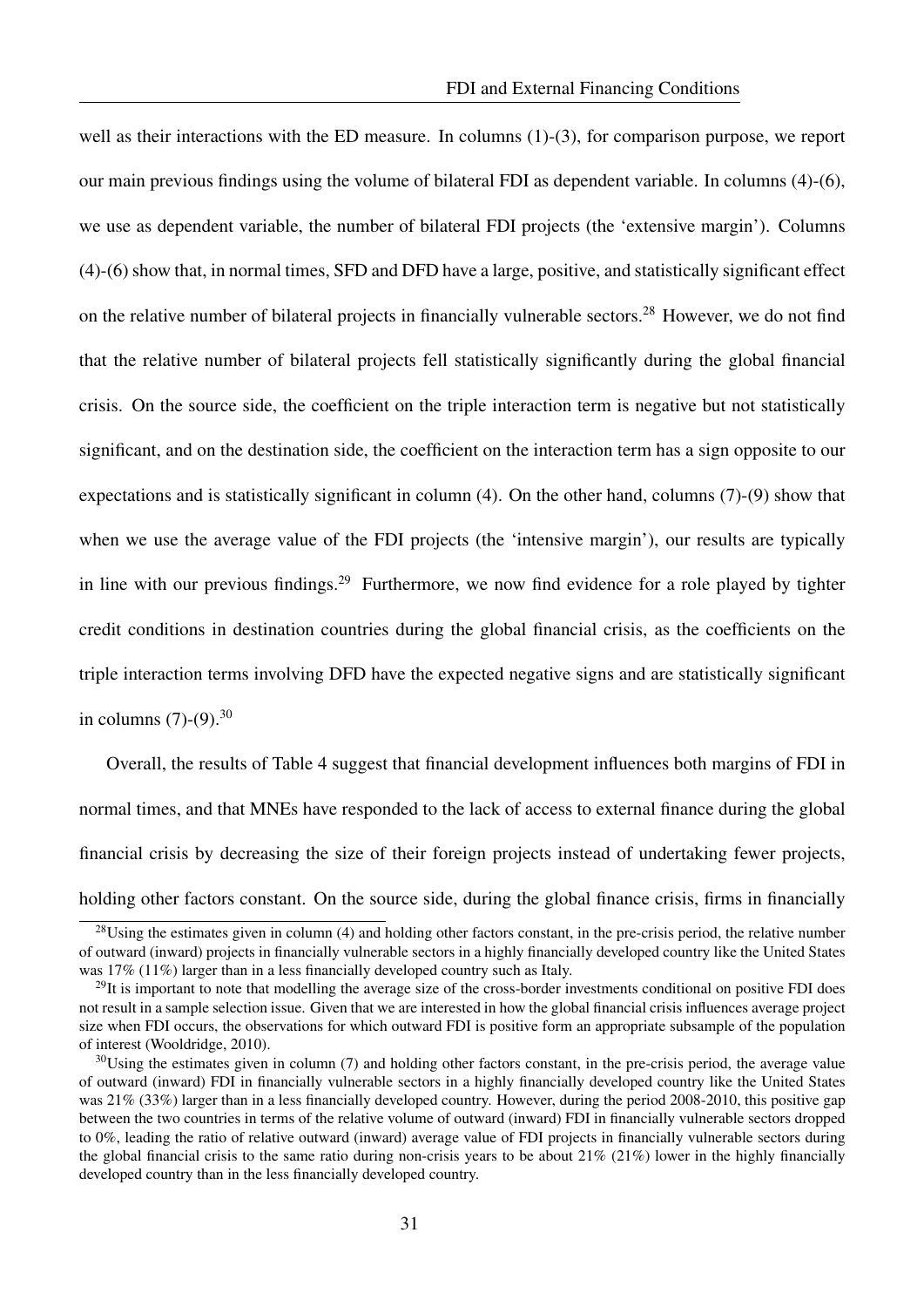|                                            | Bilateral FDI, by sector          |                                  |                                              |                                |                                  |                                              |                               |                                  |                                            |
|--------------------------------------------|-----------------------------------|----------------------------------|----------------------------------------------|--------------------------------|----------------------------------|----------------------------------------------|-------------------------------|----------------------------------|--------------------------------------------|
|                                            |                                   | Volume                           |                                              | Number of<br>projects          |                                  |                                              | Average<br>size               |                                  |                                            |
|                                            | count.-pair<br>effects<br>(1)     | Change<br>credit<br>cond.<br>(2) | $+$ Sector-<br>count.-pair<br>effects<br>(3) | count.-pair<br>effects<br>(4)  | Change<br>credit<br>cond.<br>(5) | $+$ Sector-<br>count.-pair<br>effects<br>(6) | count.-pair<br>effects<br>(7) | Change<br>credit<br>cond.<br>(8) | + Sector-<br>count.-pair<br>effects<br>(9) |
| ED X S. CREDIT/GDP                         | $1.405***$                        | $1.041***$                       |                                              | $0.703***$                     | $0.697***$<br>(0.098)            |                                              | $0.891***$<br>(0.307)         | $0.759**$<br>(0.304)             |                                            |
| $()$ X GFC0810                             | (0.337)<br>$-1.450***$<br>(0.481) | (0.349)                          |                                              | (0.105)<br>$-0.206$<br>(0.148) |                                  |                                              | $-1.047**$<br>(0.461)         |                                  |                                            |
| $()$ X GFC0810 X S. CH CRED                |                                   | $0.038**$<br>(0.018)             | $0.062***$<br>(0.018)                        |                                | 0.012<br>(0.007)                 | 0.006<br>(0.009)                             |                               | $0.048***$<br>(0.015)            | $0.037*$<br>(0.020)                        |
| ED X D. CREDIT/GDP                         | $1.797***$<br>(0.347)             | $1.754***$<br>(0.293)            |                                              | $0.473***$<br>(0.100)          | $0.570***$<br>(0.091)            |                                              | $1.277***$<br>(0.356)         | $1.095***$<br>(0.305)            |                                            |
| $()$ X GFC0810                             | $-0.496$<br>(0.445)               |                                  |                                              | $0.267**$<br>(0.119)           |                                  |                                              | $-1.084**$<br>(0.450)         |                                  |                                            |
| $()$ X GFC0810 X D. CH CRED                |                                   | $0.039**$<br>(0.016)             | 0.007<br>(0.023)                             |                                | 0.007<br>(0.006)                 | $-0.008$<br>(0.007)                          |                               | $0.059**$<br>(0.024)             | $0.064**$<br>(0.030)                       |
| Additional controls<br><b>Observations</b> | 66820                             | 65078                            | 40089                                        | 66820                          | 65078                            | 40089                                        | 6226                          | 6184                             | 6187                                       |

#### Table 4: Financial development and margins of FDI

*∗∗∗*p*<*0.01 *∗∗*p*<*0.05 *∗*p*<*0.10. Cluster-robust standard errors in parentheses. Time-varying country-pair fixed effects, and period-varying sector fixed effects are included in regressions (1)-(2), (4)-(5), (7)-(8). Time-invariant sector-country-pair fixed effects, period-varying country fixed effects, and period-varying sector fixed effects are included in other regressions. S: source. D: destination. ED: sector-specific measure of dependence on external finance. GFC0810: global financial crisis 2008-2010. All regressions include source and destination GDP growth, interactions between the latter variables and the ED measure, and interactions between ED and the different crisis indicators.

developed countries appear to have still been able to gain greater access to external finance than those in less financially developed countries, allowing them to initiate FDI projects. However, lower amount of credit available are likely to have forced them to reduce the scale of their FDI projects relative to normal times. As previously discussed, such an argument is in line with the results of the international survey of Chief Financial Officers carried out by Campello et al. (2010) during the global financial crisis. The category of firms to which MNEs presumably belong (i.e. 'somewhat affected' firms by credit constraints) could still raise new external finance but in lower quantity and/or at a higher price.

On the destination side, the fact that we find, notably in column (4), evidence that the relative number of inward projects in financially vulnerable sectors has increased in more financially developed countries helps to explain why we often obtained a negative but statistically insignificant coefficient on the triple interaction term involving DFD. Such a surprising result may find its roots in opportunistic FDI driven by crisis-induced opportunities. Krugman (2000) and Aghion et al. (2004) discuss how foreign investors can be attracted by the temporary depressed price of an asset or a factor of production in countries undergoing an economic and financial crisis while other studies suggest that the opportunities that crises create for FDI take the form of weaker domestic competition (Hawkins and Macaluso, 1977; Desai et al.,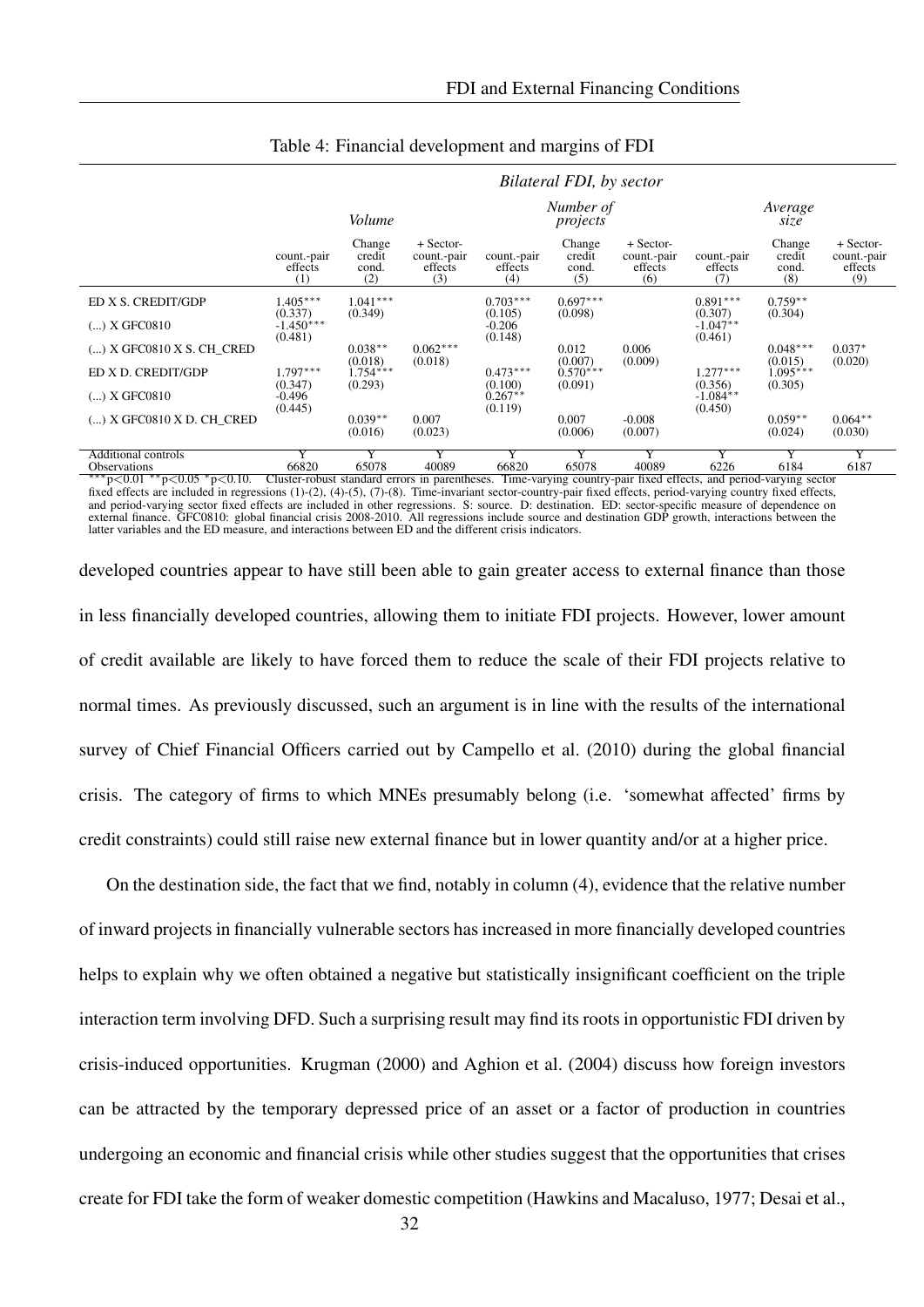2008). However, as shown in columns (7)-(9), the extent of this bargain-hunting behaviour appears to have been constrained by the availability of external finance in destination countries. Indeed, the dominance of the negative effect on the intensive margin of FDI of tighter credit conditions in destination countries has been visible in many of our regressions, where the coefficient on the triple interaction term involving DFD was not only negative, large, but also statistically significant.

Before ending this section, it is important to emphasise that our results are likely to be generalizable to the effects of external financing conditions on *aggregate* manufacturing greenfield FDI, despite our focus on the differential effects of financial development across manufacturing sectors varying in their financial vulnerability. As previously indicated, most sectors exhibit a positive (84% of them) and large dependence on external finance (ED *≥* 0.19 for 60% of them). Furthermore, in the top 15 source (destination) countries of FDI before 2008, 73% (81%) of the FDI flows were in sectors with ED *≥* 0.19% . Hence, given the structural dependence of most manufacturing sectors on external finance and the large concentration of FDI activities in sectors heavily dependent on external finance, it is very likely that external financing conditions strongly influence aggregate manufacturing greenfield FDI. A final point is that we have often found that the economic effect of DFD on the relative volume of FDI in financially vulnerable sectors is larger than the effect of SFD on the relative volume of FDI. However, in our results, the differences in these coefficients are not statistically significant. For example, in column (1) of Table 4, the estimated difference between the coefficients on the interaction terms involving DFD and SFD is 0.39 with a standard error of 0.52 (*p*-value=0.46). Hence, our overall conclusion is that DFD matters as much as SFD in terms of promoting FDI.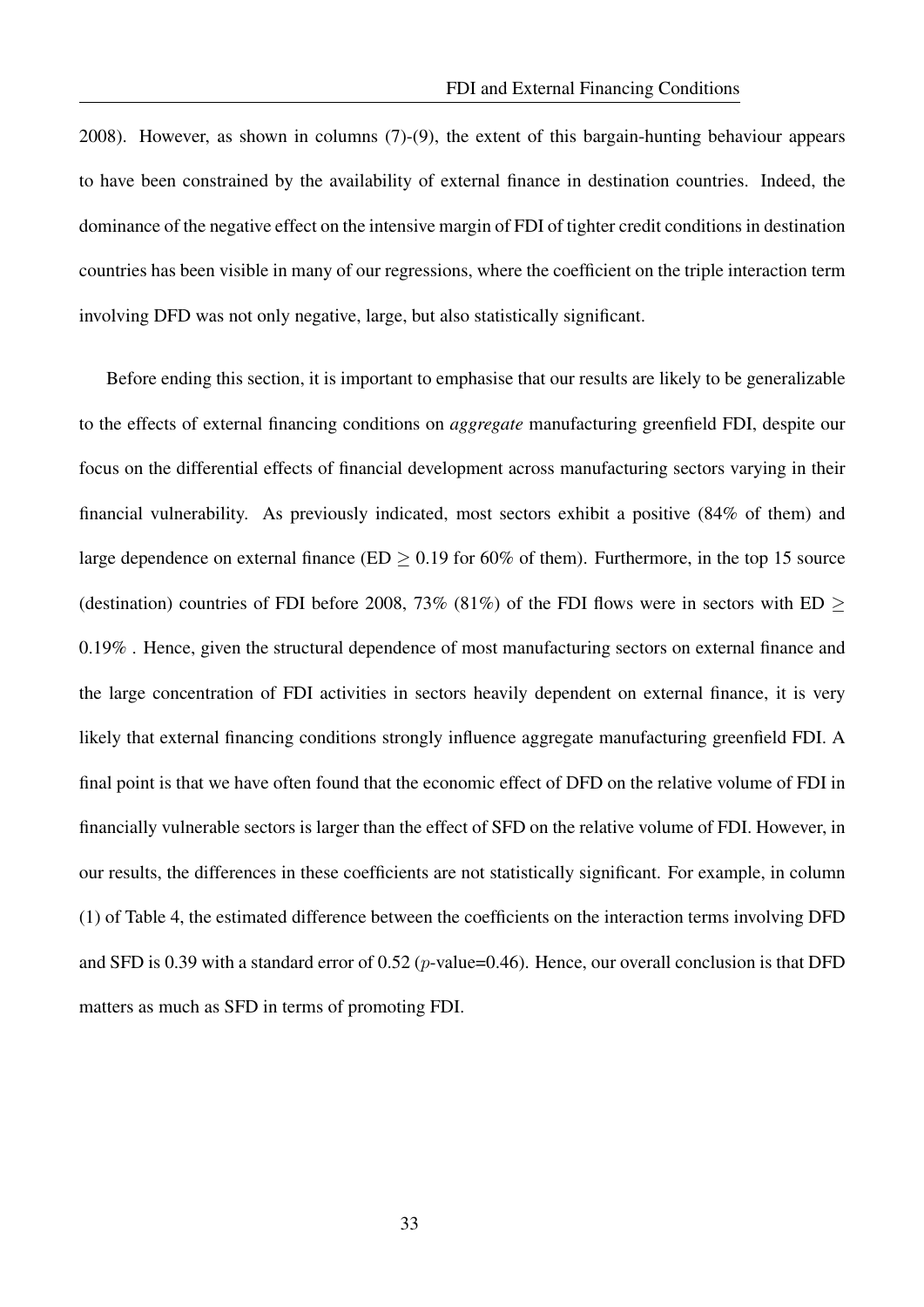## V Conclusion

We showed in this paper that external financing conditions in source and destination countries are likely to be important determinants of FDI. We find robust evidence that greater financial development has a positive influence on outward and inward greenfield FDI in normal times and that the fall in greenfield FDI during the global financial crisis can be partly explained by the decline in the availability of external finance. This result complements those of the international trade literature on the effects of external financing conditions on trade. Our findings also provide some evidence on the worldwide nature of the credit constraints generated by the global financial crisis. Finally, they suggest that the superior financial advantage of MNEs is likely to be a function of the depth and stability of the financial system in their home country.

## References

- Aghion, P., Bacchetta, P., and Banerjee, A. (2004) , Financial Development and the Instability of Open Economies, *Journal of Monetary Economics 51*, 1077–1106.
- Alfaro, L. and Charlton, A. (2009) , Intra-industry foreign direct investment, *American Economic Review 99*, 2096–2119.
- Amiti, M. and Weinstein, D. E. (2011) , Exports and Financial Shocks, *The Quarterly Journal of Economics 126*, 1841–1877.
- Antras, P., Desai, M. A., and Foley, C. F. (2009) , Multinational Firms, FDI Flows, and Imperfect Capital Markets, *The Quarterly Journal of Economics 124*, 1171–1219.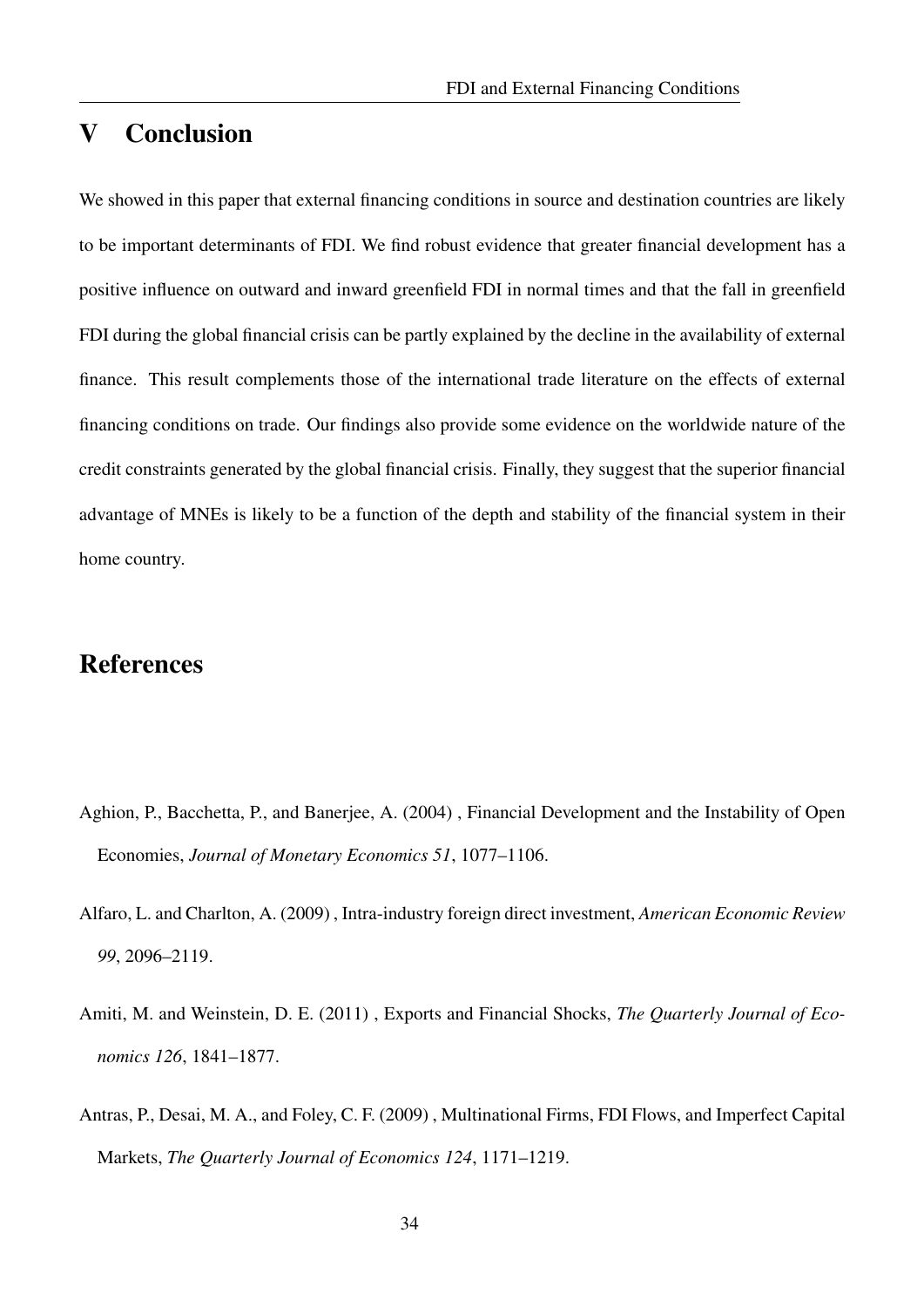- Barro, R. J. and Lee, J.-W. (2010) , A New Data Set of Educational Attainment in the World, 1950-2010, NBER Working Paper, No. 15902.
- Beck, T. (2002) , Financial Development and International Trade: Is There a Link? *Journal of International Economics 57*, 107–131.
- (2003) , Financial Dependence and International Trade, *Review of International Economics 11*, 296–316.
- Beck, T., Demirguc-Kunt, A., and Levine, R. (2009) , Financial Institutions and Markets Across Countries and Over Time - Data and Analysis, Policy Research Working Paper Series No. 4943.
- Beck, T., Demirgüç-Kunt, A., and Maksimovic, V. (2005) , Financial and Legal Constraints to Growth: Does Firm Size Matter? *Journal of Finance 60*, 137–177.
- Berkmen, P. S., Gelos, G., Rennhack, R., and Walsh, J. P. (2012) , The Global Financial Crisis: Explaining Cross-Country Differences in the Output Impact, *Journal of International Money and Finance 31*, 42–59.
- Bilir, L. K., Chor, D., and Manova, K. (2014) , Host Country Financial Development and MNC Activity, mimeo; revised version, August 2014.
- Braun, M. (2003) , Financial Contractibility and Assets' Hardness: Industrial Composition and Growth, mimeo, University of California Los Angeles.
- Braun, M. and Larrain, B. (2005) , Finance and the Business Cycle: International, Inter-Industry Evidence, *Journal of Finance 60*, 1097–1128.
- Bricongne, J.-C., Fontagné, L., Gaulier, G., Taglioni, D., and Vicard, V. (2012) , Firms and the Global Crisis: French Exports in the Turmoil, *Journal of International Economics 87*, 134–146.
- Broner, F., Didier, T., Erce, A., and Schmukler, S. L. (2013) , Gross Capital Flows: Dynamics and Crises, *Journal of Monetary Economics 60*, 113–133. 35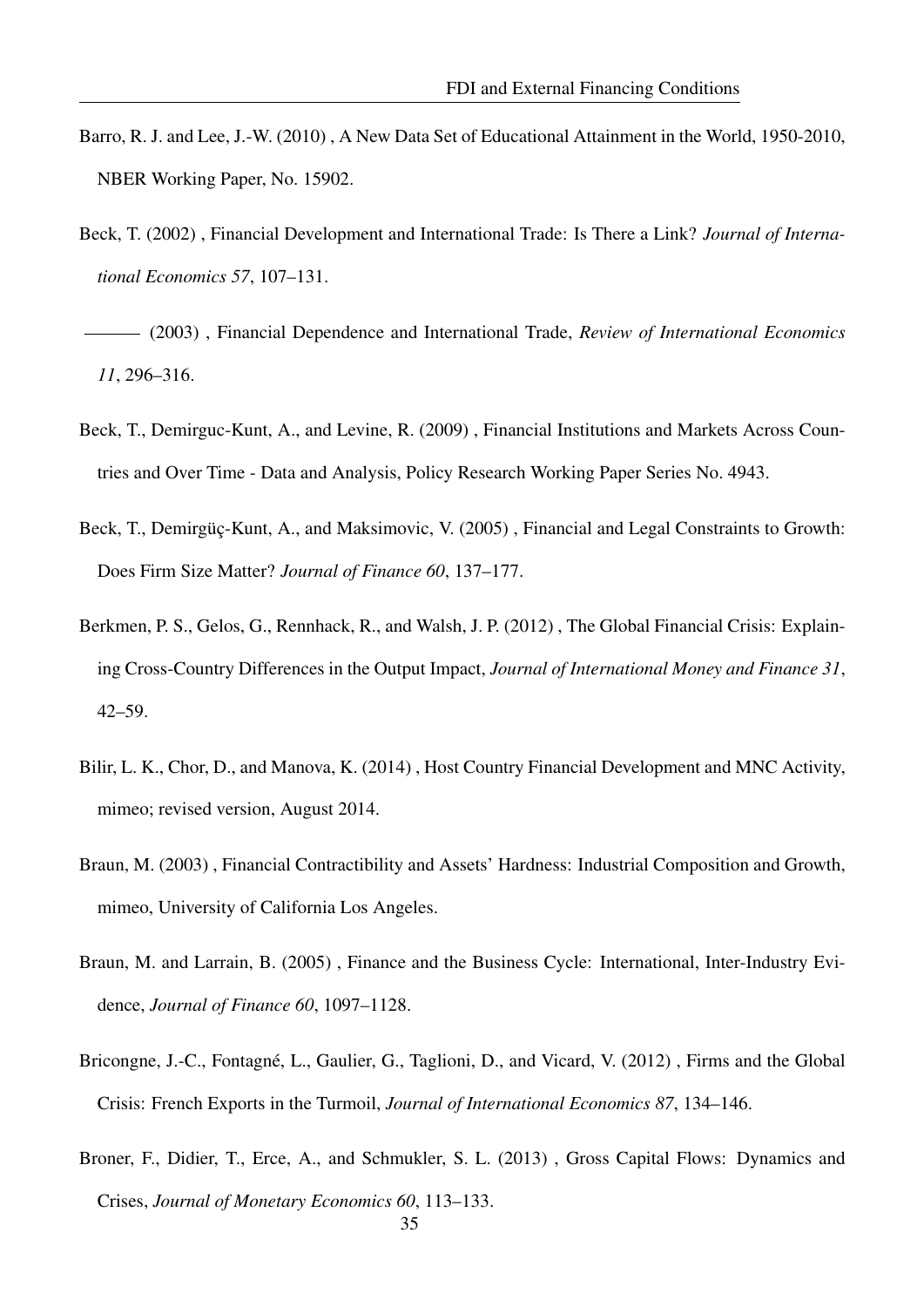- Campello, M., Graham, J. R., and Harvey, C. R. (2010) , The Real Effects of Financial Constraints: Evidence From a Financial Crisis, *Journal of Financial Economics 97*, 470–487.
- Cetorelli, N. and Goldberg, L. S. (2010) , Global Banks and International Shock Transmission: Evidence From the Crisis, *IMF Economic Review 59*, 41–76.
- Chor, D. and Manova, K. (2012) , Off the Cliff and Back? Credit Conditions and International Trade during the Global Financial Crisis, *Journal of International Economics 87*, 117–133.
- Davies, R. B., Desbordes, R., and Ray, A. (2015) , Greenfield versus Merger & Acquisition FDI: Same Wine, Different Bottles?
- Desai, M. A., Foley, C. F., and Forbes, K. J. (2008) , Financial Constraints and Growth: Multinational and Local Firm Responses to Currency Depreciations, *Review of Financial Studies 21*, 2857–2888.
- Desai, M. A., Foley, C. F., and Hines, J. R. (2006) , Capital Controls, Liberalizations, and Foreign Direct Investment, *Review of Financial Studies 19*, 1433–1464.
- Di Giovanni, J. (2005) , What Drives Capital Flows? The Case of Cross-Border M&A Activity and Financial Deepening, *Journal of International Economics 65*, 127–149.
- Djankov, S., McLiesh, C., and Shleifer, A. (2007) , Private Credit in 129 Countries, *Journal of Financial Economics 84*, 299–329.
- Hackethal, A. and Schmidt-Reinhard, H. (2004) , Financing patterns: Measurement, concepts and empirical results.
- Hausman, J., Hall, B. H., and Griliches, Z. (1984) , Econometric Models for Count Data with an Application to the Patents-R&D Relationship, *Econometrica 52*, 909–38.
- Hawkins, R. G. and Macaluso, D. (1977) , The Avoidance of Restrictive Monetary Policies in Host Countries by Multinational Firms, *Journal of Money, Credit and Banking 9*, 562–71.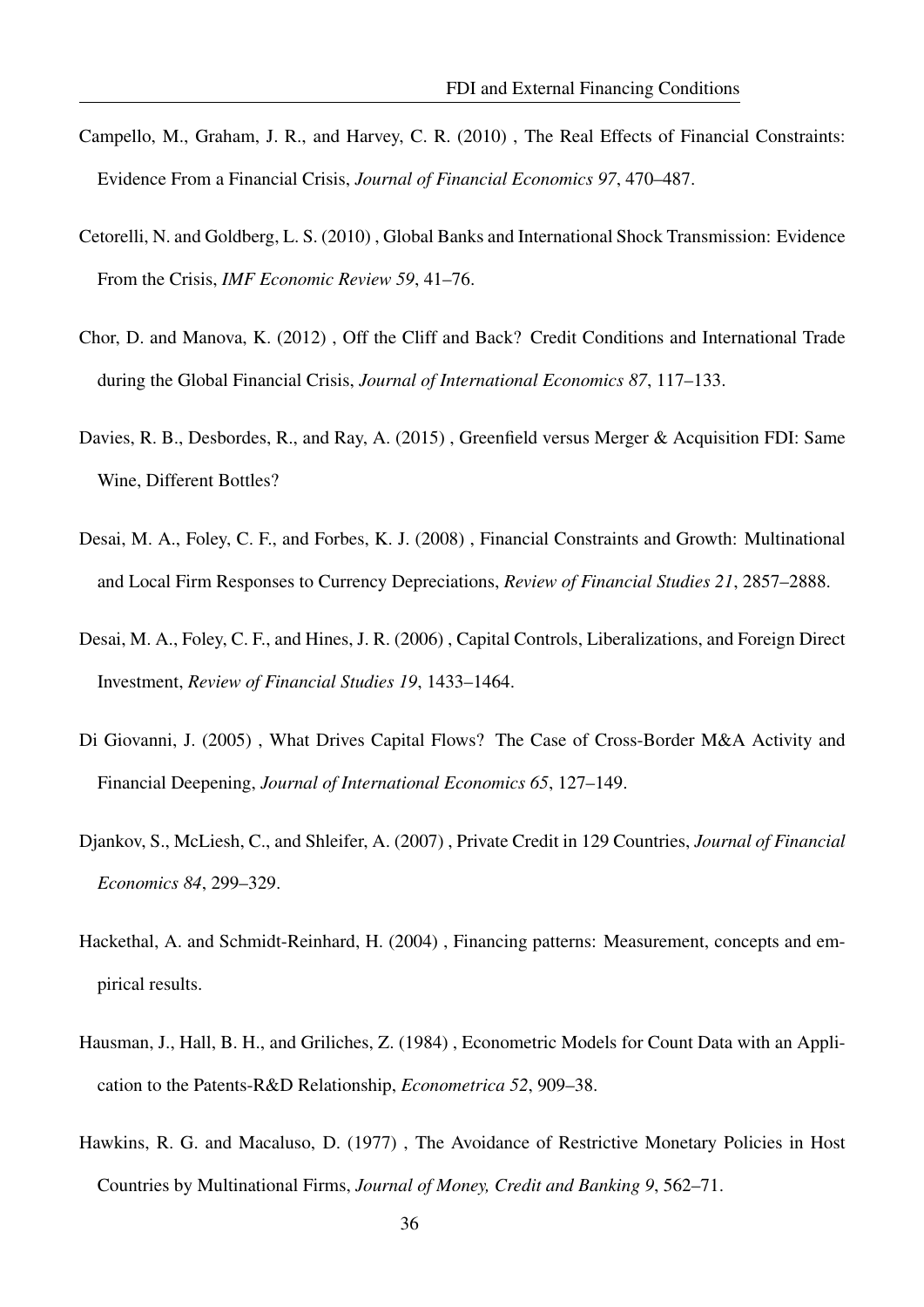- Head, K. and Mayer, T. (2013) , Gravity Equations: Workhorse, Toolkit, and Cookbook, CEPR Discussion Paper, No. 9322.
- Heston, A., Summers, R., and Aten, B. (2011) *Penn World Table Version 7.0*: Center for International Comparisons of Production, Income and Prices at the University of Pennsylvania.
- Klein, M. W., Peek, J., and Rosengren, E. S. (2002) , Troubled Banks, Impaired Foreign Direct Investment: the Role of Relative Access to Credit, *American Economic Review 92*, 664–682.
- Kroszner, R. S., Laeven, L., and Klingebiel, D. (2007) , Banking Crises, Financial Dependence, and Growth, *Journal of Financial Economics 84*, 187–228.
- Krugman, P. (2000) , Fire-Sale FDI, in S. Edwards ed. *Capital Flows and the Emerging Economies: Theory, Evidence, and Controversies*: University of Chicago Press, Chap. 2, 43–60.
- Laeven, L. and Valencia, F. (2013) , Systemic Banking Crises Database, *IMF Economic Review 61*, 225–270.
- Levine, R. (2005) , Finance and Growth: Theory and Evidence, in P. Aghion and S. Durlauf eds. *Handbook of Economic Growth*: Elsevier, Chap. 12, 865–934.
- Manova, K. (2013) , Credit Constraints, Heterogeneous Firms, and International Trade, *Review of Economic Studies 80*, 711–744.
- Manova, K., Wei, S.-J., and Zhang, Z. (2011) , Firm Exports and Multinational Activity Under Credit Constraints, NBER Working Paper, No. 1905.
- Rajan, R. G. and Zingales, L. (1998) , Financial Dependence and Growth, *American Economic Review 88*, 559–86.
- Reinhart, C. M. and Rogoff, K. S. (2010) , From Financial Crash to Debt Crisis, NBER Working Paper, No. 15795.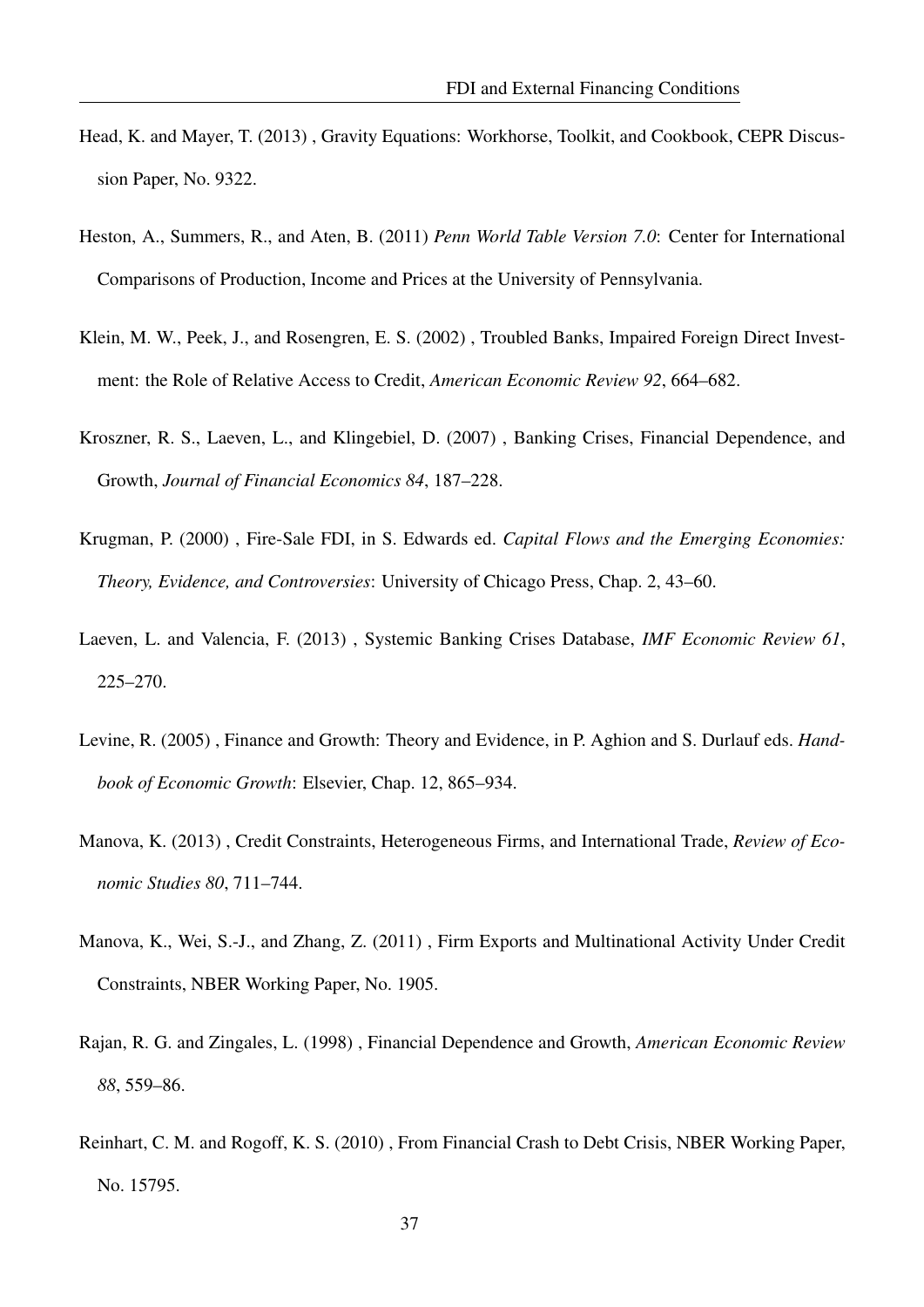- Santos Silva, J. M. C. and Tenreyro, S. (2006) , The Log of Gravity, *Review of Economics and Statistics 88*, 641–658.
- (2011), Further Simulation Evidence on the Performance of the Poisson Pseudo-Maximum Likelihood Estimator, *Economics Letters 112*, 220–222.
- Sauvant, K. P. (2009) , Is the United States Ready for FDI from China? Overview, in K. P. Sauvant ed. *Investing in the United States*.
- UNCTAD (2010) *World Investment Report 2010: Investing in a Low-Carbon Economy*: New York and Geneva: United Nations.
- Westerlund, J. and Wilhelmsson, F. (2011) , Estimating the Gravity Model Without Gravity Using Panel Data, *Applied Economics 43*, 641–649.
- Winkelmann, R. (2008) *Econometric Analysis of Count Data*: Berlin: Springer-Verlag Berlin Heidelberg.
- Wooldridge, J. M. (2010) *Econometric Analysis of Cross Section and Panel Data*: Cambridge, MA: The MIT Press, second edition.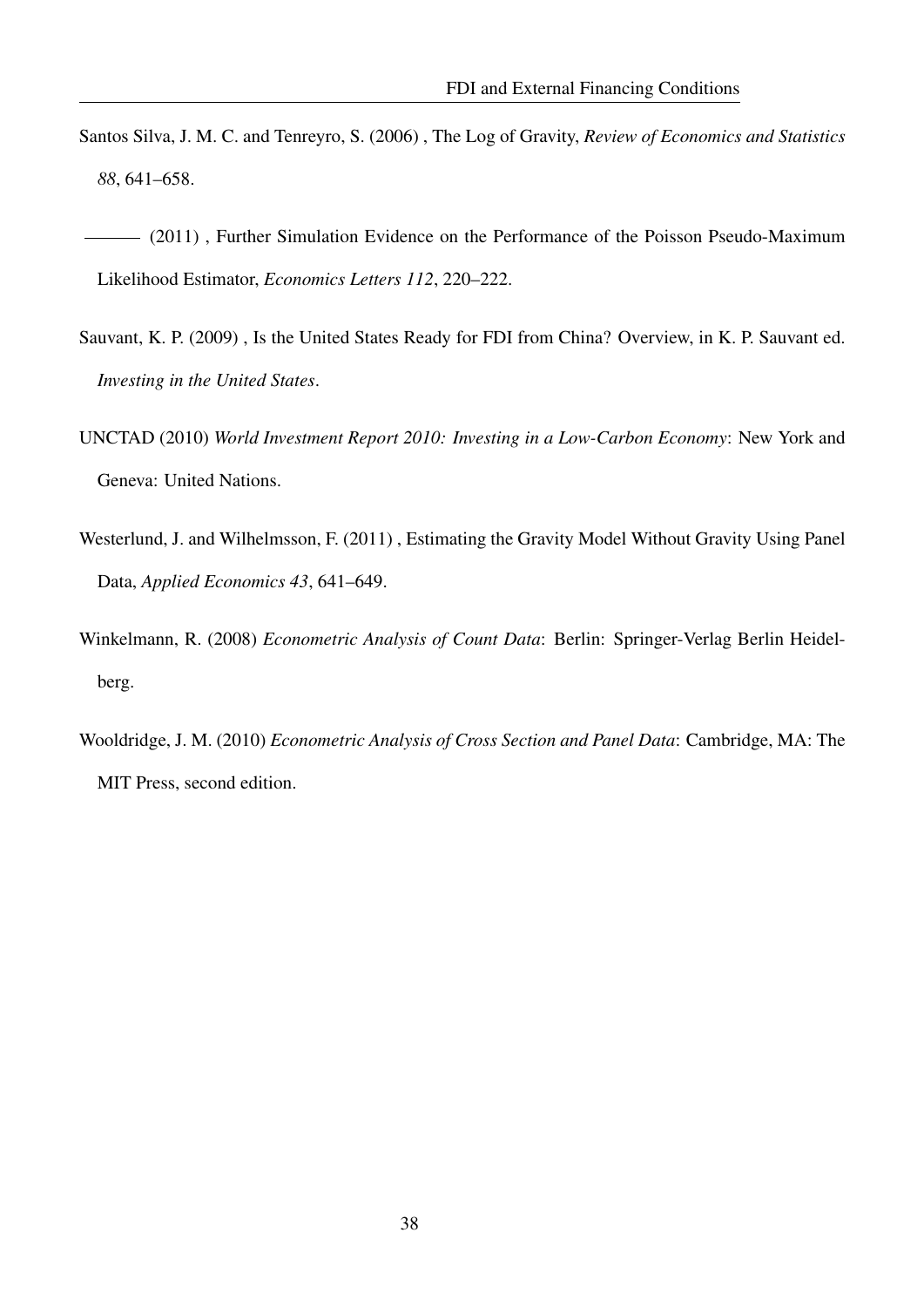## Appendices

## A Electronic sources of data

- FDI data: FDI Intelligence, a division of the Financial Times. http://www.FDImarkets. com/
- *•* Quantitative measures of financial development: Financial Development and Structure Dataset. http://go.worldbank.org/X23UD9QUX0
- Institution-based measure of financial development: Doing Business database. http://www. doingbusiness.org/data/exploretopics/getting-credit
- Sector-specific value added: UNIDO Industrial Statistics Database (INDSTAT4). http://www. unido.org/en/resources/statistics/statistical-databases.html
- *•* Income: Penn World Tables 7.0. http://www.rug.nl/research/ggdc/data/pwt/ ?lang=en
- *•* Human capital: Barro-Lee database. http://www.barrolee.com/
- *•* Institutional quality: Heritage Foundation. http://www.heritage.org/index/

# B Comparison of fDi Markets FDI flows with UNCTAD-BOP FDI flows

Figure A1 plots the cumulated values of outward and inward manufacturing greenfield FDI over the period 2003-2010 against economy-wide FDI flows compiled by UNCTAD on the basis of BOP statistics.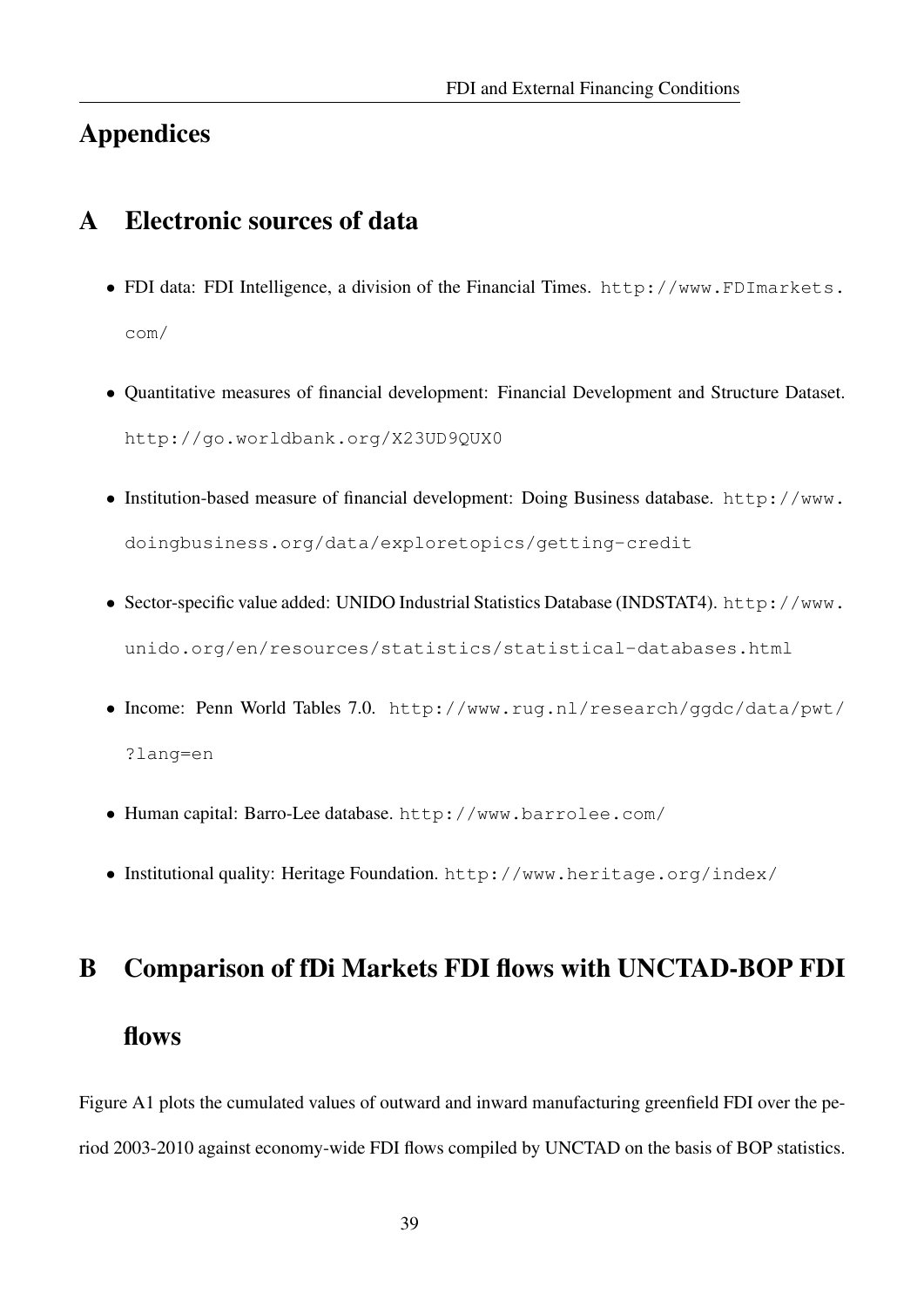

Figure A1: fDi Markets FDI flows vs.UNCTAD-BOP FDI flows

Note: Cumulated values over the period 2003-2010. fDi Markets FDI flows: manufacturing sectors only; UNCTAD-BOP FDI flows: all sectors.

## C Measures of financial vulnerability and matching with FDI data

The *fDi Markets* database classifies the FDI projects into very broad recipient sectors, which are loosely aligned with 1987 U.S. SIC codes. We match the manufacturing broad sectors to the corresponding three-digit ISIC codes (rev.2) reported in Rajan and Zingales (1998) and Kroszner et al. (2007); when the *fDi Markets* categories covered several sectors, we used the median value of the financial vulnerability measure for these sectors.<sup>31</sup> Table A1 indicates how the matching was done.

<sup>&</sup>lt;sup>31</sup>We always use the ED value for the three-digit broad ISIC sectors. In some cases, these broad sectors may not include data on subsectors, for which Rajan and Zingales (1998) and Kroszner et al. (2007) provide four-digit level specific ED values.